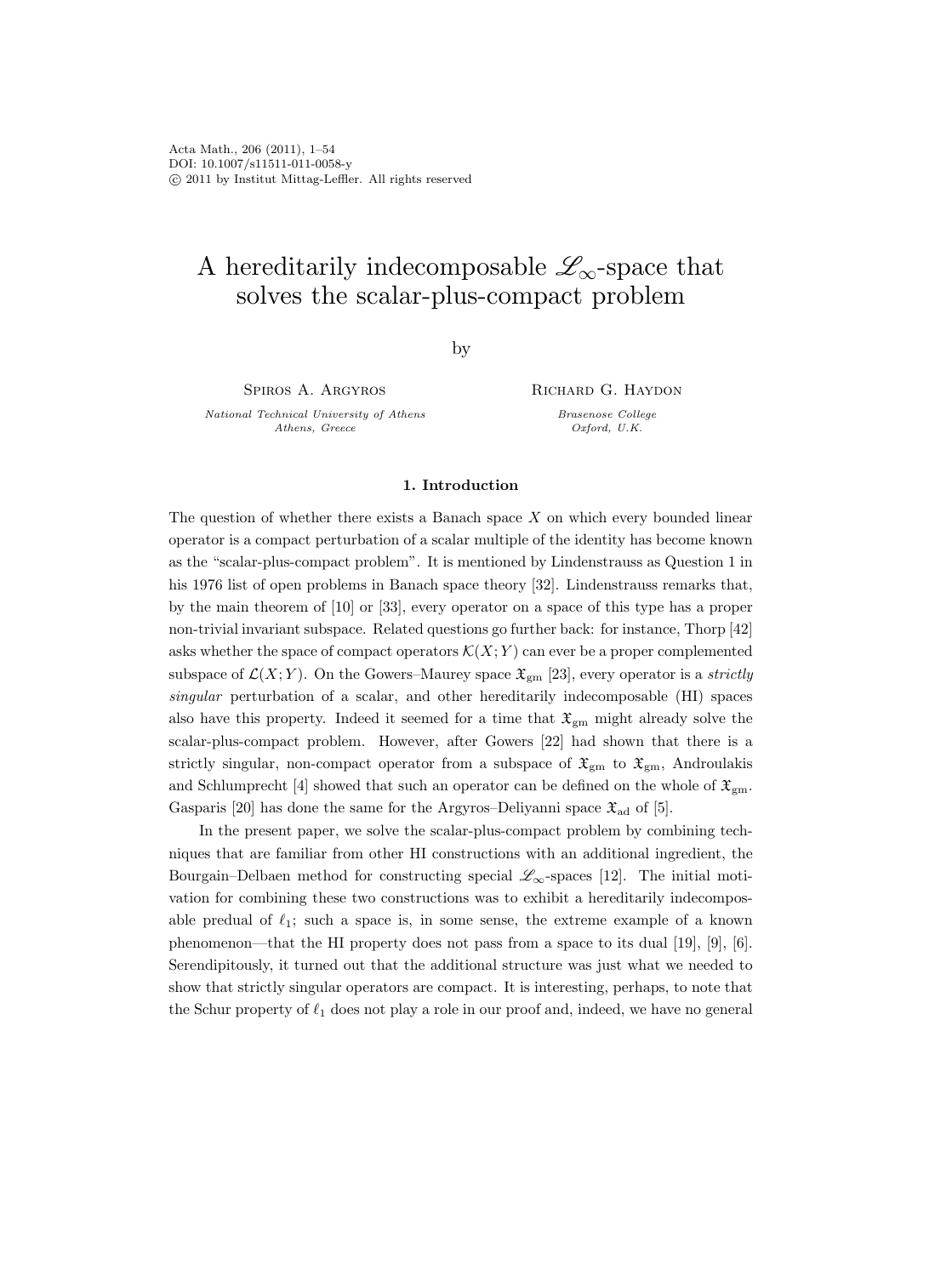result to say that an HI predual of  $\ell_1$  necessarily has the scalar-plus-compact property. We use, in an essential way, the specific structure of the BD construction, which embeds into our space some very explicit finite-dimensional  $\ell_{\infty}$ -spaces. As well as the (now) classical machinery of HI constructions—a space of Schlumprecht type (cf. [40]), Maurey– Rosenthal coding (cf. [35]) and rapidly increasing sequences based on  $\ell_1$ -averages—we add the possibility of splitting an arbitrary vector into pieces of comparable norm, while staying in one of these  $\ell_{\infty}^n$ 's. This allows us to introduce two additional classes of rapidly increasing sequences, and these in turn lead to the stronger result about operators.

#### Acknowledgments

Much of the research presented in this paper was carried out during the second author's three visits to Athens in 2007 and 2008. He offers his thanks to the National Technical University for the support that made these visits possible and to all members of the NTU Analysis group for providing an outstanding research environment. Both authors would especially like to thank T. Raikoftsalis for many stimulating discussions. We are also very grateful to Dr. A. Tolias whose careful reading of an earlier version of the paper led to the correction of a (reprehensibly large) number of minor errors. Finally, we acknowledge with gratitude the hard work of the referee, who made valuable suggestions about the organization and structure of the paper, as well as identifying further errors and obscurities.

## 2. Background

## 2.1. Notation

We use standard notation: if A is any set,  $\ell_{\infty}(A)$  is the space of all bounded (real-valued) functions on A, equipped with the supremum norm  $\|\cdot\|_{\infty}$  and  $\ell_1(A)$  is the space of all absolutely summable functions on A, equipped with the norm  $||x||_1 = \sum_{a \in A} |x(a)|$ . The support of a function x is the set of all a such that  $x(a) \neq 0$ ;  $c_{00}(A)$  is the space of functions of finite support. We shall write  $\ell_p$  for the space  $\ell_p(\mathbb{N})$ , where  $\mathbb N$  is the set  $\{1, 2, 3, ...\}$ of positive integers, and  $\ell_p^n$  for  $\ell_p({1, 2, ..., n})$ . Even when we are dealing with these sequence spaces we shall use function notation  $x(m)$ , rather than subscript notation, for the *mth* coordinate of the vector  $x$ .

When x and y are in  $c_{00}(A)$  (and more generally when the sum exists) we shall write  $\langle y, x \rangle$  for  $\sum_{a \in A} x(a)y(a)$ . If we are thinking of y as a functional acting on x (rather than vice versa) we shall usually choose a notation involving a star, denoting  $y$  by  $f^*$ , or something of this kind. In particular,  $e_a$  and  $e_a^*$  are two notations for the same unit vector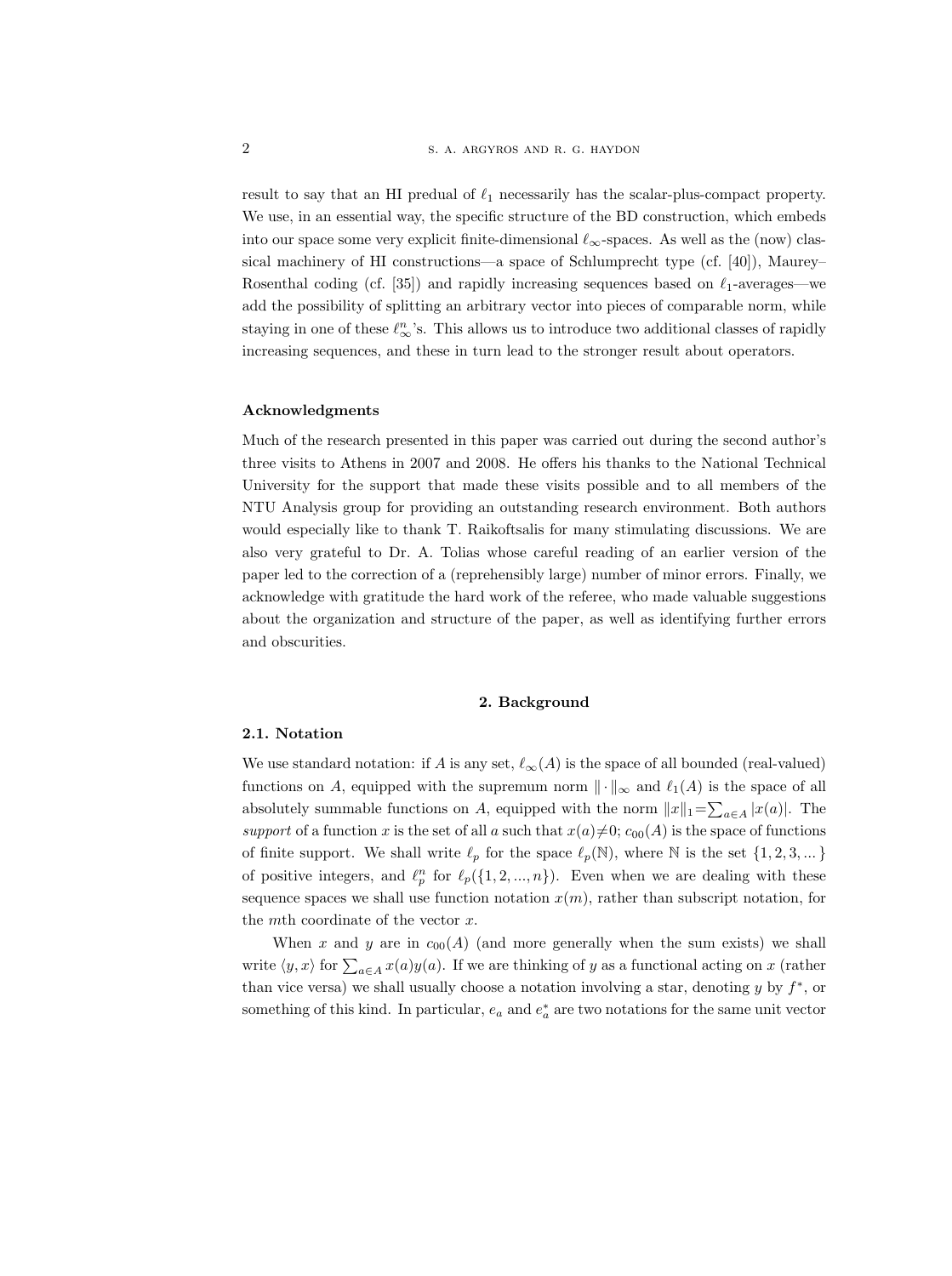in  $c_{00}(A)$  (given by  $e_a(a') = \delta_{a,a'}$ ), to be employed depending on whether we are thinking of it as a unit vector or as the evaluation functional  $x \mapsto \langle e_a^*, x \rangle = x(a)$ . We apologize to those readers who may find this kind of notation somewhat babyish.

We say that (finitely or infinitely many) vectors  $z_1, z_2, \ldots$  in  $c_{00}$  are *successive*, or that  $(z_i)_{i\in\mathbb{N}}$  is a *block-sequence*, if max supp  $z_i$  < min supp  $z_{i+1}$  for all i. In a Banach space X we say that vectors  $y_j$  are *successive linear combinations*, or that  $(y_j)_{j\in\mathbb{N}}$  is a block sequence of a basic sequence  $(x_i)_{i\in\mathbb{N}}$  if there exist  $0=q_1\langle q_2\langle\ldots\rangle$  such that, for all  $j\geqslant 1$ ,  $y_j$  is in the linear span  $[x_i:q_{j-1} < i \leqslant q_j]$ . If we may arrange that  $y_j \in [x_i:q_{j-1} < i < q_j]$ , we say that  $(y_j)_{j\in\mathbb{N}}$  is a *skipped block sequence*. More generally, if X has a Schauder decomposition  $X = \bigoplus_{n \in \mathbb{N}} F_n$  we say that  $(y_j)_{j \in \mathbb{N}}$  is a block sequence (resp. a skipped block sequence) with respect to  $(F_n)_{n\in\mathbb{N}}$  if there exist  $0=q_0\lt q_1\lt\ldots$  such that  $y_i$  is in  $\bigoplus_{q_{j-1} < n \leqslant q_j} F_n$  (resp.  $\bigoplus_{q_{j-1} < n < q_j} F_n$ ). A block subspace is the closed subspace generated by a block sequence.

## 2.2. Hereditary indecomposability

A Banach space X is indecomposable if there do not exist infinite-dimensional closed subspaces Y and Z of X with  $X=Y\oplus Z$ , and is hereditarily indecomposable (HI) if every closed subspace is indecomposable. The following useful criterion, like so much else in this area, goes back to the original paper of Gowers and Maurey [23].

PROPOSITION 2.1. Let X be an infinite-dimensional Banach space. Then X is HI if and only if, for every pair Y, Z of infinite-dimensional subspaces, and every  $\varepsilon > 0$ , there exist  $y \in Y$  and  $z \in Z$  with  $||y+z||>1$  and  $||y-z||<\varepsilon$ . If X has a finite-dimensional decomposition  $(F_n)_{n\in\mathbb{N}}$  it is enough that the above should hold for block subspaces.

We shall make use of the following well-known blocking lemma, the first part of which can be found as Lemma 1 in [34]. The proof of the second part is very similar, and, as Maurey remarks, both can be traced back to R. C. James [29].

LEMMA 2.2. Let  $n \geq 2$  be an integer, let  $\varepsilon \in (0,1)$  be a real number and let N be an integer that can be written as  $N=n^k$  for some  $k\geqslant 1$ . Let  $(x_i)_{i=1}^N$  be a sequence of vectors in the unit sphere of a Banach space X.

 $(i)$  If

$$
\bigg\|\sum_{i=1}^N \pm x_i\bigg\| \geqslant (n-\varepsilon)^k
$$

for all choices of signs  $\pm$ , then there is a block sequence  $y_1, y_2, ..., y_n \in [x_i : 1 \leq i \leq N]$  which is  $(1-\varepsilon)^{-1}$ -equivalent to the unit-vector basis of  $\ell_1^n$ .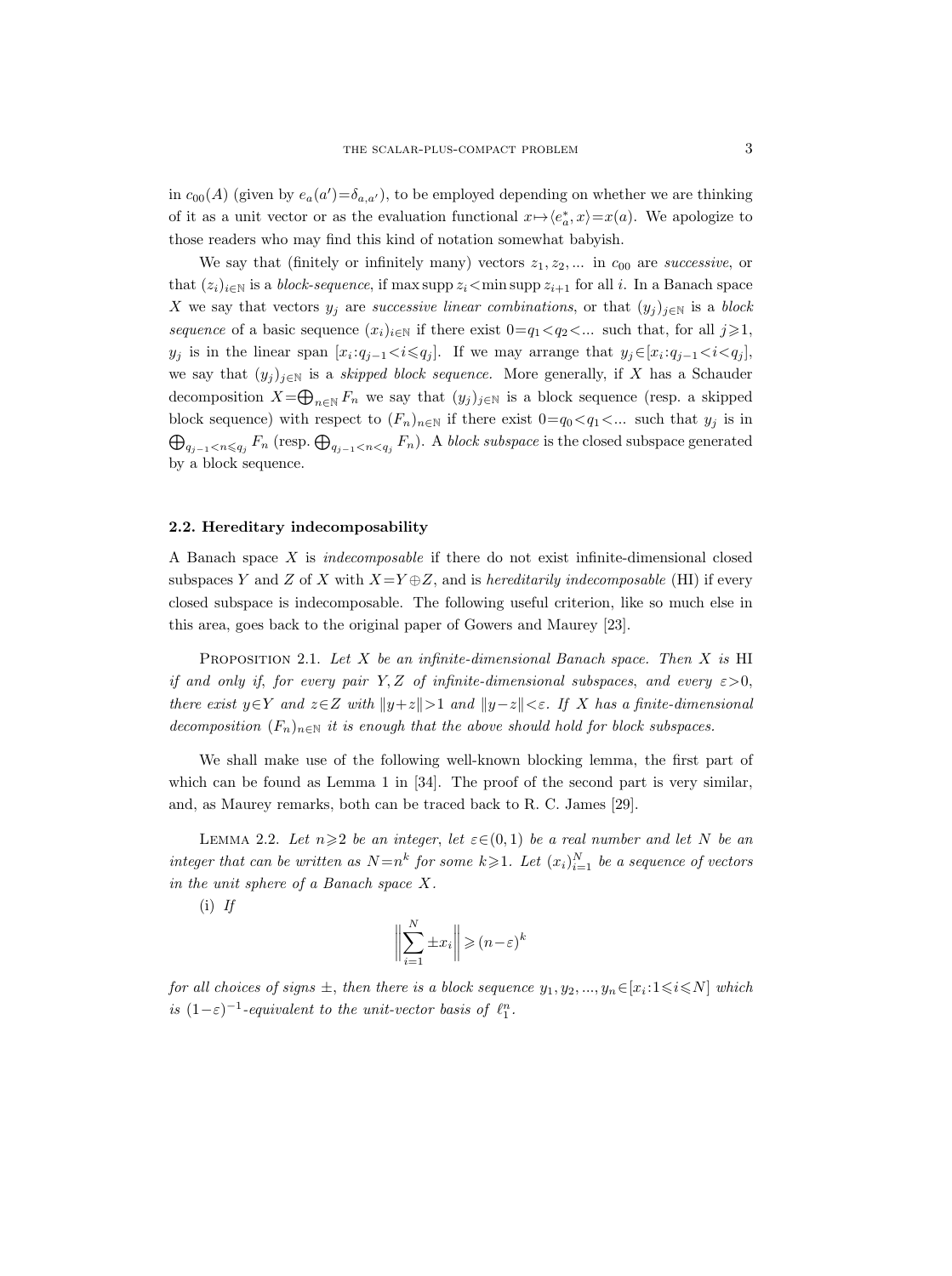$$
(ii) \, \text{ If } \,
$$

$$
\left\| \sum_{i=1}^{N} \pm x_i \right\| \leqslant (1+\varepsilon)^k
$$

for all choices of signs  $\pm$ , then there is a block sequence  $y_1, y_2, ..., y_n \in [x_i : 1 \leq i \leq N]$  which is  $(1+\varepsilon)$ -equivalent to the unit-vector basis of  $\ell_{\infty}^n$ .

# 2.3.  $\mathscr{L}_{\infty}$ -spaces

A separable Banach space X is an  $\mathscr{L}_{\infty,\lambda}$ -space if there is an increasing sequence  $(F_n)_{n\in\mathbb{N}}$ of finite-dimensional subspaces of X such that the union  $\bigcup_{n\in\mathbb{N}} F_n$  is dense in X and, for each *n*,  $F_n$  is  $\lambda$ -isomorphic to  $\ell_{\infty}^{\dim F_n}$ . It has long been known that if a separable  $\mathscr{L}_{\infty}$ -space X has no subspace isomorphic to  $\ell_1$ , then the dual space X<sup>∗</sup> is necessarily isomorphic to  $\ell_1$ . (This follows from [26, Corollary 8], and can also be deduced easily from results in [2], [25] and [31].) It is, of course, an immediate consequence that the dual of a separable, hereditarily indecomposable  $\mathscr{L}_{\infty}$ -space is isomorphic to  $\ell_1$ .

The Bourgain–Delbaen spaces  $X_{a,b}$ , which inspired the construction given in this paper, were the first examples of  $\mathscr{L}_{\infty}$ -spaces not containing  $c_0$ .

Further results in this direction are given in [13].

## 2.4. Mixed Tsirelson spaces

All existing hereditarily indecomposable have, somewhere at the heart of them, a space of Schlumprecht type; rather than working with the original space of [40], we find it convenient to look at a different mixed Tsirelson space. We recall some notation and terminology from [8]. Let  $(l_i)_{i\in\mathbb{N}}$  be a sequence of positive integers and let  $(\theta_i)_{i\in\mathbb{N}}$  be a sequence of real numbers with  $0<\theta_j<1$ . We define  $W[(\mathscr{A}_{l_j},\theta_j)_{j\in\mathbb{N}}]$  to be the smallest subset  $W$  of  $c_{00}$  with the following properties:

- (1)  $\pm e_k^* \in W$  for all  $k \in \mathbb{N}$ ;
- (2) whenever  $f_1^*, f_2^*, ..., f_n^* \in W$  are successive vectors,

$$
\theta_j\sum_{i=1}^nf_i^*\in W,
$$

provided  $n \leq l_i$ .

We say that an element  $f^*$  of W is of type 0 if  $f^* = \pm e_k^*$  for some k and of type 1 otherwise; an element of type 1 is said to have weight  $\theta_i$  if

$$
f^* = \theta_j \sum_{i=1}^n f_i^*
$$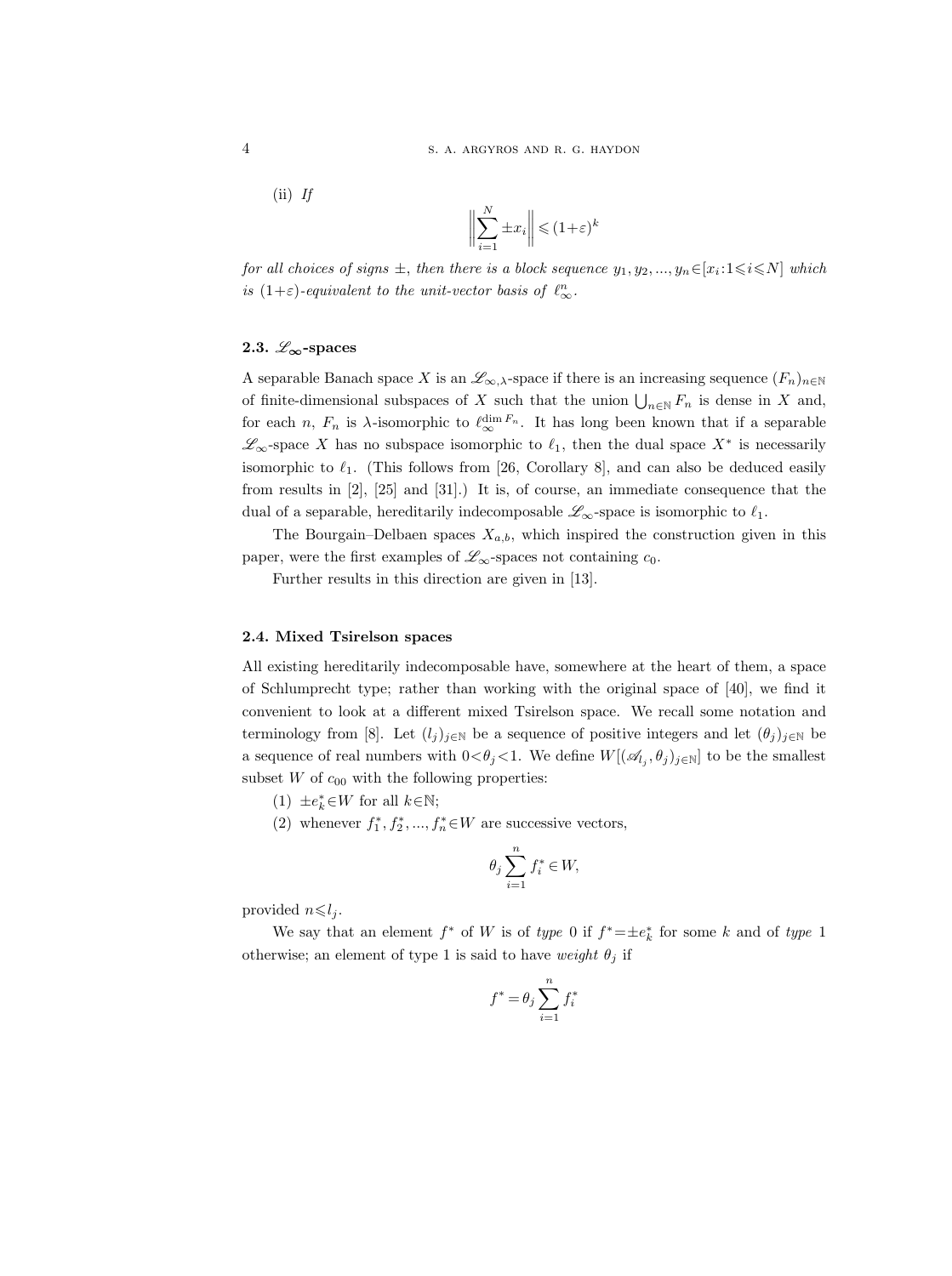for a suitable sequence  $(f_i^*)_{i=1}^n$  of successive elements of W. It is possible for a given  $f^*$ to have more than one weight (but this does not cause problems). The reader who is familiar with [8] should note that our  $W$  is what would there be denoted  $W'_0$ . It is worth noting that if  $f^* \in W$  and, for all i,  $g^*(i)$  is either 0 or  $\pm f^*(i)$ , then  $g^* \in W$ .

The *mixed Tsirelson space*  $T[(\mathscr{A}_{l_j}, \theta_j)_{j \in \mathbb{N}}]$  is defined to be the completion of  $c_{00}$  with respect to the norm

$$
||x|| = \sup\{\langle f^*, x\rangle : f^* \in W[(\mathscr{A}_{l_j}, \theta_j)_{j \in \mathbb{N}}]\}.
$$

We may also characterize the norm of this space implicitly as being the smallest function  $x \mapsto ||x||$  satisfying

$$
||x|| = \max \left\{ ||x||_{\infty}, \sup \theta_j \sum_{i=1}^{l_j} ||x \chi_{E_i}|| \right\},\
$$

where the supremum is taken over all  $j$  and all sequences of finite subsets

$$
E_1 < E_2 < \ldots < E_{l_j}.
$$

Schlumprecht's original space is the result of taking  $l_j = j$  and  $\theta_j = 1/\log_2(j+1)$ .

In the rest of the paper we shall choose to work with two sequences of natural numbers  $(m_j)_{j\in\mathbb{N}}$  and  $(n_j)_{j\in\mathbb{N}}$ . We require  $m_j$  to grow quite fast, and  $n_j$  to grow even faster. The precise requirements are as follows.

Assumption 2.3. We assume that  $(m_i, n_j)_{i\in\mathbb{N}}$  satisfy the following:

- $(1)$   $m_1 \geq 4$ ;
- (2)  $m_{j+1} \geq m_j^2;$
- (3)  $n_1 \geqslant m_1^2$ ;
- (4)  $n_{j+1} \geqslant (16n_j)^{\log_2 m_{j+1}} = m_{j+1}^2 (4n_j)^{\log_2 m_{j+1}}.$

A straightforward way to achieve this is to assume that  $(m_j, n_j)_{j\in\mathbb{N}}$  is some subsequence of the sequence  $(2^{2^j}, 2^{2^{j^2+1}})_{j\in\mathbb{N}}$ . From now on, whenever  $m_j$  and  $n_j$  appear, we shall assume that we are dealing with sequences satisfying Assumption 2.3.

As in [8], it will be important to have good upper norm estimates for some special vectors in a certain mixed Tsirelson space and we shall need a minor modification of Lemma II.9 of that work. For convenience in our calculations we work with the space  $T[(\mathscr{A}_{4n_j}, m_j^{-1})_{j\in\mathbb{N}}]$ , though our later applications  $3n_j$  rather than  $4n_j$  would suffice.

LEMMA 2.4. For  $g^* \in c_{00}$  and  $r \in \mathbb{N}$ , let  $M_r(g^*)$  be the number of values of i for which  $|g^*(i)|>4^{-r}$ . If  $g^*\in W[(\mathscr{A}_{4n_j},m_j^{-1})_{j\neq j_0}]$  and  $r\leqslant \log_2 m_{j_0}$  then  $M_r(g^*)\leqslant (4n_{j_0-1})^{r-1}$ . In particular,

$$
\# \{ i \in \mathbb{N} : |g^*(i)| > m_{j_0}^{-2} \} \leqslant (4n_{j_0-1})^{\log_2 m_{j_0}-1}.
$$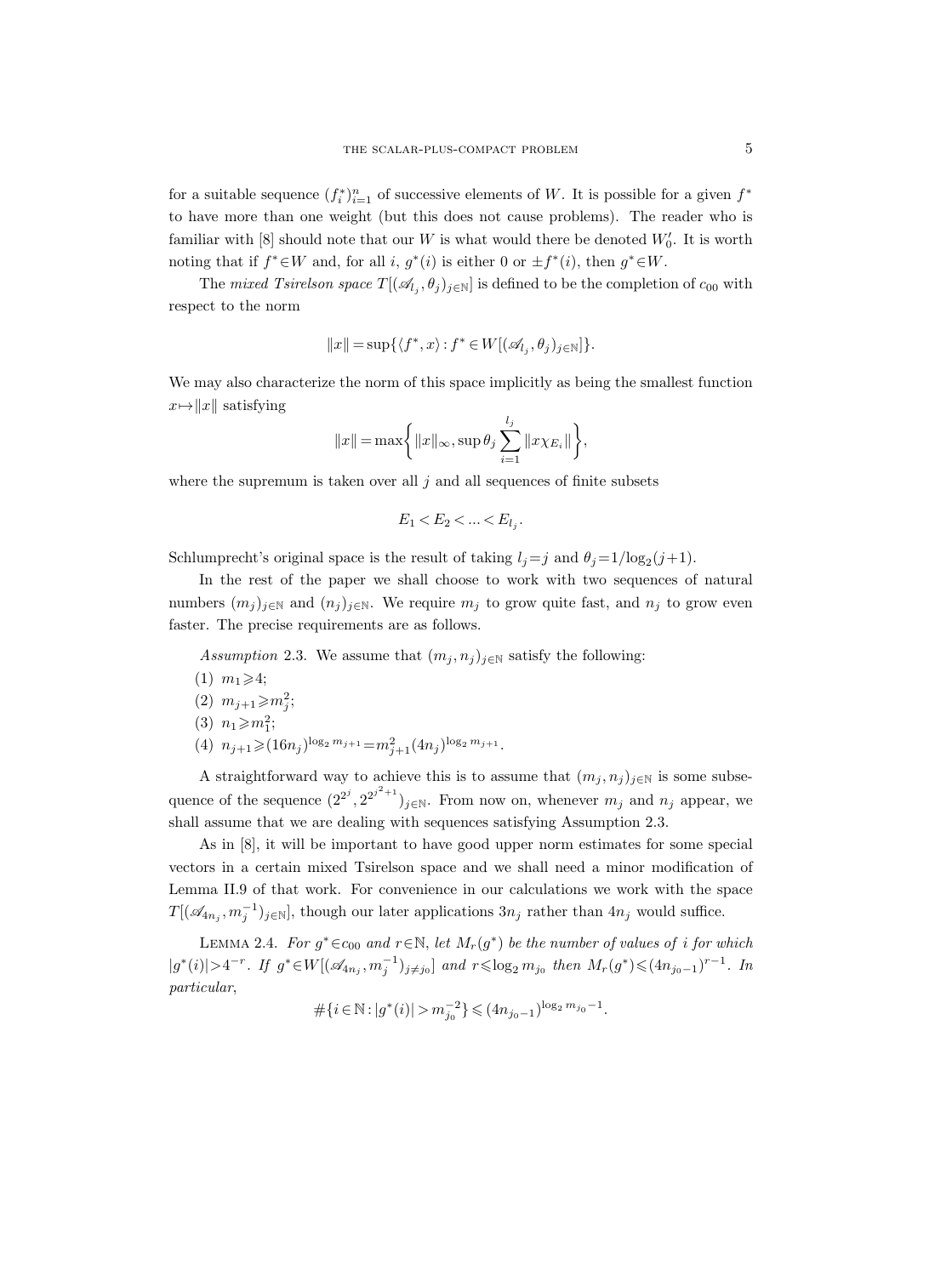For any  $f \in W[(\mathcal{A}_{4n_j}, m_j^{-1})_{j \in \mathbb{N}}]$ , we have

$$
\#\{i\in\mathbb{N}:|f^*(i)|>m_{j_0}^{-1}\}\leqslant (4n_{j_0-1})^{\log_2 m_{j_0}-1}.
$$

*Proof.* We proceed by induction on the size of the support of  $g^*$ , noting initially that if this support is a singleton then  $M_r(g^*)\leqslant 1$  for all r, so that there is nothing to prove. Otherwise, for some  $h\neq j_0$ , some  $n\leq 4n_h$  and some sequence of successive vectors  $g_k^* \in W[(\mathscr{A}_{4n_j}, m_j^{-1})_{j \neq j_0}],$  we have

$$
g^* = m_h^{-1} \sum_{k=1}^n g_k^*.
$$

If  $h > j_0$  then  $|g^*(i)| \leq m_h^{-1} \leq m_{j_0}^{-2}$  for all i, and so  $M_r(g^*)=0$  for all  $r \leq \log_2 m_{j_0}$ .

If  $h < j_0$  and  $|g^*(i)| > 4^{-r}$  then for some k we have  $m_h^{-1}|g^*_k(i)| > 4^{-r}$ , which implies that  $|g_k^*(i)| > 4^{-r+1}$ . Thus

$$
M_r(g^*) \leqslant \sum_{k=1}^n M_{r-1}(g_k^*) \leqslant n(4n_{j_0-1})^{r-2} \leqslant 4n_h (4n_{j_0-1})^{r-2} \leqslant (4n_{j_0-1})^{r-1},
$$

by our inductive hypothesis applied to the  $g_k^*$ 's, which have support smaller than that of  $g^*$ .

If we now consider an arbitrary  $f^* \in W[(\mathscr{A}_{4n_j}, m_j^{-1})_{j \in \mathbb{N}}]$  we may define  $g^*$  by setting

,

$$
g^*(i) = \begin{cases} f^*(i), & \text{if } |f^*(i)| > m_{j_0}^{-1} \\ 0, & \text{otherwise.} \end{cases}
$$

We note that  $g^* \in W[(\mathscr{A}_{4n_j}, m_j^{-1})_{j \in \mathbb{N}}]$ , by a remark we made earlier. Since the values of  $|g^*(i)|$  are all either 0 or greater than  $m_{j_0}^{-1}$ ,  $g^*$  is in fact in  $W[(\mathscr{A}_{4n_j}, m_j^{-1})_{j \leq j_0}]$  and

$$
\begin{aligned} \# \{i \in \mathbb{N} : |f^*(i)| > m_{j_0}^{-1}\} &= \# \{i \in \mathbb{N} : |g^*(i)| > m_{j_0}^{-1}\} \\ &\leqslant \# \{i \in \mathbb{N} : |g^*(i)| > m_{j_0}^{-2}\} \leqslant (4n_{j_0-1})^{\log_2 m_{j_0}-1}. \end{aligned} \qquad \qquad \Box
$$

PROPOSITION 2.5. If  $j_0 \in \mathbb{N}$  and  $f^* \in W[(\mathscr{A}_{4n_j}, m_j^{-1})_{j \in \mathbb{N}}]$  is an element of weight  $m_h^{-1}$ , then

$$
\left| \left\langle f^*, n_{j_0}^{-1} \sum_{l=1}^{n_{j_0}} e_l \right\rangle \right| \leqslant \left\{ \begin{array}{ll} 2m_h^{-1} m_{j_0}^{-1}, & \text{ if } h < j_0, \\ m_h^{-1}, & \text{ if } h \geqslant j_0. \end{array} \right.
$$

In particular, the norm of  $n_{j_0}^{-1} \sum_{l=1}^{n_{j_0}} e_l$  in  $T[(\mathscr{A}_{4n_j}, m_j^{-1})_{j \in \mathbb{N}}]$  is exactly  $m_{j_0}^{-1}$ . If we make the additional assumption that  $f^* \in W[(\mathscr{A}_{4n_j}, m_j^{-1})_{j \neq j_0}]$  then

$$
\left| \left\langle f^*, n_{j_0}^{-1} \sum_{l=1}^{n_{j_0}} e_l \right\rangle \right| \leq \left\{ \begin{array}{ll} 2m_h^{-1} m_{j_0}^{-2}, & \text{if } h < j_0, \\ m_h^{-1}, & \text{if } h > j_0. \end{array} \right.
$$

In particular, the norm of  $n_{j_0}^{-1} \sum_{l=1}^{n_{j_0}} e_l$  in  $T[(\mathscr{A}_{4n_j}, m_j^{-1})_{j \neq j_0}]$  is at most  $m_{j_0}^{-2}$ .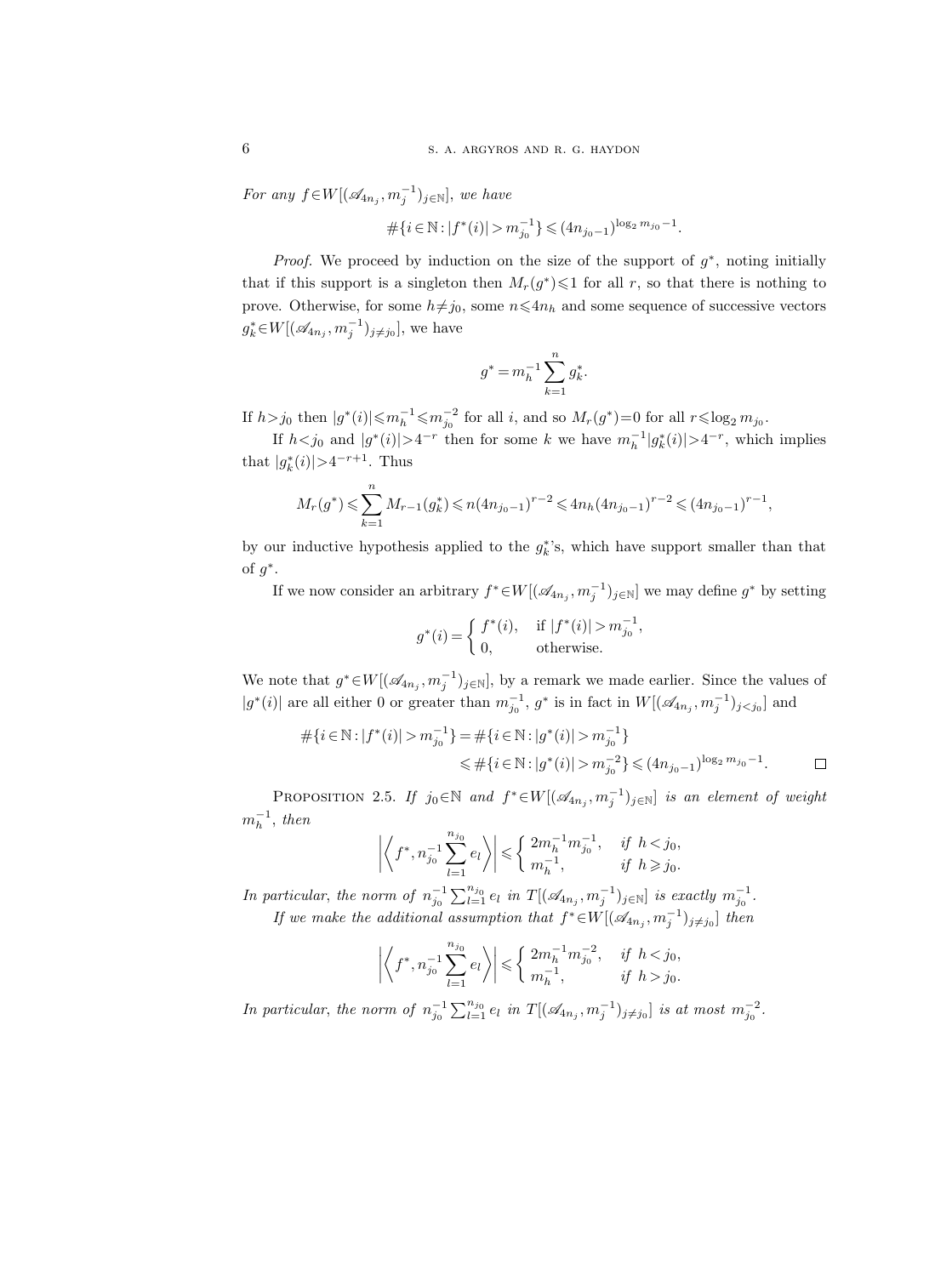Proof. We write

$$
f^* = m_h^{-1} \sum_{k=1}^n f_k^*,
$$

where  $n \leqslant 4n_h$  and  $f_1^*,..., f_n^*$  are successive elements of  $W[(\mathscr{A}_{4n_j}, m_j^{-1})_j]$ . If  $h \geqslant j_0$  then  $||f^*||_{\infty} \leq m_h^{-1}$ , which immediately yields

$$
\left| \left\langle f^*, n_{j_0}^{-1} \sum_{l=1}^{n_{j_0}} e_l \right\rangle \right| \leqslant m_h^{-1}.
$$

Assuming now that  $h \leq j_0$ , we may estimate as follows:

$$
\left| \left\langle f^*, n_{j_0}^{-1} \sum_{l=1}^{n_{j_0}} e_l \right\rangle \right| \leqslant m_h^{-1} m_{j_0}^{-1} + n_{j_0}^{-1} \sum_{i:|f^*(i)| > m_h^{-1} m_{j_0}^{-1}} |f^*(i)|
$$
  

$$
\leqslant m_h^{-1} m_{j_0}^{-1} + m_h^{-1} n_{j_0}^{-1} \sum_{k=1}^n \sum_{i:|f_k^*(i)| > m_{j_0}^{-1}} |f_k^*(i)|
$$

(because the supports of the  $f_k^\ast$  are disjoint)

$$
\leqslant m_h^{-1}m_{j_0}^{-1}+m_h^{-1}n_{j_0}^{-1}\sum_{k=1}^n\#\{i\cdot |f_k^*(i)|>m_{j_0}^{-1}\}
$$

(because  $\|f_k^*\|_\infty \leqslant 1$  for all  $k)$ 

$$
\leqslant m_h^{-1} m_{j_0}^{-1} + m_h^{-1} n_{j_0}^{-1} 4 n_h (4 n_{j_0-1})^{\log_2 m_{j_0}-1}
$$

(by Lemma 2.4)

$$
\begin{aligned} &\leqslant m_h^{-1}m_{j_0}^{-1}+m_h^{-1}n_{j_0}^{-1}(4n_{j_0-1})^{\log_2 m_{j_0}}\\ &\leqslant m_h^{-1}m_{j_0}^{-1}+m_h^{-1}m_{j_0}^{-2}\\ &\leqslant 2m_h^{-1}m_{j_0}^{-1} \end{aligned}
$$

(by Assumption 2.3 (4)).

If we make the additional assumption that  $f^* \in W[(\mathscr{A}_{4n_j}, m_j^{-1})_{j \neq j_0}]$  an analogous calculation shows that

$$
\left| \left\langle f^*, n_{j_0}^{-1} \sum_{l=1}^{n_{j_0}} e_l \right\rangle \right| \leqslant m_h^{-1} m_{j_0}^{-2} + m_h^{-1} n_{j_0}^{-1} \sum_{k=1}^n \# \{ i : |f_k^*(i)| > m_{j_0}^{-2} \} \leqslant m_h^{-1} m_{j_0}^{-2} + m_h^{-1} n_{j_0}^{-1} 4n_h (4n_{j_0-1})^{\log_2 m_{j_0}-1}
$$

(by Lemma 2.4 applied to  $f_k^* \in W[(\mathscr{A}_{4n_j}, m_j^{-1})_{j \neq j_0}])$ 

$$
\leqslant m_h^{-1} m_{j_0}^{-1} + 2 m_h^{-1} n_{j_0}^{-2}
$$

(as before).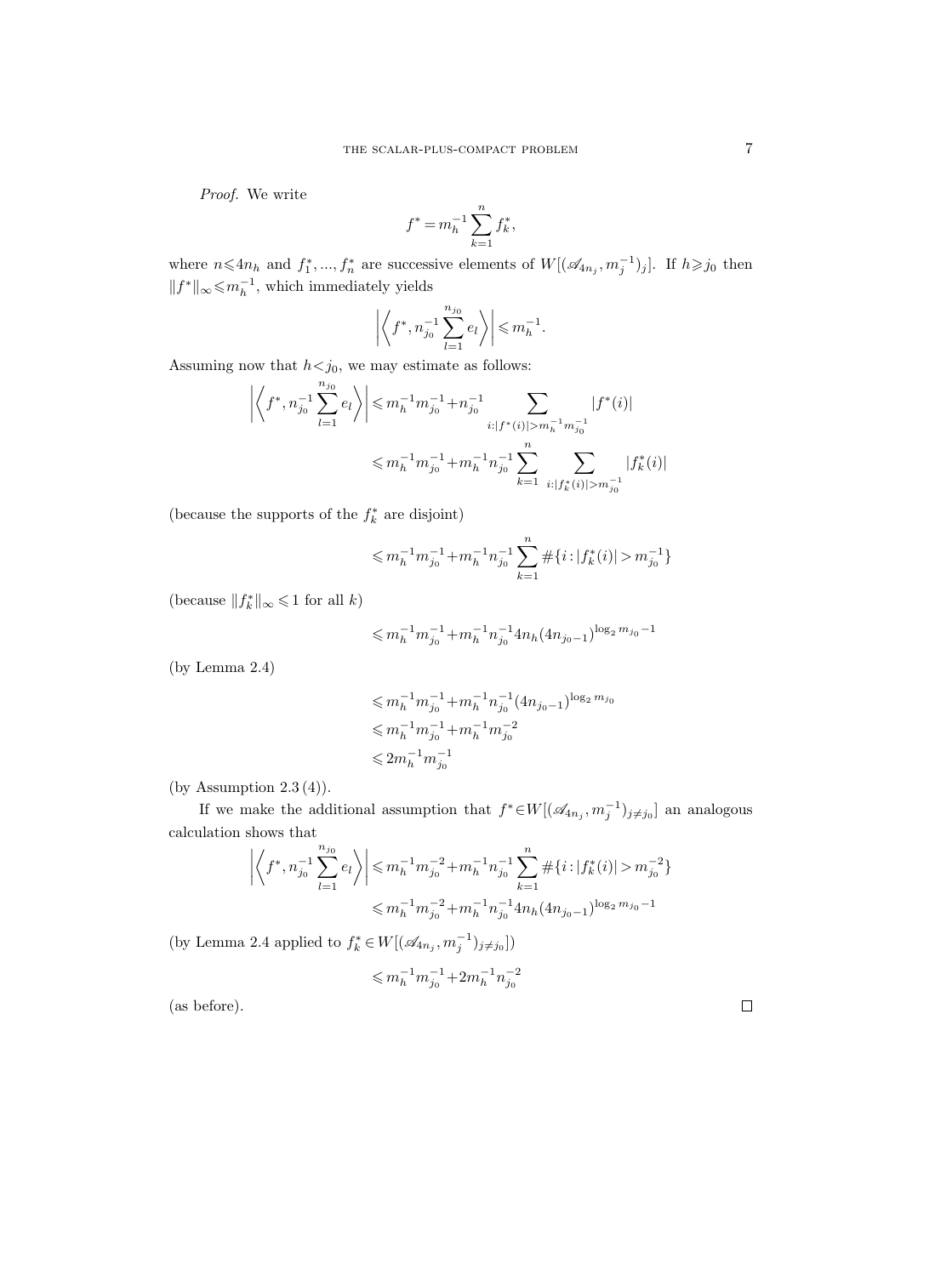#### 3. The general Bourgain–Delbaen construction

In this section we shall present a generalization of the Bourgain–Delbaen construction of separable  $\mathscr{L}_{\infty}$ -spaces. Our approach is slightly different from that of [11] and [12], but the mathematical essentials are the same. We choose to set things out in some detail partly because we believe our approach yields new insights into the original BD construction, and partly because the calculations presented here are a good introduction to the notation and methods we use later. It is perhaps worth emphasizing here that BD constructions are very different from the majority of constructions that occur in Banach space theory. Normally we start with the unit vectors in the space  $c_{00}$  and complete with respect to some (possibly exotic) norm. The only norms that occur in a BD construction are the usual norms of  $\ell_{\infty}$  and  $\ell_1$ . What we construct here are exotic vectors in  $\ell_{\infty}$  whose closed linear span is the space we want.

The idea will be to introduce a particular kind of (conditional) basis for the space  $\ell_1$  and to study the subspace X of  $\ell_{\infty}$  spanned by the biorthogonal elements. Since  $\ell_1$ is then in a natural way a subspace of (and in some cases the whole of)  $X^*$ , we shall be thinking of elements of  $\ell_1$  as functionals and, in accordance with the convention explained earlier, denote them by  $b^*$ ,  $c^*$  and so on. In our initial discussion we shall consider the space  $\ell_1(\mathbb{N})$  (which we shall later replace by  $\ell_1(\Gamma)$ , with  $\Gamma$  being a certain countable set better adapted to our needs).

Definition 3.1. We shall say that a basic sequence  $(d_n^*)_{{n \in \mathbb{N}}}$  in  $\ell_1(\mathbb{N})$  is a triangular basis if supp  $d_n^* \subseteq \{1, 2, ..., n\}$ , for all *n*. We thus have

$$
d_n^* = \sum_{m=1}^n a_{n,m} e_m^*,
$$

where, by linear independence, we necessarily have  $a_{n,n} \neq 0$ . Notice that the linear span  $[d_1^*, d_2^*, ..., d_n^*]$  is the same as  $[e_1^*, e_2^*, ..., e_n^*]$ , that is to say, the space  $\ell_1^n$ , regarded as a subspace of  $\ell_1(\mathbb{N})$  in the usual way. So, in particular, the basic sequence  $(d_n^*)_n \in \mathbb{N}$  is indeed a basis for the whole of  $\ell_1$ . The biorthogonal sequence in  $\ell_{\infty}$  will be denoted  $(d_n)_{n\in\mathbb{N}}$ ; it is a weak\* basis for  $\ell_{\infty}$  and a basis for its closed linear span, which will be our space X.

PROPOSITION 3.2. If  $(d_n^*)_{n \in \mathbb{N}}$  is a triangular basis for  $\ell_1(\mathbb{N})$ , with basis constant M, then the closed linear span  $X=[d_n : n \in \mathbb{N}]$  is an  $\mathscr{L}_{\infty,M}$ -space. If  $(d_n^*)_n \in \mathbb{N}$  is boundedly complete, or equivalently  $(d_n)_{n\in\mathbb{N}}$  is shrinking, then  $X^*$  may be identified with  $\ell_1(\mathbb{N}),$ where  $||g^*||_{X^*} \leq ||g^*||_1 \leq M||g^*||_{X^*}$ .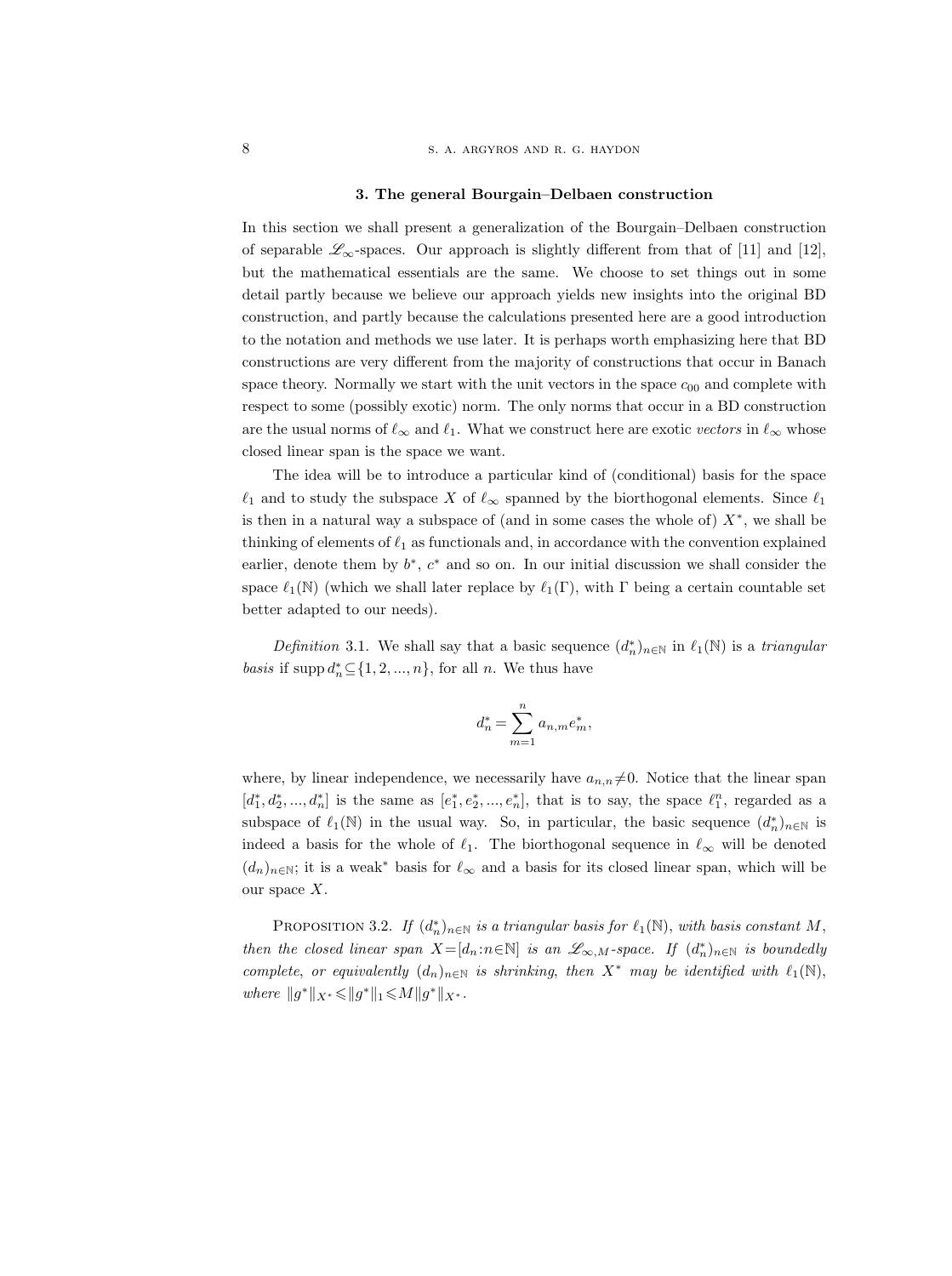*Proof.* In accordance with our "star" notation, let us write  $P_n^*$  for the basis projections  $\ell_1 \rightarrow \ell_1$  associated with the basis  $(d_n^*)_{n \in \mathbb{N}}$ . Thus

$$
P_n^*(d_m^*) = \begin{cases} d_m^*, & \text{if } m \le n, \\ 0, & \text{otherwise}; \end{cases}
$$

because  $e_m^* \in \ell_1^n = [d_1^*,..., d_n^*]$ , we also have  $P_n^* e_m^* = e_m^*$  when  $m \leq n$ . If we modify  $P_n^*$  by taking the codomain to be the image  $\text{im } P_n^* = \ell_1^n$ , rather than the whole of  $\ell_1$ , what we have is a quotient operator, which we shall denote by  $q_n$ , of norm at most M. The dual of this quotient operator is an isomorphic embedding  $i_n: \ell_{\infty}^n \to \ell_{\infty}(\mathbb{N})$ , also of norm at most M. If  $m \leq n$  and  $u \in \ell_{\infty}^n$ , we have

$$
(i_nu)(m)=\langle e_m^*,i_nu\rangle=\langle q_ne_m^*,u\rangle=\langle e_m^*,u\rangle=u(m).
$$

So  $i_n$  is an *extension operator*  $\ell_{\infty}^n \to \ell_{\infty}(\mathbb{N})$  and we have

$$
||u||_\infty \leqslant ||i_n u||_\infty \leqslant M ||u||_\infty
$$

for all  $u \in \ell_{\infty}^n$ . In particular, the image of  $i_n$ , which is exactly  $[d_1, ..., d_n]$  is M-isomorphic to  $\ell_{\infty}^n$ , which implies that X is an  $\mathscr{L}_{\infty,M}$ -space.

In the case where  $(d_n^*)_{{n \in \mathbb{N}}}$  is a boundedly complete basis of  $\ell_1$ ,  $X^*$  may be identified with  $\ell_1$  by a standard result about bases. Moreover, for  $g^* \in \ell_1$ , we have

$$
||g^*||_{X^*} = \sup\{\langle g^*, x \rangle : x \in X \text{ and } ||x||_{\infty} \leq 1\} \leq ||g^*||_1.
$$

On the other hand, if  $g^*$  has finite support, say supp  $g^* \subseteq \{1, 2, ..., n\}$ , we can choose  $u \in \ell_{\infty}^n$  with  $||u|| = 1$  and  $\langle g^*, u \rangle = ||g^*||_1$ . The extension  $x = i_n(u)$  is now in X and satisfies

$$
||x||\leqslant M \quad \text{and} \quad \langle g^*,x\rangle = ||g^*||_1.
$$

Thus  $||g^*||_1 \leq M ||g^*||_{X^*}$ .

We shall say that  $(d_n^*)_n$  is a *unit-triangular basis* of  $\ell_1(\mathbb{N})$  if it is a triangular basis and the non-zero scalars  $a_{n,n}$  are all equal to 1. We can thus write

$$
d_n^* = e_n^* - c_n^*,
$$

where  $c_1^* = 0$  and supp  $c_n^* \subset \{1, 2, ..., n-1\}$  for  $n \ge 2$ . The clever part of the Bourgain– Delbaen construction is to find a method of choosing the  $c_n^*$  in such a way that  $(d_n^*)_{n\in\mathbb{N}}$ is indeed a basic sequence. The idea is to proceed recursively assuming that, for some  $n\geqslant 1$ , we already have a unit-triangular basis  $(d_m^*)_{m=1}^n$  of  $\ell_1^n$ . The value of  $P_r^*b^*$  is thus already determined when  $1 \leq r \leq n$  and  $b^* \in \ell_1^n$ .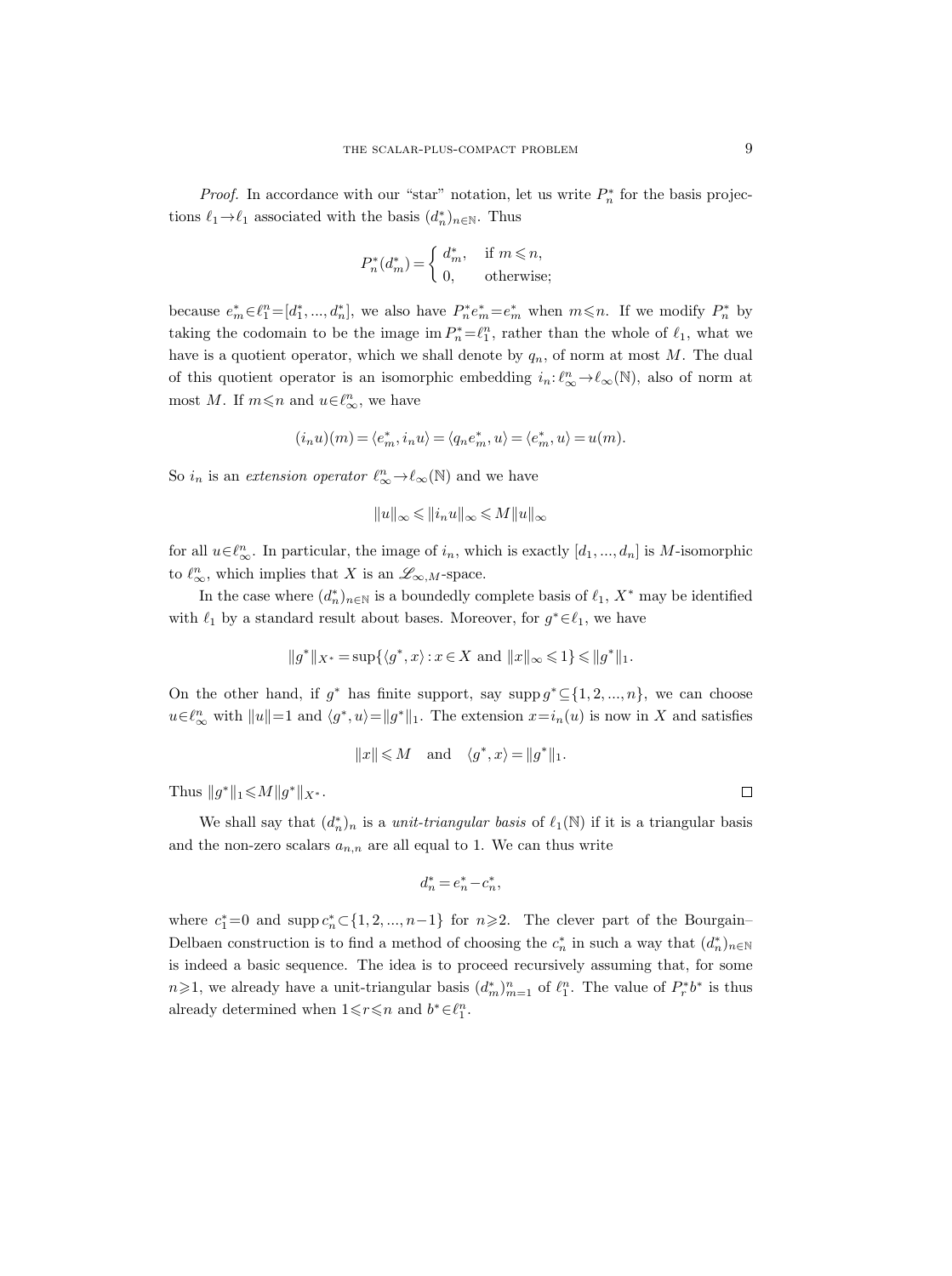Definition 3.3. In the set-up described above, we shall say that an element  $c^*$  of  $\ell_1^n$  is a BD-functional (with respect to the triangular basis  $(d_m^*)_{m=1}^n$ ) if there exist real numbers  $\alpha \in [0, 1]$  and  $\beta \in [0, \frac{1}{2})$  such that we can express  $c^*$  in one of the following forms:

- (0)  $\alpha e_j^*$  with  $1 \leqslant j \leqslant n$ ,
- (1)  $\beta(I P_k^*)b^*$  with  $0 \le k < n$  and  $b^* \in \text{ball } \ell_1^n \cap [e_j^* : k < j \le n]$ ,
- (2)  $\alpha e_j^* + \beta (I P_k^*) b^*$  with  $1 \leq j \leq k < n$  and  $b^* \in \text{ball } \ell_1^n \cap [e_j^* : k < j \leq n]$ .

We shall refer to such a functional  $c^*$  as being of type 0, 1 or 2, respectively. The nonnegative constant  $\beta$  will be called the *weight* of the functional  $c^*$ . We may regard a type-0 functional as being of weight zero. Indeed, both (0) and (1) are "almost" special cases of (2), with  $\beta$  (resp.  $\alpha$ ) equal to 0. In the construction presented in this paper, we do not use functionals of type 0, and the constant  $\alpha$  in case (2) is always equal to 1. However, it may be worth stating the following theorem in full generality.

THEOREM 3.4. ([11], [12]) Let  $\theta$  be a real number with  $0 < \theta < \frac{1}{2}$  and let  $d_n^* = e_n^* - c_n^*$ in  $\ell_1$  be such that  $c_1^* = 0$  while, for each n,  $c_{n+1}^* \in \ell_1^n$  is a BD-functional of weight at most  $\theta$  with respect to  $(d_m^*)_{m=1}^n$ . Then  $(d_n^*)_{n\in\mathbb{N}}$  is a triangular basis of  $\ell_1$ , with basis constant at most  $M = 1/(1-2\theta)$ . The subspace  $X = [d_n : n \in \mathbb{N}]$  of  $\ell_{\infty}$  is thus an  $\mathscr{L}_{\infty,M}$ -space.

Proof. Despite the disguise, this is essentially the same argument as in the original papers of Bourgain and Delbaen. What we need to show is that  $P_m^*$  is a bounded operator, with  $||P_m^*|| \leq M$  for all m. Because we are working on the space  $\ell_1$ , it is enough to show that  $||P_m^*e_n^*|| \leq M$  for every m and n.

First, if  $n \leq m$ , then  $P_m^* e_n^* = e_n^*$ , so there is nothing to prove. Now let us assume that  $n \geq m$  and make the inductive hypothesis that  $||P_k^* e_j^*|| \leq M$  for all  $k ≤ m$  and all  $j ≤ n$ ; we need to look at  $P_m^* e_{n+1}^*$ . We use the fact that

$$
e_{n+1}^* = d_{n+1}^* + c_{n+1}^*,
$$

with  $c_{n+1}^* \in \ell_1^n$  being a BD-functional. We shall consider a functional of type (2), which presents the most difficulty. We thus have

$$
c_{n+1}^* = \alpha e_j^* + \beta (I - P_k^*) b^*,
$$

where  $1 \leq j \leq k \leq n$  and  $\alpha$ ,  $\beta$  and  $b^*$  are as in Definition 3.3, and  $\beta \leq \theta$  by our hypothesis. Now, because  $n+1>m$ , we have  $P_m^*d_{n+1}^* = 0$ , so

$$
P_m^* e_{n+1}^* = \alpha P_m^* e_j^* + \beta (P_m^* - P_{m \wedge k}^*) b^*.
$$

If  $k \geq m$  the second term vanishes, so that

$$
\|P_m^*e_n^*\| \,{=}\, \alpha \|P_m^*e_j^*\| \,{\leqslant}\, \|P_m^*e_j^*\|,
$$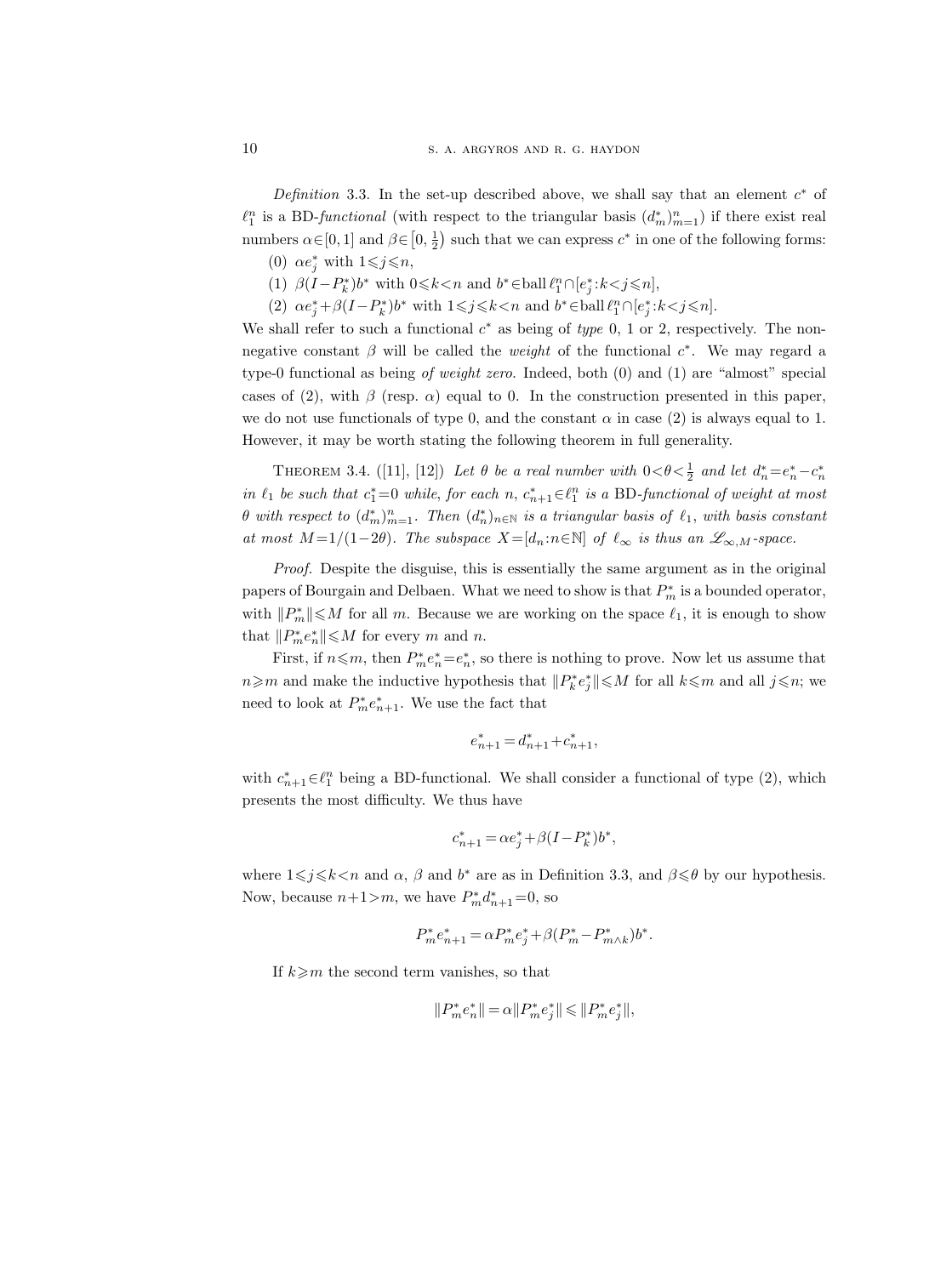which is at most  $M$  by our inductive hypothesis.

If, on the other hand,  $k < m$ , we certainly have  $j < m$  so that  $P_m^* e_j^* = e_j^*$ , leading to the estimate

$$
\|P_m^*e_{n+1}^*\|\leqslant \alpha \|e_j^*\|+\beta \|P_m^*b^*\|+\beta \|P_k^*b^*\|.
$$

Now  $b^*$  is a convex combination of functionals  $\pm e_l^*$  with  $l \leq n$ , and our inductive hypothesis is applicable to all of these. We thus obtain

$$
\|P_m^*e_{n+1}^*\|\leqslant \alpha+2M\beta\leqslant 1+2M\theta=M,
$$

by the definition of  $M = 1/(1-2\theta)$  and the assumption that  $0 \le \beta \le \theta$ .

The  $\mathscr{L}_{\infty}$ -spaces of Bourgain and Delbaen, and those we construct in the present paper are of the above type. However, the "cuts" k that occur in the definition of BDfunctionals are restricted to lie in a certain subset of N, and thus naturally dividing the coordinate set N into successive intervals. As in [27], it will be convenient to replace the set N with a different countable set  $\Gamma$  having a structure that reflects this decomposition. This will also enable us later to use a notation in which an element  $\gamma \in \Gamma$  automatically codes the BD-functional associated with it.

THEOREM 3.5. Let  $(\Delta_q)_{q \in \mathbb{N}}$  be a disjoint sequence of non-empty finite sets, with  $\#\Delta_1=1$ ; write

$$
\Gamma_q = \bigcup_{p=1}^q \Delta_p \quad and \quad \Gamma = \bigcup_{p \in \mathbb{N}} \Delta_p.
$$

Assume that there exists  $\theta < \frac{1}{2}$  and a mapping  $\tau$  defined on  $\Gamma \backslash \Delta_1$ , assigning to each  $\gamma\!\in\!\Delta_{q+1}$  a tuple of one of the following forms:

- (0)  $(\alpha, \xi)$  with  $0 \le \alpha \le 1$  and  $\xi \in \Gamma_q$ ;
- (1)  $(p, \beta, b^*)$  with  $0 \leq p < q$ ,  $0 < \beta \leq \theta$  and  $b^* \in \text{ball}\,\ell_1(\Gamma_q \setminus \Gamma_p);$
- (2)  $(\alpha, \xi, p, \beta, b^*)$  with  $0 < \alpha \leq 1$ ,  $1 \leq p < q$ ,  $\xi \in \Gamma_p$ ,  $0 < \beta \leq \theta$  and  $b^* \in \text{ball}\,\ell_1(\Gamma_q \setminus \Gamma_p)$ .

Then there exist  $d^*_\gamma = e^*_\gamma - e^*_\gamma \in \ell_1(\Gamma)$  and projections  $P^*_{(0,q]}$  on  $\ell_1(\Gamma)$  uniquely determined by the following properties:

(A) 
$$
P_{(0,q]}^* d^*_{\gamma} = \begin{cases} d^*_{\gamma}, & \text{if } \gamma \in \Gamma_q, \\ 0, & \text{if } \gamma \in \Gamma \backslash \Gamma_q. \end{cases}
$$
  
\n(B)  $c^*_{\gamma} = \begin{cases} 0, & \text{if } \gamma \in \Delta_1, \\ \alpha e^*_{\xi}, & \text{if } \tau(\gamma) = (\alpha, \xi), \\ \beta(I - P_{(0,p]}^*) b^*, & \text{if } \tau(\gamma) = (p, \beta, b^*), \\ \alpha e^*_{\xi} + \beta(I - P_{(0,p]}^*) b^*, & \text{if } \tau(\gamma) = (\alpha, \xi, p, \beta, b^*). \end{cases}$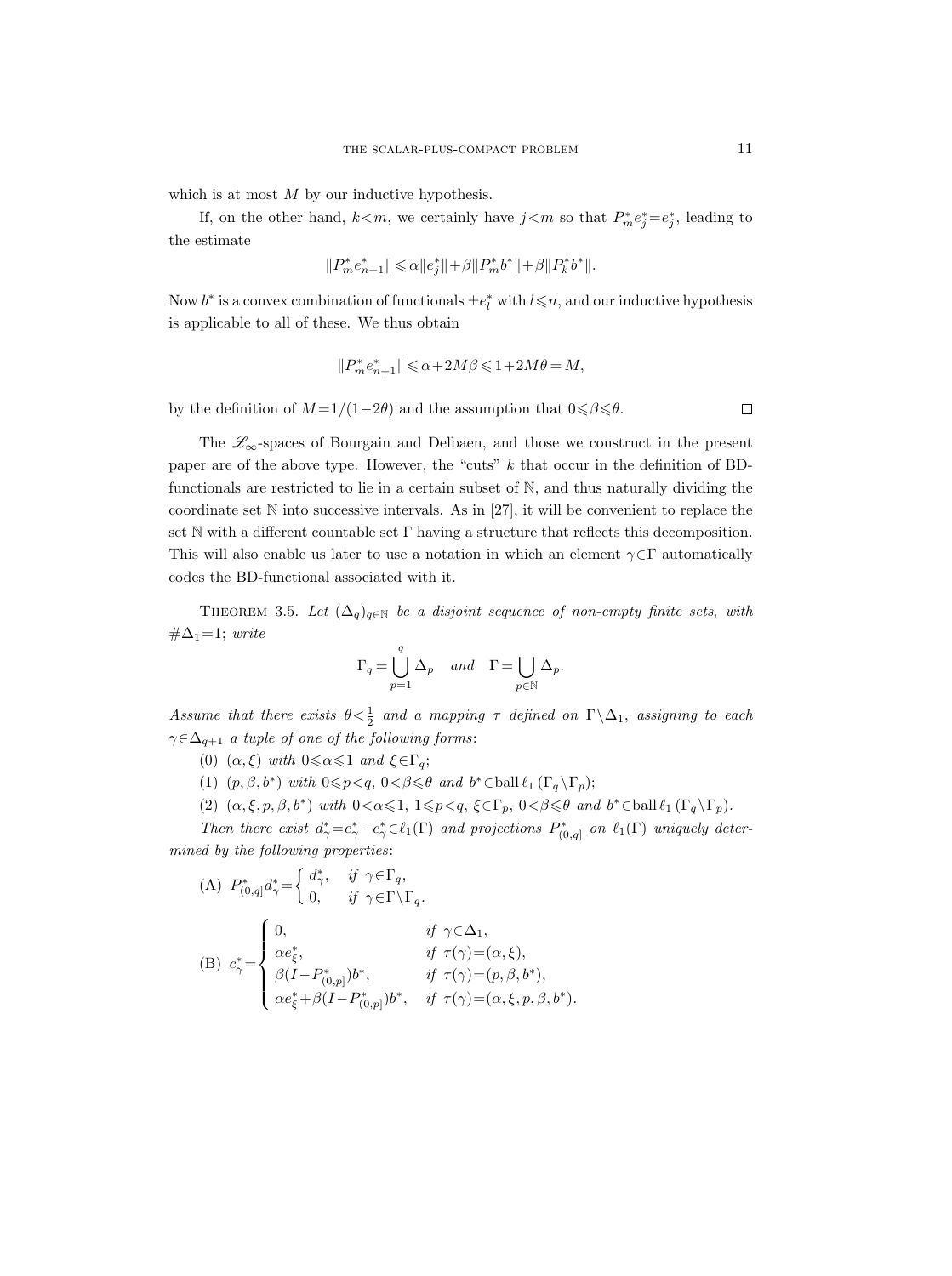Furthermore, the family  $(d^*_{\gamma})_{\gamma \in \Gamma}$  is a basis for  $\ell_1(\Gamma)$  with basis constant at most  $M =$  $(1-2\theta)^{-1}$ . The norm of each projection  $P^*_{(0,q]}$  is at most M. The biorthogonal vectors  $d_{\gamma}$  generate an  $\mathscr{L}_{\infty,M}$ -subspace  $X(\Gamma,\tau)$  of  $\ell_{\infty}(\Gamma)$ . For each q and each  $u \in \ell_{\infty}(\Gamma_q)$ , there is a unique  $i_q(u) \in [d_\gamma : \gamma \in \Gamma_q]$  whose restriction to  $\Gamma_q$  is u; the extension operator  $i_q: \ell_\infty(\Gamma_q) \to X(\Gamma, \tau)$  has norm at most M. The subspaces  $M_q=[d_\gamma:\gamma \in \Delta_q]=i_q[\ell_\infty(\Delta_q)]$ form a finite-dimensional decomposition (FDD) for X; if this FDD is shrinking then  $X^*$ is naturally isomorphic to  $\ell_1(\Gamma)$ .

*Proof.* We shall show that, with a suitable identification of  $\Gamma$  with N, this theorem is just a special case of Theorem 3.4. Let  $k_p = \# \Gamma_p$  and let  $n \mapsto \gamma(n): \mathbb{N} \to \Gamma$  be a bijection with the property that  $\Delta_1 = {\gamma(1)}$ , while, for each  $q \geq 2$ ,  $\Delta_q = {\gamma(n):k_{q-1} < n \leq k_q}$ . There is a natural isometry  $J: \ell_1(\mathbb{N}) \to \ell_1(\Gamma)$  satisfying  $J(e_n^*) = e_{\gamma(n)}^*$ . It is straightforward to check that if  $d_n^* = J^{-1}(d_{\gamma(n)}^*) = e_n^* - c_n^*$ , then the hypotheses of Theorem 3.4 are satisfied. (The cuts k that occur in the BD-functionals  $c_n^*$  are all of the form  $k=k_p$ .) All the assertions in the present theorem are now immediate consequences. The projections  $P_{(0,q]}^*$  whose existence is claimed here are given by  $P_{(0,q)}^* = J P_{k_q}^* J^{-1}$ , where  $P_n^*$  is the basis projection of Theorem 3.4. When ordered as  $(d_{\gamma(n)})_{n\in\mathbb{N}}$ , the vectors  $d_{\gamma}$  form a basis of their closed linear span, which is an  $\mathscr{L}_{\infty,M}$ -space. The extension operator, which (by abuse of notation) we here denote by  $i_q$ , corresponds to the  $i_{k_q}$  that occurs in the proof of Proposition 3.2. The assertions about the subspaces  $M_q = [d_{\gamma(n)} : k_{q-1} < n \leq k_q]$  follow from the fact that  $(d_{\gamma(n)})_{n\in\mathbb{N}}$  is a basis.  $\Box$ 

We now make a few observations about the space  $X=X(\Gamma, \tau)$  and the functions  $d_{\gamma}$ , taking the opportunity to introduce notation that will be used in the rest of the paper. We have seen that for each  $\gamma \in \Delta_{n+1}$  the functional  $d^*_{\gamma}$  has support contained in  $\Gamma_n \cup \{\gamma\}$ . Using biorthogonality, we see that  $d_{\gamma}$  is supported by  $\{\gamma\}\cup(\Gamma\setminus\Gamma_{n+1})$ . It should be noted that we should not expect the support of  $d_{\gamma}$  to be finite; in fact, in all interesting cases, we have  $X \cap c_0(\Gamma) = \{0\}.$ 

As noted above, the subspaces  $M_n=[d_\gamma:\gamma\in\Delta_n]$  form a finite-dimensional decomposition for X. For each interval  $I\subseteq\mathbb{N}$  we define the projection  $P_I: X\to\bigoplus_{n\in I}M_n$  in the natural way; this is consistent with our use of  $P^*_{(0,n]}$  in Theorem 3.5. Most of our arguments will involve sequences of vectors that are block sequences with respect to this FDD. Since we are using the word "support" to refer to the set of  $\gamma$  where a given function is non-zero, we need some other terminology for the set of  $n$  such that  $x$  has a non-zero component in  $M_n$ . We define the *range* of x, denoted ran x, to be the smallest interval I⊆N such that  $x \in \bigoplus_{n \in I} M_n$ . It is worth noting that if  $\text{ran } x = (p, q]$  then we can write  $x=i_q(u)$ , where  $u=x|_{\Gamma_q} \in \ell_\infty(\Gamma_q)$  satisfies  $\Gamma_p \cap \text{supp } u = \varnothing$ .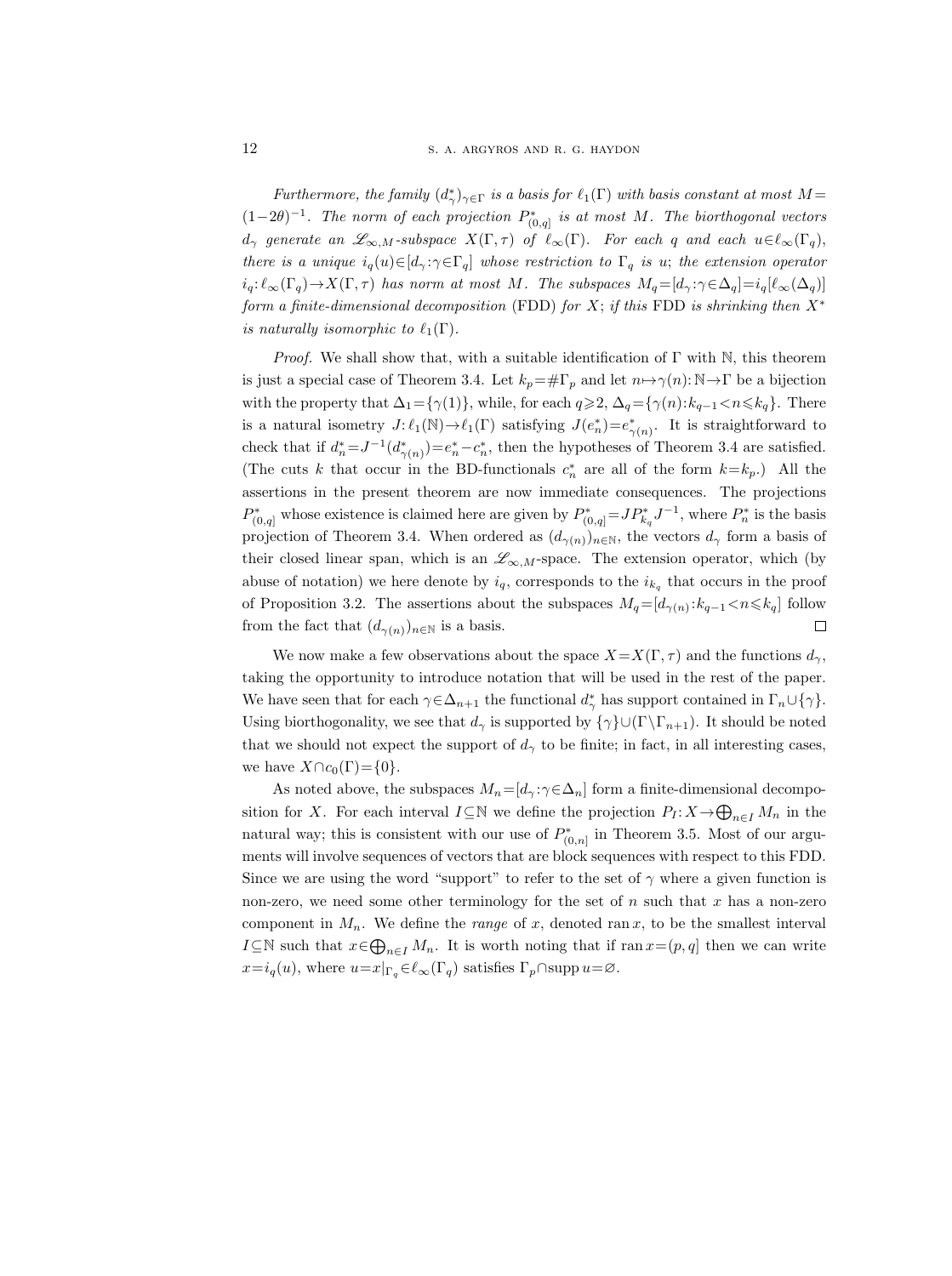## 4. Construction of  $\mathfrak{B}_{mT}$  and  $\mathfrak{X}_{K}$

We now set about constructing specific BD spaces which will be modelled on mixed Tsirelson spaces, in rather the same way that the original spaces of Bourgain and Delbaen have been found to be modelled on  $\ell_p$ . We shall adopt a notation in which elements  $\gamma$  of  $\Delta_{n+1}$  automatically code the corresponding BD-functionals. This will allow us to write  $X(\Gamma)$  rather than  $X(\Gamma, \tau)$  for the resulting  $\mathscr{L}_{\infty}$ -space. To be more precise, an element  $\gamma$ of  $\Delta_{n+1}$  will be a tuple of one of the forms:

- (1)  $\gamma = (n+1, \beta, b^*)$ , in which case  $\tau(\gamma) = (0, \beta, b^*)$ ;
- (2)  $\gamma = (n+1, \xi, \beta, b^*)$ , in which case  $\tau(\gamma) = (1, \xi, \text{rank}\,\xi, \beta, b^*)$ .

In each case, the first coordinate of  $\gamma$  tells us what the *rank* of  $\gamma$  is, that is to say to which set  $\Delta_{n+1}$  it belongs, while the remaining coordinates specify the corresponding BD-functional.

It will be observed that BD-functionals of type 0 (in the terminology of Definition 3.3) do not arise in this construction and that the  $p$  in the definition of a type-1 functional is always 0. In the definition of a type-2 functional, the scalar  $\alpha$  that occurs is always 1 and p equals rank  $\xi$ . We shall make the further restriction that the weight  $\beta$  must be of the form  $m_j^{-1}$ , where the sequences  $(m_j)_{j\in\mathbb{N}}$  and  $(n_j)_{j\in\mathbb{N}}$  satisfy Assumption 2.3. We shall say that the element  $\gamma$  has *weight*  $m_j^{-1}$ . Notice that here (in contrast to §2.4) the weight is unambiguously defined. In the case of a type-2 element  $\gamma = (n+1, \xi, m_j^{-1}, b^*)$ , we shall insist that  $\xi$  be of the same weight  $m_j^{-1}$  as  $\gamma$ .

To ensure that our sets  $\Delta_{n+1}$  are finite, we shall admit into  $\Delta_{n+1}$  only elements of weight  $m_i$  with  $j \leq n+1$ . A further restriction involves a recursively-defined function which we call age. For a type-1 element  $\gamma = (n+1, \beta, b^*)$  we define age  $\gamma = 1$ . For a type-2 element  $\gamma = (n+1, \xi, m_j^{-1}, b^*)$ , we define age  $\gamma = 1 + \text{age } \xi$ , and further restrict the elements of  $\Delta_{n+1}$  by insisting that the age of an element of weight  $m_j^{-1}$  may not exceed  $n_j$ . Finally, we shall restrict the functionals  $b^*$  that occur in an element of  $\Delta_{n+1}$  by requiring them to lie in some finite subset  $B_n$  of  $\ell_1(\Gamma_n)$ . It is convenient to fix an increasing sequence of natural numbers  $(N_n)_{n\in\mathbb{N}}$  and take  $B_{p,n}$  to be the set of all linear combinations

$$
b^* = \sum_{\eta \in \Gamma_n \backslash \Gamma_p} a_{\eta} e_{\eta}^*,
$$

where  $\sum_{\eta \in \Gamma_n \backslash \Gamma_p} |a_{\eta}| \leq 1$  and each  $a_{\eta}$  is a rational with denominator dividing  $N_n!$ . We may suppose the  $N_n$  are chosen in such a way that  $B_{p,n}$  is a  $2^{-n}$ -net in the unit ball of  $\ell_1(\Gamma_n \backslash \Gamma_p)$ . The above restrictions may be summarized as follows.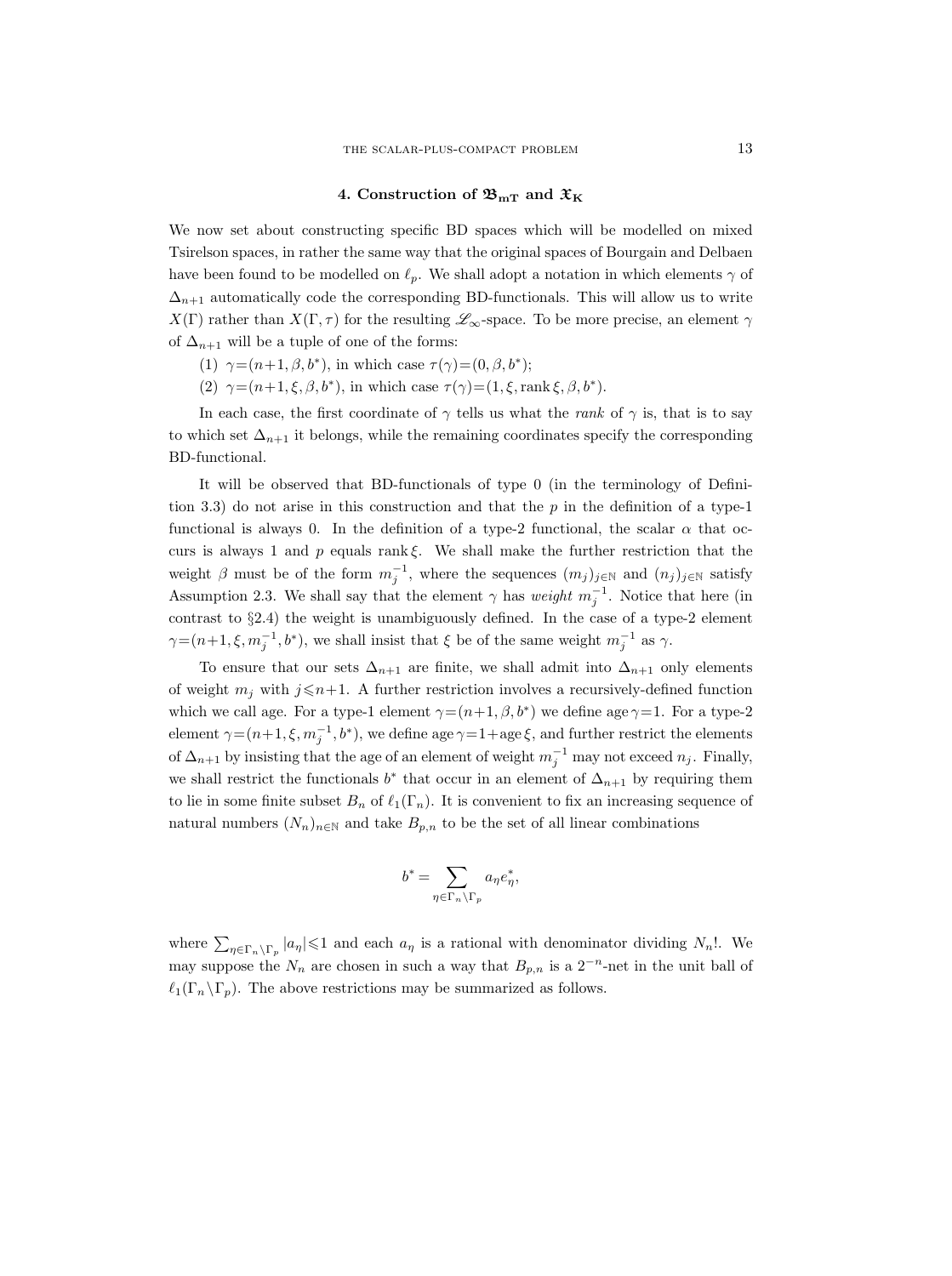Assumption 4.1.

$$
\Delta_{n+1} \subseteq \bigcup_{j=1}^{n+1} \{ (n+1, m_j^{-1}, b^*) : b^* \in B_{0,n} \}
$$
  

$$
\cup \bigcup_{p=1}^{n-1} \bigcup_{j=1}^p \{ (n+1, \xi, m_j^{-1}, b^*) : \xi \in \Delta_p, \text{ weight } \xi = m_j^{-1}, \text{age } \xi < n_j, b^* \in B_{p,n} \}.
$$

We shall also assume that  $\Delta_{n+1}$  contains a rich supply of elements of "even weight", more exactly of weight  $m_j^{-1}$  with j even.

Assumption 4.2.

$$
\Delta_{n+1} \supseteq \bigcup_{j=1}^{\lfloor (n+1)/2 \rfloor} \{(n+1, m_{2j}^{-1}, b^*) : b^* \in B_{0,n}\}
$$
  

$$
\cup \bigcup_{p=1}^{n-1} \bigcup_{j=1}^{\lfloor p/2 \rfloor} \{(n+1, \xi, m_{2j}^{-1}, b^*) : \xi \in \Delta_p, \text{weight } \xi = m_{2j}^{-1}, \text{age } \xi < n_{2j}, b^* \in B_{p,n}\}.
$$

For our main construction, there are additional restrictions on the elements with "odd weight"  $m_{2j-1}^{-1}$ . However, there is some interest already in the space we obtain without making such restrictions. We denote this space  $\mathfrak{B}_{mT}$ ; it is an isomorphic predual of  $\ell_1$  which is unconditionally saturated but contains no copy of  $c_0$  or  $\ell_p$ . An analogous space  $\mathfrak{B}_T$ , modelled on the standard Tsirelson space, rather than a mixed Tsirelson space, was constructed a few years ago by Haydon [28].

Definition 4.3. We define  $\mathfrak{B}_{mT} = \mathfrak{B}_{mT}[(m_j, n_j)_{j\in\mathbb{N}}]$  to be the space  $X(\Gamma)$ , where  $\Gamma = \Gamma^{\text{max}}$  is defined by the recursion  $\Delta_1 = \{1\}$  and

$$
\Delta_{n+1} = \bigcup_{j=1}^{n+1} \{ (n+1, m_j^{-1}, b^*) : b^* \in B_{0,n} \}
$$
  

$$
\cup \bigcup_{p=1}^{n-1} \bigcup_{j=1}^p \{ (n+1, \xi, m_j^{-1}, b^*) : \xi \in \Delta_p, \text{ weight } \xi = m_j^{-1}, \text{age } \xi < n_j, b^* \in B_{p,n} \}.
$$

The extra constraints that we place on "odd-weight" elements in order to obtain hereditary indecomposability will involve a coding function that will produce the analogues of the "special functionals" that occur in [23] and other HI constructions. In our case, all we need is an injective function  $\sigma: \Gamma \to \mathbb{N}$  satisfying  $\sigma(\gamma) > \text{rank } \gamma$  for all  $\gamma$ . This may easily be included in our recursive construction of Γ. We then insist that a type-1 element of odd weight must have the form

$$
(n\!+\!1,m_{2j-1}^{-1},e_\eta^*)
$$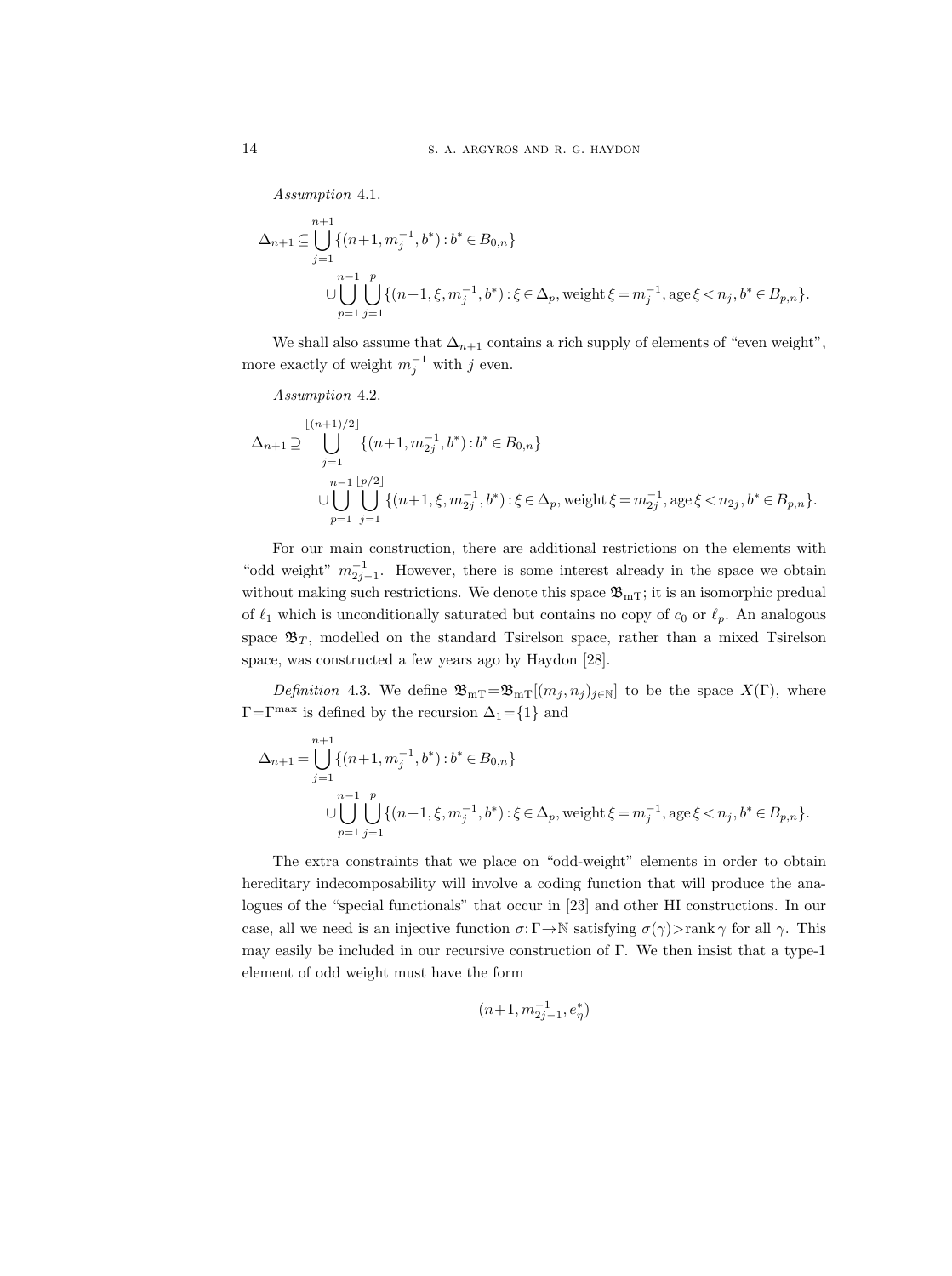with rank  $\eta \leq n$  and weight  $\eta = m_{4i-2}^{-1} < n_{2j-1}^{-2}$ , while a type-2 element of odd weight must be

$$
(n\!+\!1,\xi,m_{2j-1}^{-1},e_\eta^*)
$$

with rank  $\xi$  < rank  $\eta \leq n$  and weight  $\eta = m_{4\sigma(\xi)}^{-1}$ .

Definition 4.4. We define  $\mathfrak{X}_K = \mathfrak{X}_K[(m_j, n_j)_{j \in \mathbb{N}}]$  to be the space  $X(\Gamma)$ , where  $\Gamma = \Gamma^K$ is defined by the recursion  $\Delta_1=\{1\}$  and

$$
\Delta_{n+1} = \bigcup_{j=1}^{\lfloor (n+1)/2 \rfloor} \{(n+1, m_{2j}^{-1}, b^*) : b^* \in B_{0,n}\}
$$
  
\n
$$
\cup \bigcup_{p=1}^{n-1} \bigcup_{j=1}^{\lfloor p/2 \rfloor} \{(n+1, \xi, m_{2j}^{-1}, b^*) : \xi \in \Delta_p, \text{ weight } \xi = m_{2j}^{-1}, \text{ age } \xi < n_{2j}, b^* \in B_{p,n}\}
$$
  
\n
$$
\cup \bigcup_{j=1}^{\lfloor (n+2)/2 \rfloor} \{(n+1, m_{2j-1}^{-1}, e^*_\eta) : \eta \in \Gamma_n \text{ and weight } \eta = m_{4i-2}^{-1} < n_{2j-1}^{-2}\}
$$
  
\n
$$
\cup \bigcup_{p=1}^{n-1} \bigcup_{j=1}^{\lfloor (p+1)/2 \rfloor} \{(n+1, \xi, m_{2j-1}^{-1}, e^*_\eta) : \xi \in \Delta_p, \text{ weight } \xi = m_{2j-1}^{-1},
$$
  
\n
$$
\text{age } \xi < n_{2j-1}, \eta \in \Gamma_n \setminus \Gamma_p, \text{ weight } \eta = m_{4\sigma(\xi)}^{-1}\}.
$$

Although the structure of the space  $X(\Gamma)$  is most easily understood in terms of the basis  $(d_{\gamma})_{\gamma \in \Gamma}$  and the biorthogonal functionals  $d_{\gamma}^*$ , it is with the evaluation functionals  $e^*_{\gamma}$  that we have to deal in order to estimate norms. The recursive definition of the functionals  $d_{\gamma}^*$  can be unpicked to yield the following proposition.

PROPOSITION 4.5. Assume that the set  $\Gamma$  satisfies Assumption 4.1. Let n be a positive integer and let  $\gamma$  be an element of  $\Delta_{n+1}$  of weight  $m_j^{-1}$  and age  $a \leq n_j$ . Then there exist natural numbers  $0=p_0 < p_1 < ... < p_a=n+1$ , elements  $\xi_1, ..., \xi_a = \gamma$  of weight  $m_j^{-1}$  with  $\xi_r \in \Delta_{p_r}$  and functionals  $b_r^* \in \text{ball } \ell_1(\Gamma_{p_r-1} \setminus \Gamma_{p_{r-1}})$  such that

$$
e_{\gamma}^* = \sum_{r=1}^a d_{\xi_r}^* + m_j^{-1} \sum_{r=1}^a P_{(p_{r-1},\infty)}^* b_r^* = \sum_{r=1}^a d_{\xi_r}^* + m_j^{-1} \sum_{r=1}^a P_{(p_{r-1},p_r)}^* b_r^*.
$$

If  $1 \leq t < a$  then we have

$$
e_{\gamma}^* = e_{\xi_t}^* + \sum_{r=t+1}^a d_{\xi_r}^* + m_j^{-1} \sum_{r=t+1}^a P_{(p_{r-1},\infty)}^* b_r^*\,.
$$

*Proof.* Given Assumption 4.1, this is an easy induction on the age a of  $\gamma$ . If a=1 then  $\gamma$  has the form  $(n+1, m_j^{-1}, b^*)$  and

$$
e^*_{\gamma} = d^*_{\gamma} + c^*_{\gamma},
$$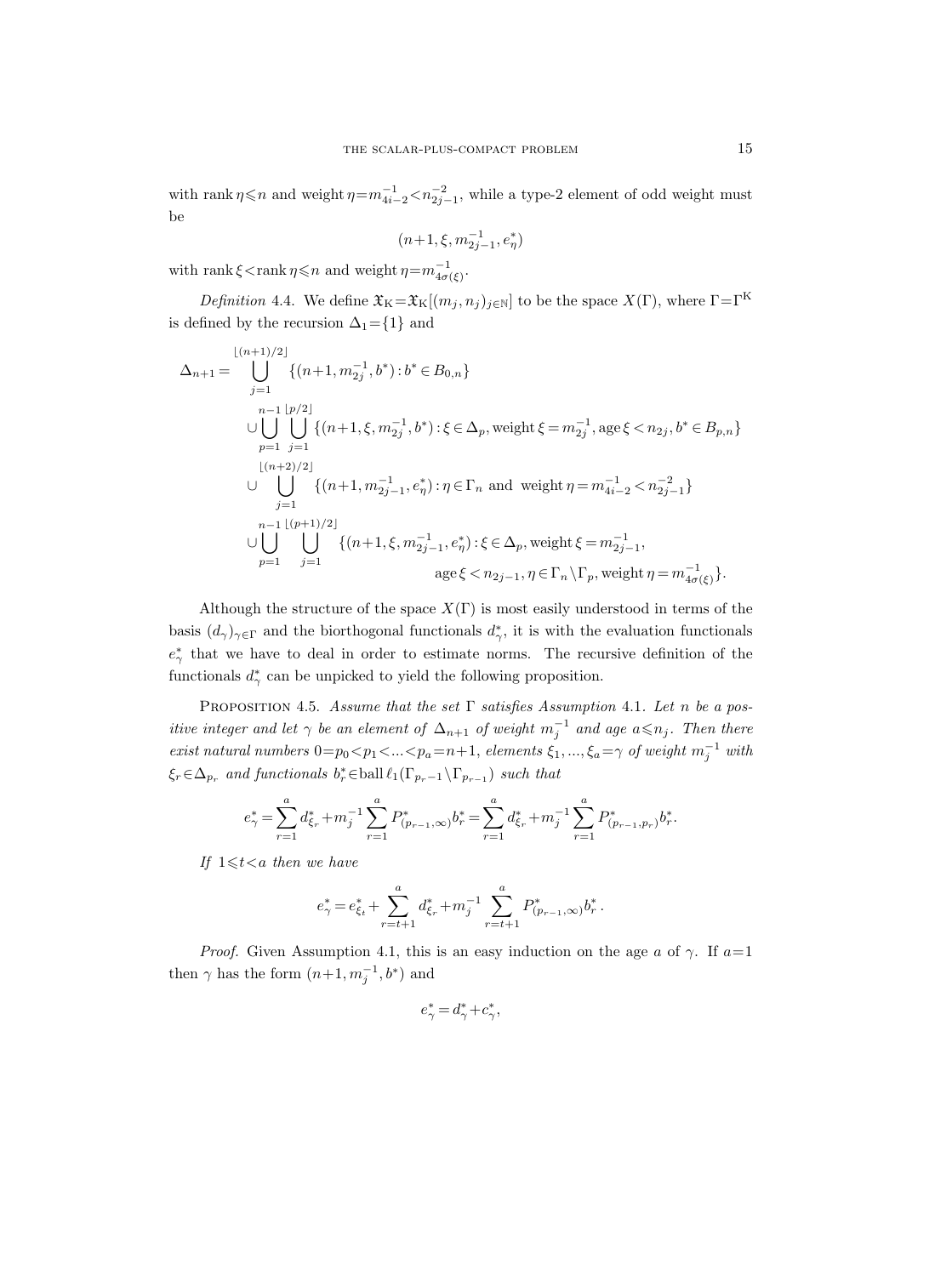where  $c^*_{\gamma}$  is the type-1 BD-functional

$$
c_{\gamma}^* = m_j^{-1} P_{(0,\infty)}^* b^* = m_j^{-1} b^*,
$$

with  $b^* \in B_{0,n} \subset \text{ball } \ell_1(\Gamma_n)$ . So, if we set  $p_0 = 0$ ,  $p_1 = n+1$ ,  $b_1^* = b^*$  and  $\xi_1 = \gamma$ , we have

$$
e_{\gamma}^*=d_{\xi_1}^*+m_j^{-1}P_{(p_0,\infty)}^*b_1^*=d_{\xi_1}^*+m_j^{-1}P_{(p_0,p_1)}^*b_1^*.
$$

If  $a > 1$  then  $\gamma$  has the form  $(n+1, \xi, m_j^{-1}, b^*)$  and  $c^*_{\gamma}$  is the type-2 BD-functional

$$
c_\gamma^* \!=\! e_\xi^* \!+\! m_j^{-1} P_{(p,\infty)}^*b^*.
$$

If we apply our inductive hypothesis to the element  $\xi$  of weight  $m_j^{-1}$ , rank p and age  $a-1$ , we obtain the desired expressions for  $e^*_{\gamma}$ .  $\Box$ 

We shall refer to the first identity presented in the above proposition as the *evaluation* analysis of  $\gamma$  and shall use it repeatedly in norm estimations. The form of the second term in the evaluation analysis, involving a sum weighted by  $m_j^{-1}$ , indicates that there is going to be a connection with mixed Tsirelson spaces; the first term, involving functionals  $d_{\xi}^*$ , with no weighting, can cause inconvenience in some of our calculations, but is an inevitable feature of the BD construction. The data  $(p_r, b_r^*, \xi_r)_{r=1}^a$  will be called the analysis of  $\gamma$ . We note that if  $1 \leq s \leq a$  the analysis of  $\xi_s$  is just  $(p_r, b_r^*, \xi_r)_{r=1}^s$ .

With the definition still readily at hand, this is a convenient moment to record an important "tree-like" property of odd-weight elements of  $\Gamma^{K}$ , even though we shall not be exploiting these special elements until later on.

LEMMA 4.6. Let  $\gamma$  and  $\gamma'$  be two elements of  $\Gamma^{\text{K}}$  both of weight  $m_{2h-1}^{-1}$  and of ages  $a \geq a'$ , respectively. Let  $(p_i, e_{\eta_i}^*, \xi_i)_{i=1}^a$ , resp.  $(p'_i, e_{\eta'_i}^*, \xi'_i)_{i=1}^{a'}$ , be the analysis of  $\gamma$ , resp.  $\gamma'$ . Then there exists l with  $1 \le l \le a'$  such that  $\xi_i' = \xi_i$  when  $i < l$ , while weight  $\eta_j \ne \text{weight } \eta_i'$ for all j when  $l < i \leqslant a'$ .

*Proof.* If weight  $\eta_i \neq$  weight  $\eta_j$  for all  $i \geq 2$  and all j, then there is nothing to prove (we may take  $l=1$ ). Otherwise, let  $2 \le l \le a$  be maximal subject to the existence of j such that weight  $\eta_j$ =weight  $\eta'_l$ . Now this weight is exactly  $m_{4\sigma(\xi'_{l-1})}$ , which means that j cannot be 1 (because the weight of  $\eta_1$  has the form  $m_{4k-2}$ ). Thus  $\sigma(\xi'_{l-1}) = \sigma(\xi_{j-1})$ , which implies that  $\xi'_{l-1} = \xi_{j-1}$  by the injectivity of  $\sigma$ . Since  $l-1 = \text{age }\xi'_{l-1}$  and  $j-1 = \text{age }\xi_{j-1}$ , we deduce that  $j=l$ . Moreover, since the elements  $\xi_i$  with  $i< l-1$  are determined by  $\xi_{l-1}$ , we have  $\xi_i = \xi'_i$  for  $i < l$ .  $\Box$ 

In the remainder of this section, and in the next one, we shall be dealing with a space  $X=X(\Gamma)$  and shall be making the Assumptions 4.1 and 4.2. Our results thus apply both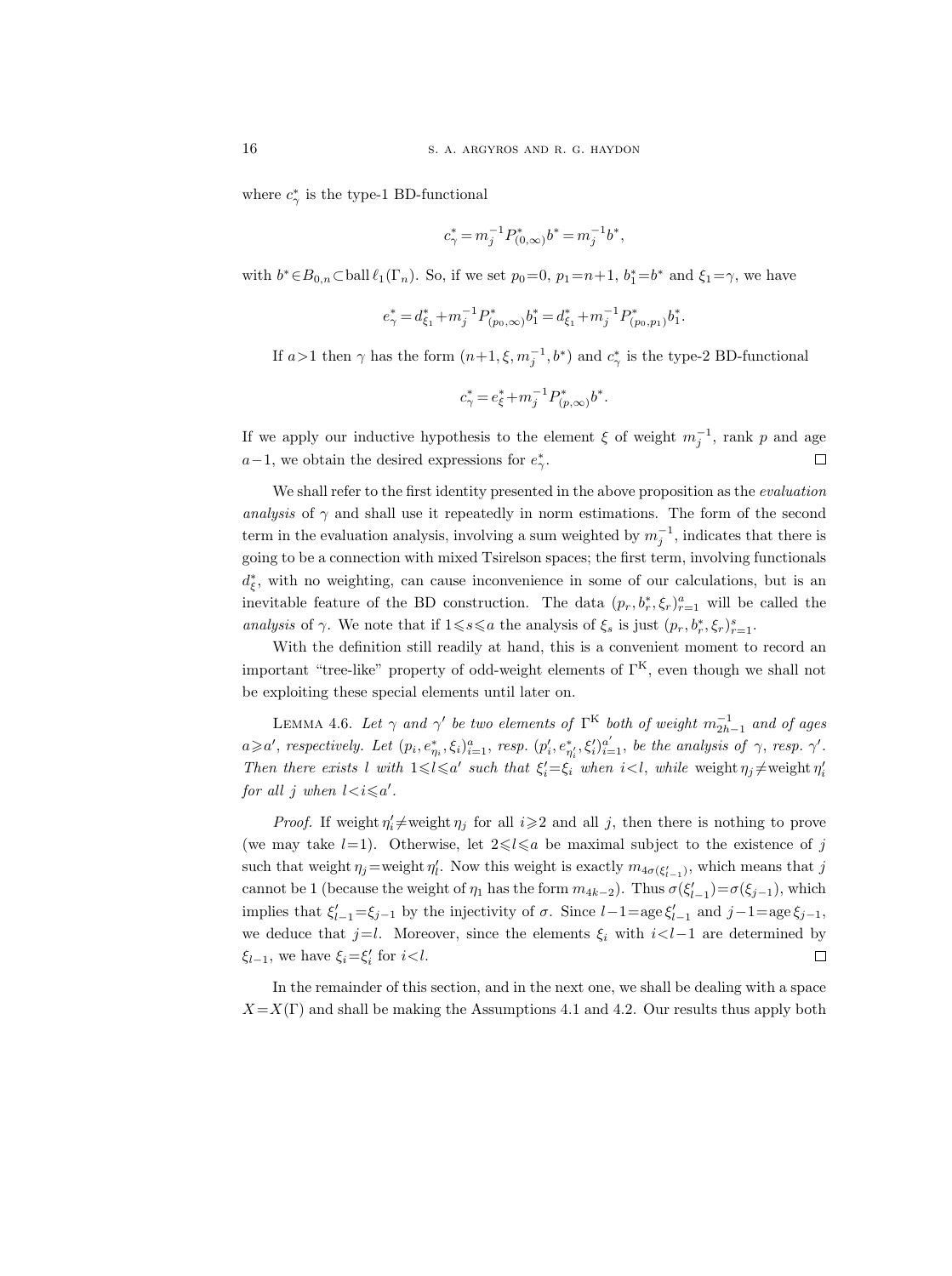to  $\mathfrak{B}_{mT}$  and  $\mathfrak{X}_{K}$ . We note that, since the weights  $m_j^{-1}$  are all at most  $\frac{1}{4}$ , the constant M in Theorem 3.5 may be taken to be 2. This leads to the following norm estimates for the extension operators  $i_n$  and for the projections  $P_I$  associated with the FDD  $(M_n)_{n\in\mathbb{N}}$ :

$$
\|i_n\|=\|P_{(0,n]}\|\leqslant 2,\quad \|P_{(n,\infty)}\|\leqslant 3,\quad \|P_{(m,n]}\|\leqslant 4,\quad \|d_{\xi}^*\|=\|P_{[\text{rank}\,\xi,\infty)}^*e_{\xi}^*\|\leqslant 3.
$$

Assumption 4.2 enables us to write down a kind of converse to Proposition 4.5 which will lead to our first norm estimate.

PROPOSITION 4.7. Let j and  $a \le n_{2j}$  be positive integers, let  $0=p_0 be$ natural numbers with  $p_1 \geqslant 2j$  and let  $b_r^*$  be functionals in  $B_{p_{r-1},p_r-1}$  for  $1 \leqslant r \leqslant a$ . Then there are elements  $\xi_r \in \Gamma_{p_r}$  such that the analysis of  $\gamma = \xi_a$  is  $(p_r, b_r^*, \xi_r)_{r=1}^a$ .

*Proof.* This is another easy induction on a. For  $a=1$ , Assumption 4.2 and the hypothesis that  $p_1 \geqslant 2j$  guarantee that the tuple  $\xi_1 = (p_1, m_{2j}^{-1}, b_1^*)$  is in  $\Gamma_{p_1}$ . We continue recursively, setting  $\xi_{r+1} = (p_{r+1}, \xi_r, m_{2j}^{-1}, b_{r+1}^*).$  $\Box$ 

PROPOSITION 4.8. Let  $(x_r)_{r=1}^a$  be a skipped block sequence (with respect to the FDD  $(M_n)_{n\in\mathbb{N}}$ ) in X. If j is a positive integer such that  $a \leq n_{2j}$  and  $2j < \min \operatorname{ran} x_2$ , then there exists an element  $\gamma$  of weight  $m_{2j}^{-1}$  satisfying

$$
\sum_{r=1}^{a} x_r(\gamma) \geqslant \frac{1}{2} m_{2j}^{-1} \sum_{r=1}^{a} ||x_r||.
$$

Hence

$$
\left\| \sum_{r=1}^{a} x_r \right\| \geqslant \frac{1}{2} m_{2j}^{-1} \sum_{r=1}^{a} \|x_r\|.
$$

*Proof.* Let  $p_0=0$ , and choose  $p_1, p_2, ..., p_a$  in such a way that ran  $x_r \subseteq (p_{r-1}, p_r)$ . Thus we have  $x_r = i_{p_r-1}(u_r)$ , where the element  $u_r = x_r|_{\Gamma_{p_r-1}}$  has support disjoint from  $\Gamma_{p_{r-1}}$ . Since  $||i_n|| \leq 2$  for all n, we have  $||u_r|| \geq \frac{1}{2}||x_r||$ , and so there exist  $\eta_r \in \Gamma_{p_r-1} \setminus \Gamma_{p_{r-1}}$  with

$$
|u_r(\eta_r)| \geqslant \frac{1}{2}||x_r||.
$$

The functional  $b_r^* = \pm e_{\eta_r}^*$  is certainly in  $B_{p_{r-1},p_{r-1}}$  and with a suitable choice of sign we may arrange that

$$
\langle b^*_r, x_r \rangle = |u_r(\eta_r)| \geqslant \tfrac{1}{2} \| x_r \|.
$$

By Proposition 4.7, there is an element  $\gamma$  of  $\Delta_{p_a}$  whose analysis is  $(p_r, b_r^*, \xi_r)_{r=1}^a$ . We shall use the evaluation analysis to calculate

$$
\sum_{s=1}^{a} x_s(\gamma) = \left\langle e^*_{\gamma}, \sum_{s=1}^{a} x_s \right\rangle.
$$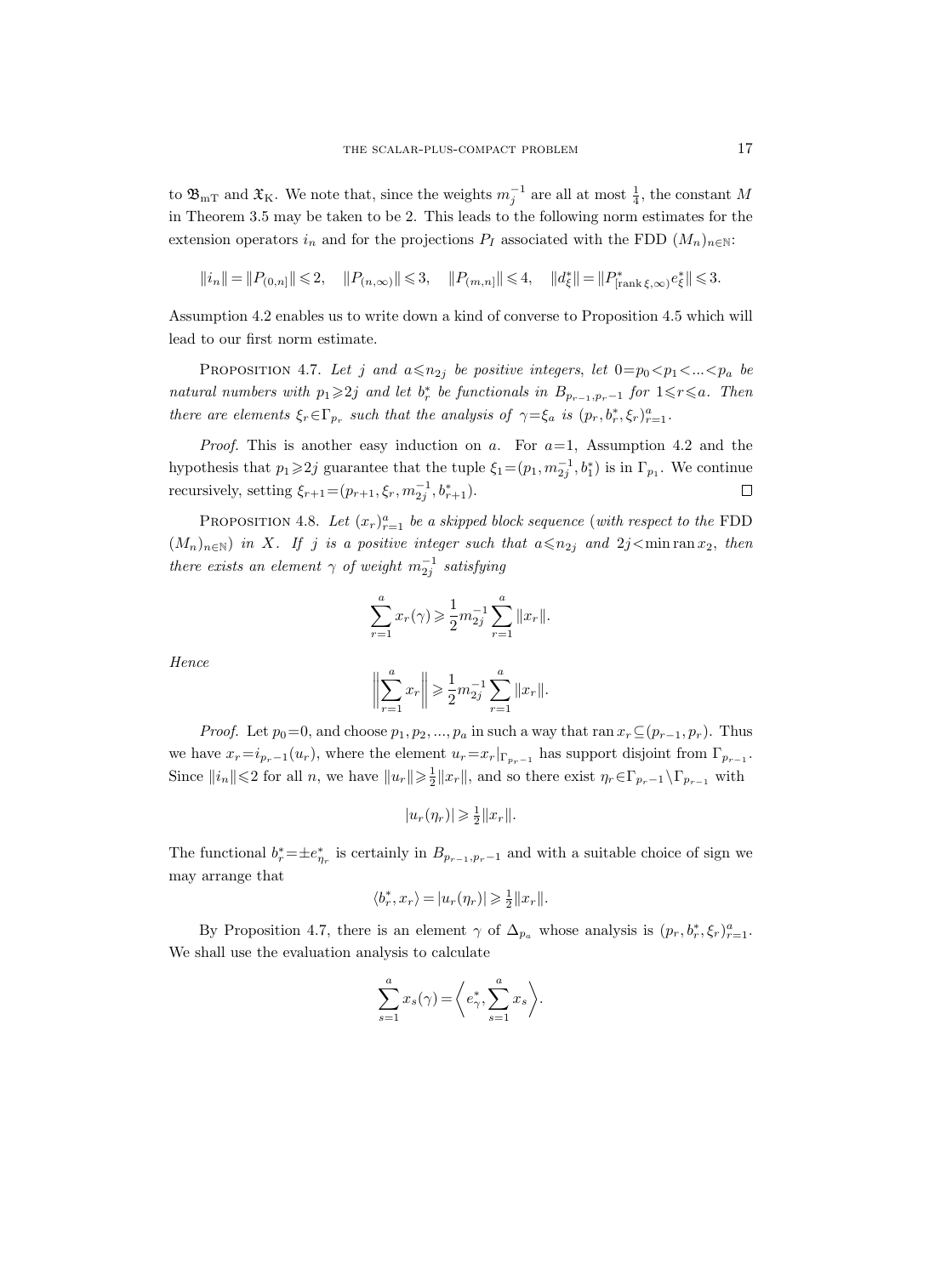For any r and s,  $x_s \in [d_\xi : p_{s-1} < \text{rank } \xi < p_s]$ , while  $\text{rank } \xi_r = p_r$ , whence

$$
\langle d_{\xi_r}^*,x_s\rangle\!=\!0\quad\text{for all }r\text{ and }s,
$$

while

$$
\langle P^*_{(p_{r-1},p_r)}b^*_r,x_s\rangle=\langle b^*_r,P_{(p_{r-1},p_r)}x_s\rangle=0,
$$

for all  $r \neq s$ . In the case  $r=s$  we have

$$
\langle P^*_{(p_{r-1},p_r)}b^*_r,x_r\rangle=\langle b^*_r,P_{(p_{r-1},p_r)}x_r\rangle=\langle b^*_r,x_r\rangle.
$$

The evaluation analysis thus simplifies to yield

$$
\sum_{r=1}^{a} x_r(\gamma) = m_{2j}^{-1} \sum_{r=1}^{a} \langle b_r^*, x_r \rangle \geq \frac{1}{2} m_{2j}^{-1} \sum_{r=1}^{a} ||x_r||.
$$

The lower estimate we have just obtained indicates that there is a close connection between our space X and mixed Tsirelson spaces of the kind considered in  $\S 2.4$ . With a bit more work, one can show that a normalized skipped-block sequence in  $X$  dominates the unit vector basis of  $T[(\mathscr{A}_{n_2}, m_{2j}^{-1})_{j\in\mathbb{N}}]$ . We shall not need this more precise result in the present work.

# 5. Rapidly increasing sequences

We continue to work with the space  $X=X(\Gamma)$ , introduced in the previous section. We saw in the last section that skipped block sequences admit useful mixed Tsirelson lower estimates provided Assumption 4.2 holds. We now pass to a class of block sequences that admit upper estimates of a similar kind provided Assumption 4.1 is true. The following definition is a variant of something that is familiar from other HI constructions.

Definition 5.1. Let I be an interval in N and let  $(x_k)_{k\in I}$  be a block sequence (with respect to the FDD  $(M_n)_{n\in\mathbb{N}}$ ). We say that  $(x_k)_{k\in I}$  is a *rapidly increasing sequence*, or RIS, if there exists a constant  $C$  such that the following hold:

(1)  $||x_k|| \leq C$  for all  $k\in I$ ,

and there is an increasing sequence  $(j_k)_{k\in I}$  such that, for all k,

(2)  $j_{k+1} > \max \operatorname{ran} x_k$ ,

(3)  $|x_k(\gamma)| \leq C m_i^{-1}$  whenever weight  $\gamma = m_i^{-1}$  and  $i < j_k$ .

If we need to be specific about the constant, we shall refer to a sequence satisfying the above conditions as a C-RIS.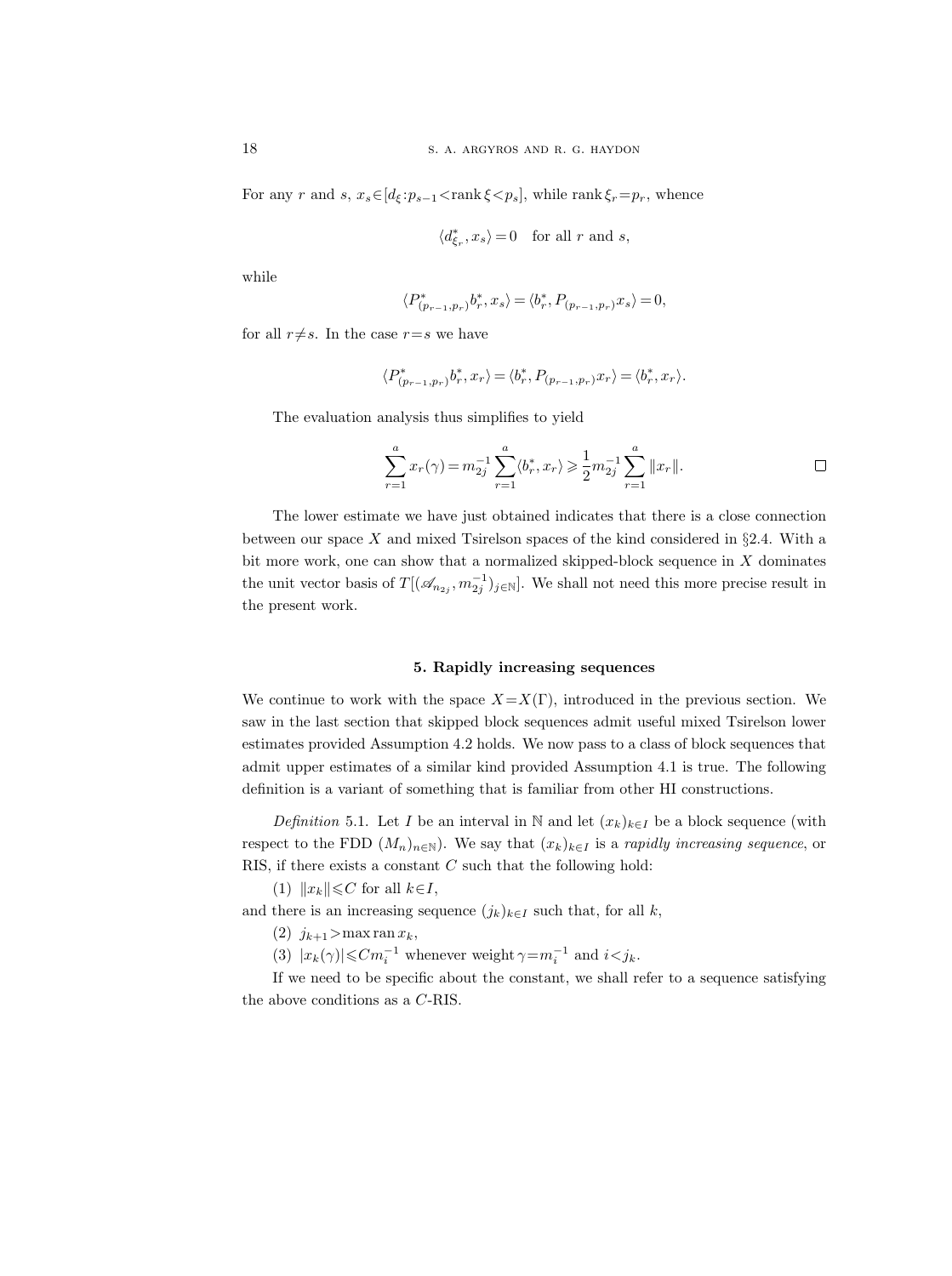LEMMA 5.2. Let  $(x_k)_{k\in I}$  be a C-RIS and let  $(j_k)_{k\in I}$  be an increasing sequence of natural numbers as in the definition. If  $\gamma \in \Gamma$  and weight  $\gamma = m_i^{-1}$  then, for any natural s,

$$
|\langle e_\gamma^*, P_{(s,\infty)} x_k \rangle| \leqslant \left\{ \begin{array}{ll} 6C m_i^{-1}, & \textit{if } i < j_k, \\ 3C m_i^{-1}, & \textit{if } i \geqslant j_{k+1}. \end{array} \right.
$$

*Proof.* We first consider the case where  $i \geq j_{k+1}$ , noting that this implies that  $i>$ max ran  $x_k$  by RIS condition (2). As in Proposition 4.5, we may write down the evaluation analysis of  $\gamma$  as

$$
e_{\gamma}^*=\sum_{r=1}^{\alpha}d_{\xi_r}^*+m_i^{-1}\sum_{r=1}^{\alpha}b_r^{*}\!\circ P_{(p_{r-1},\infty)},
$$

where  $0=p_0<..., and  $b_r^*$  is a norm-1 element of  $\ell_1(\Gamma)$ , supported by  $\Gamma_{p_r-1} \setminus \Gamma_{p_{r-1}}$ ,$ while  $\xi_r$  is of rank  $p_r$  and weight  $m_i^{-1}$ . Since  $\Delta_q$  contains no elements of weight  $m_i^{-1}$ unless  $q\geqslant i$ , we must have  $p_1\geqslant i$ . Thus  $p_1>$  max ran  $x_k$ , from which it follows that

$$
P_{(p_r,\infty)} \circ P_{(s,\infty)} x_k = P_{(s \vee p_r,\infty)} x_k = 0
$$

for all  $r\geqslant1$ . For the same reason, we also have

$$
\langle d^{*}_{\xi_r},P_{(s,\infty)}x_k\rangle=\langle P^{*}_{[p_r,\infty)}e^{*}_{\xi_r},P_{(s,\infty)}x_k\rangle=\langle e^{*}_{\xi_r},P_{(s,\infty)}P_{[p_r,\infty)}x_k\rangle=0
$$

for all  $r$ . We are left with

$$
|\langle e_{\gamma}^*, P_{(s,\infty)} x_k \rangle| = m_i^{-1} |\langle b_1^*, P_{(s,\infty)} x_k \rangle| \leq m_i^{-1} ||P_{(s,\infty)}|| \, ||x_k|| \leq 3C m_i^{-1}.
$$

In the case where  $i \leq j_k$ , we again use the evaluation analysis, but need to be more careful about the value of s. Since we shall need this argument again, we state it as a separate lemma. Clearly, what we need here is an immediate consequence if we put  $\delta = C m_i^{-1}$ .  $\Box$ 

LEMMA 5.3. Let i be a positive integer and suppose that  $x \in X$  has the property that  $||x|| \leq C$  and  $|x(\xi)| \leq \delta$  whenever weight  $\xi = m_i^{-1}$ . Then for any s and any  $\gamma$  of weight  $m_i^{-1}$  we have

$$
|\langle e_\gamma^*, P_{(s,\infty)} x\rangle|\leqslant 2\delta+4Cm_i^{-1}.
$$

Proof. As before we consider the evaluation analysis

$$
e_{\gamma}^* = \sum_{r=1}^a d_{\xi_r}^* + m_i^{-1} \sum_{r=1}^a b_r^* \circ P_{(p_{r-1},\infty)}.
$$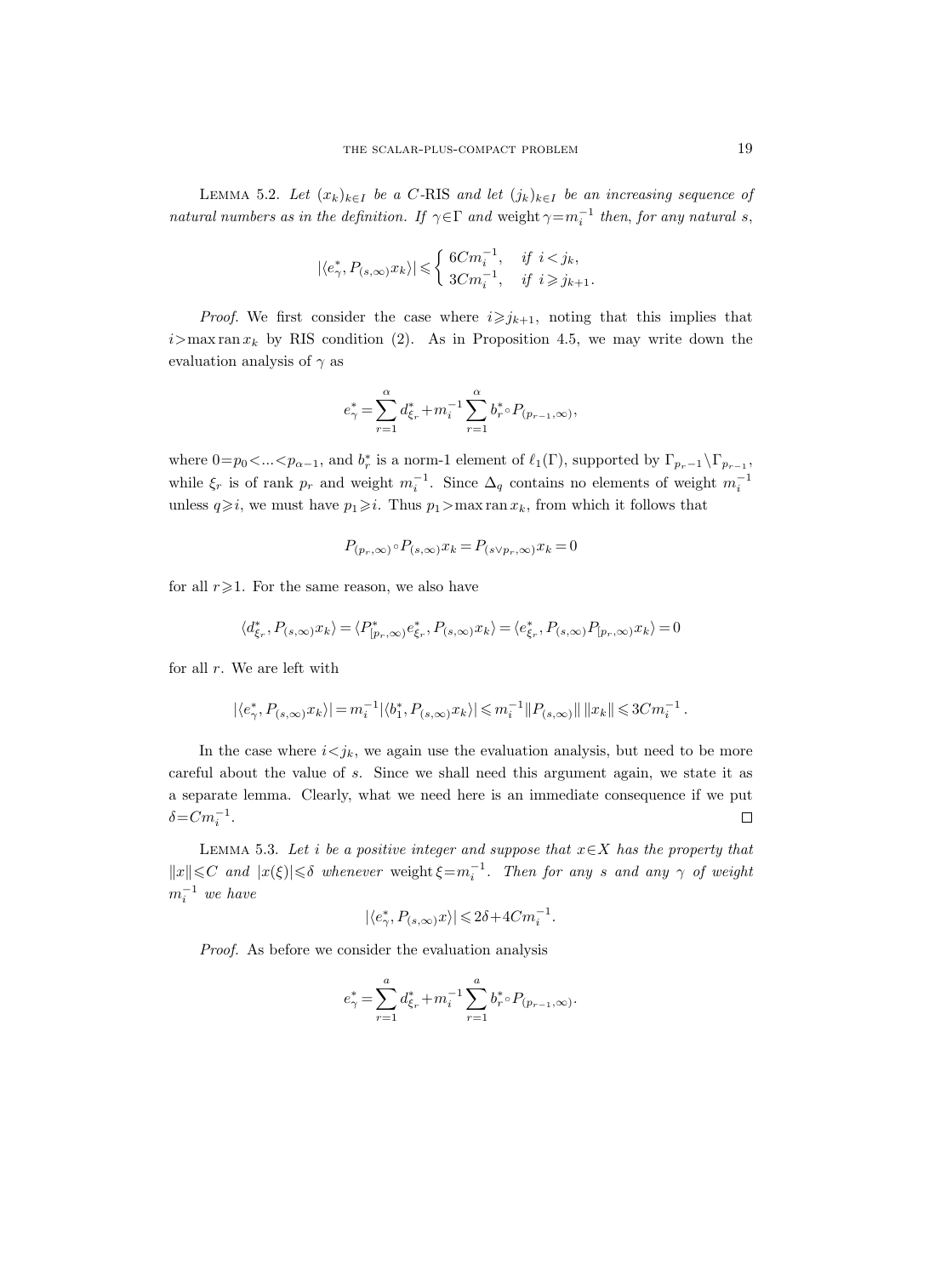If  $s \geq p_a$  then  $P^*_{(s,\infty)}e^*_{\gamma}=0$ . If  $0 < s < p_1$ , by applying  $P^*_{(0,s]}$  to each of the terms in the evaluation analysis, we see that

$$
P^*_{(s,\infty)}e^*_\gamma=e^*_\gamma-P^*_{(0,s]}e^*_\gamma=e^*_\gamma-m_i^{-1}P^*_{(0,s]}b^*_1,
$$

which leads to

$$
|\langle e_{\gamma}^*, P_{(s,\infty)}x\rangle| \leq \delta + m_i^{-1} ||b_1^*|| ||P_{(0,s)}|| ||x|| \leq \delta + 2Cm_i^{-1},
$$

by our assumptions.

In the remaining case, there is some t with  $1 \leq t < a$  such that  $p_t \leq s$  while  $p_{t+1} > s$ . As in Proposition 4.5, we may rewrite the evaluation analysis of  $\gamma$  as

$$
e_{\gamma}^* = e_{\xi_t}^* + \sum_{r=t+1}^a d_{\xi_r}^* + m_i^{-1} \sum_{r=t+1}^a P_{(p_{r-1},\infty)}^*(b_r^*),
$$

which gives us

$$
P_{(s,\infty)}^* e_\gamma^* = e_\gamma^* - P_{(0,s]}^* (e_\gamma^*) = e_\gamma^* - e_{\xi_t}^* - m_i^{-1} P_{(p_t,s]}^* (b_{t+1}^*).
$$

When we recall that weight  $\xi_t$ =weight  $\gamma$ , this yields

$$
|\langle e_{\gamma}^*,P_{(s,\infty)}x\rangle|\leqslant 2\delta+m_i^{-1}\|P_{(p_t,s]}^*\|\,\|x\|\leqslant 4Cm_i^{-1},
$$

as above.

PROPOSITION 5.4. (Basic inequality) Let  $(x_k)_{k\in I}$  be a C-RIS, let  $\lambda_k$  be real numbers, let s be a natural number and let  $\gamma$  be an element of Γ. Then there exist  $k_0 \in I$  and a functional  $g^* \in W[(\mathcal{A}_{3n_j}, m_j^{-1})_{j \in \mathbb{N}}]$  such that

(1) either  $g^* = 0$ , or weight $(g^*) = \text{weight}(\gamma)$  and  $\text{supp } g^* \subseteq \{k \in I : k > k_0\};$ (2)  $\frac{1}{2}$ ∗  $\left|\sum\lambda_kx_k\right\rangle\right|\leqslant 4C|\lambda_{k_0}|$  $\langle a^*, \nabla$  $\sqrt{2}$ 

$$
\left| \left\langle e_\gamma^*, P_{(s,\infty)} \sum_{k \in I} \lambda_k x_k \right\rangle \right| \leq 4C |\lambda_{k_0}| + 6C \left\langle g^*, \sum_{k \in I} |\lambda_k| e_k \right\rangle.
$$

Moreover, if  $j_0$  is such that

$$
\left| \left\langle e_{\xi}^*, \sum_{k \in J} \lambda_k x_k \right\rangle \right| \leqslant C \max_{k \in J} |\lambda_k|,
$$

for all subintervals J of I and all  $\xi \in \Gamma$  of weight  $m_{j_0}^{-1}$ , then we may choose  $g^*$  to be in  $W[(\mathcal{A}_{3n_j}, m_j^{-1})_{j \neq j_0}].$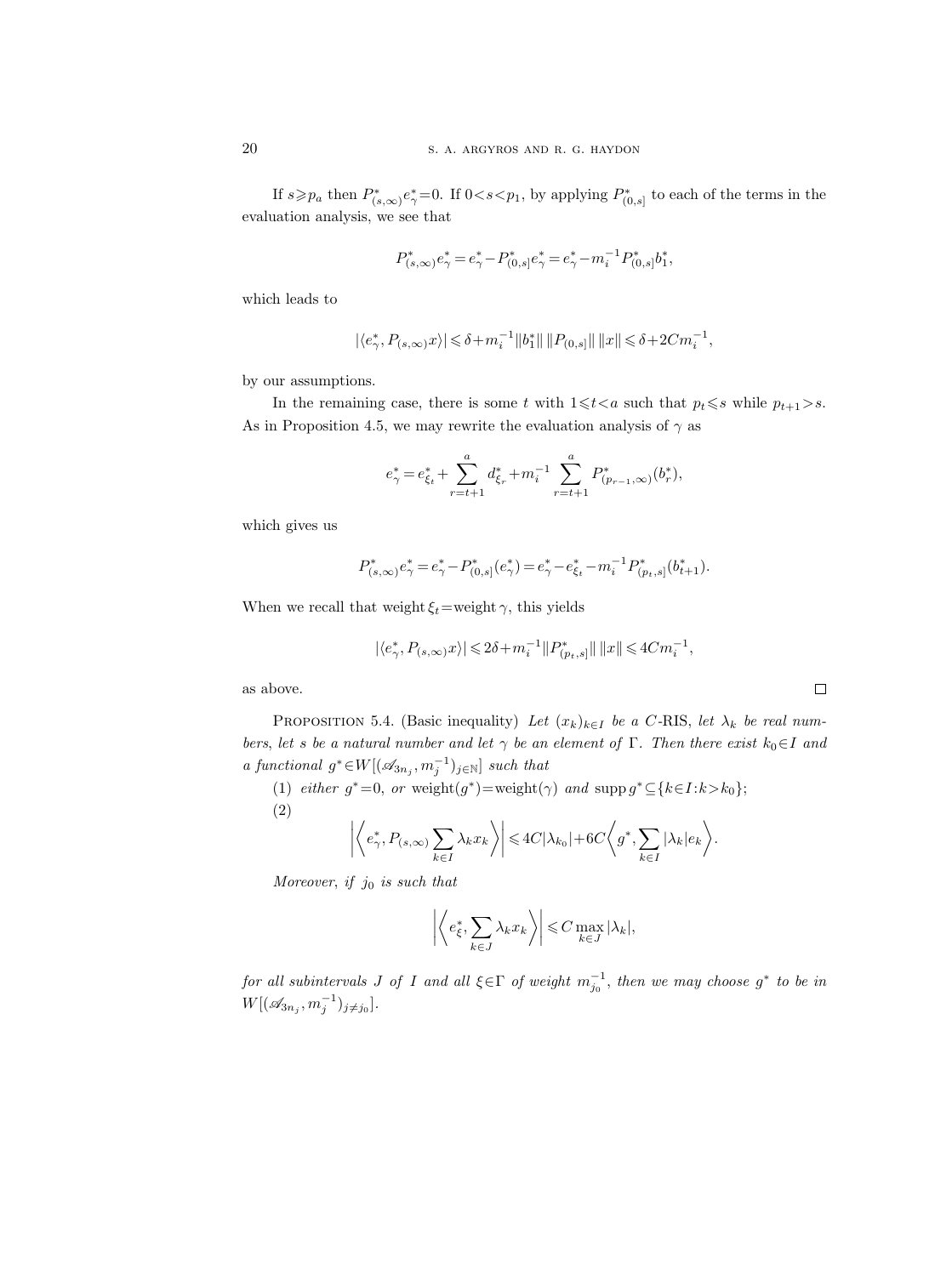*Proof.* We proceed by induction on the rank of  $\gamma$ , noting that if  $\gamma$  is of rank 1 then we have  $P^*_{(s,\infty)}e^*_{\gamma}=0$  whenever  $s\!\geqslant\!1$ , so that

$$
\left\langle e_\gamma^*, P_{(s,\infty)} \sum_{k \in I} \lambda_k x_k \right\rangle = \begin{cases} 0, & \text{if } s \geq 1, \\ \lambda_1 x_1(\gamma), & \text{if } s = 0. \end{cases}
$$

Thus  $k_0=1$  and  $g^*=0$  have the desired property.

Now consider an element  $\gamma$  of rank greater than 1, of age a and of weight  $m_h^{-1}$ . Taking  $(j_k)_{k \in \mathbb{N}}$  to be a sequence as in the definition of RIS, we shall suppose that there is some  $l\in I$  such that  $j_l\leq h\leq j_{l+1}$ . (The cases where  $h\leq j_k$  for all  $k\in I$  and where  $h\geq j_{k+1}$ for all  $k \in I$  are simpler.)

We split the summation over  $k$  into three parts as follows:

$$
\left\langle e_{\gamma}^*, P_{(s,\infty)} \sum_{k \in I} \lambda_k x_k \right\rangle = \sum_{\substack{k \in I \\ k < l}} \lambda_k \langle e_{\gamma}^*, P_{(s,\infty)} x_k \rangle + \langle e_{\gamma}^*, P_{(s,\infty)} \lambda_l x_l \rangle + \left\langle e_{\gamma}^*, P_{(s,\infty)} \sum_{\substack{k \in I \\ k > l}} \lambda_k x_k \right\rangle,
$$

and estimate the three terms separately.

When  $k < l$  we have  $h \ge j_l \ge j_{k+1}$  so that

$$
|\langle e_{\gamma}^*,P_{(s,\infty)}\lambda_kx_k\rangle|\!\leqslant\!3Cm_h^{-1}|\lambda_k|\!\leqslant\!3Cm_{j_k}^{-1}|\lambda_k|,
$$

by Lemma 5.2. Using the inequality  $m_j \geqslant 4^j$ , which follows from Assumption 2.3 (2), we obtain

$$
\left|\sum_{\substack{k\in I\\k
$$

For the second term, we have the immediate estimate

$$
\left| \left\langle e^*_{\gamma}, P_{(s,\infty)} \lambda_l x_l \right\rangle \right| \leq \| P_{(s,\infty)} \| \, |\lambda_l| \, \| x_l \| \leq 3C |\lambda_l|.
$$

Thus, putting the first two terms together, we have

$$
\left| \left\langle e_{\gamma}^*, P_{(s,\infty)} \sum_{k \leq l} \lambda_k x_k \right\rangle \right| \leq C \max_{k < l} |\lambda_k| + 3C |\lambda_l| \leq 4C |\lambda_{k_0}| \tag{5.1}
$$

for a suitably chosen  $k_0 \leq l$ .

We now have to estimate the last term

$$
\left| \left\langle e^*_{\gamma}, \sum_{k \in I'} \lambda_k x'_k \right\rangle \right|,
$$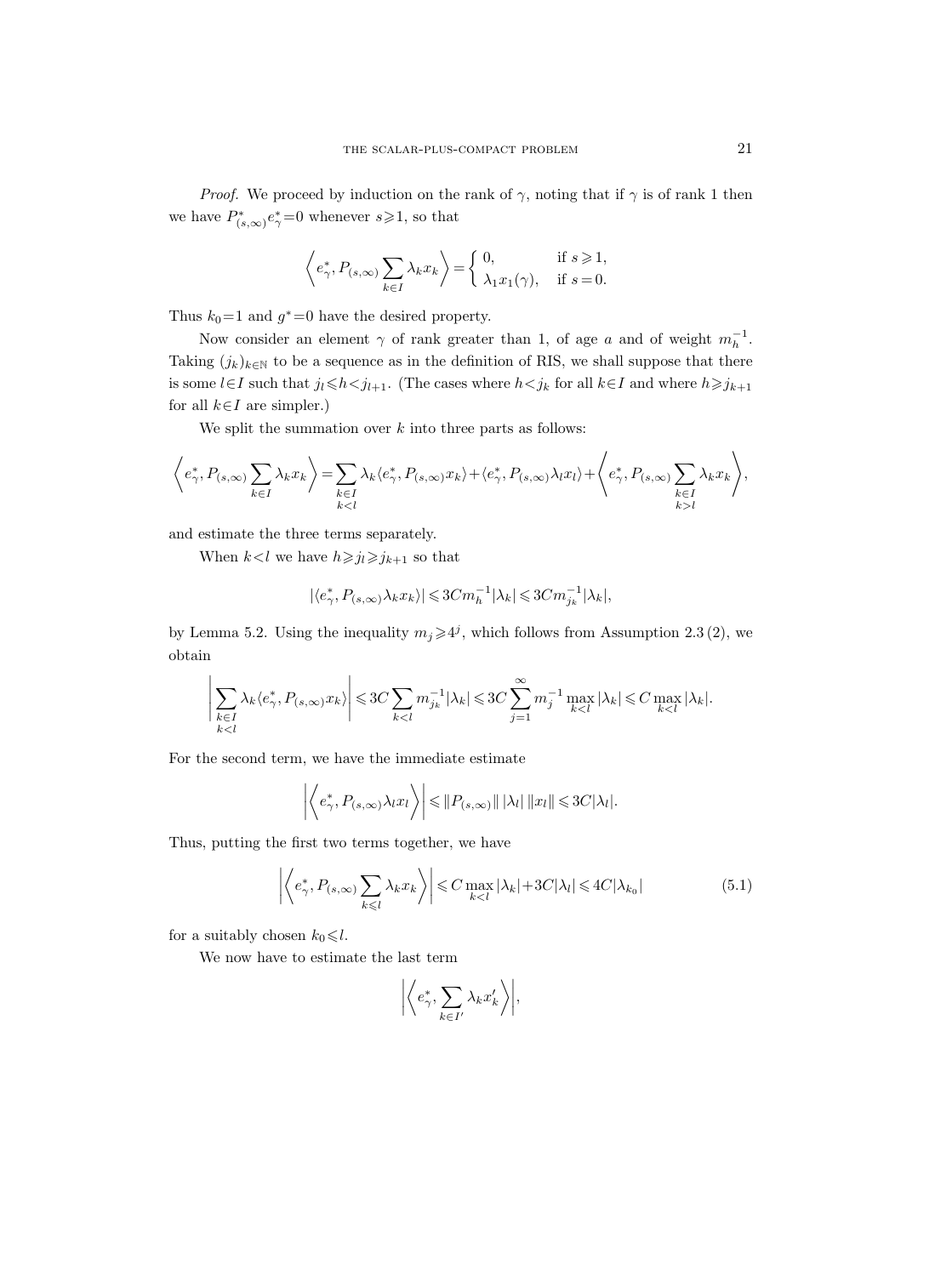where  $I' = \{k \in I : k > l\}$  and  $x'_k = P_{(s,\infty)}x_k$ . We shall use the evaluation analysis of  $\gamma$ ,

$$
e_{\gamma}^* = \sum_{r=1}^a d_{\xi_r}^* + m_h^{-1} \sum_{r=1}^a b_r^* \circ P_{(p_{r-1},\infty)}.
$$

Let  $I'_0 = \{k \in I': \text{ran } x'_k \text{ contains } p_r \text{ for some } r\}$ , noting first that  $\# I'_0 \leq a$  and secondly that for  $k \in I' \setminus I'_0$  the interval ran  $x'_k$  meets  $(p_{r-1}, p_r)$  for at most one value of r. If, for r  $\geq 1$ , we set  $I'_r = \{k \in I' \setminus I'_0 : \text{ran } x_k \text{ meets } (p_{r-1}, p_r) \text{ but no other } (p_{r'-1}, p_{r'})\},\$  then each  $I'_r$  is a subinterval of  $I'$  and we have

$$
\langle e_\gamma^*, x_k'\rangle = m_h^{-1} \langle b_r^*, P_{(p_{r-1}, \infty)} x_k'\rangle = m_h^{-1} \langle b_r^*, P_{(s \vee p_{r-1}, \infty)} x_k\rangle
$$

if  $k \in I'_r$  ( $r \ge 1$ ), while

$$
\langle e_\gamma^*,x_k'\rangle\,{=}\,0
$$

if  $k \in I' \setminus \bigcup_{r=0}^a I'_r$ . Thus,

$$
\left\langle e_{\gamma}^*,\sum_{k\in I'}\lambda_kx_k'\right\rangle\!=\!\left\langle e_{\gamma}^*,\sum_{k\in I'_0}\lambda_kx_k'\right\rangle\!+\!m_h^{-1}\sum_{r=1}^a\!\left\langle b_r^*,P_{(s\vee p_{r-1},\infty)}\sum_{k\in I'_r}\lambda_kx_k\right\rangle\!.
$$

Applying Lemma 5.2, we see that, for any  $k \in I'$ ,

$$
|\langle e_\gamma^*,x_k'\rangle|=|\langle e_\gamma^*,P_{(s,\infty)}(x_k)\rangle|\leqslant 6Cm_h^{-1}.
$$

Applying this inequality just to the  $k \in I'_0$ , we deduce that

$$
\left| \left\langle e_{\gamma}^*, \sum_{k \in I'} \lambda_k x_k' \right\rangle \right| \leq 6C m_h^{-1} \sum_{k \in I'_0} |\lambda_k| + m_h^{-1} \left| \sum_{r=1}^a \left\langle b_r^*, P_{(s \vee p_{r-1}, \infty)} \sum_{k \in I'_r} \lambda_k x_k \right\rangle \right|.
$$
 (5.2)

Now, for each  $r\geqslant 1$ , the functional  $b_r^*$  is a convex combination of functionals  $\pm e^*_\eta$  with  $p_{r-1}$  < rank  $\eta$  <  $p_r$ , so we may choose  $\eta_r$  to be such an  $\eta$  with

$$
\left| \left\langle b_r^*, P_{(s \vee p_{r-1}, \infty)} \sum_{k \in I'_r} \lambda_k x'_k \right\rangle \right| \leq \left| \left\langle e_{\eta_r}^*, P_{(s \vee p_{r-1}, \infty)} \sum_{k \in I'_r} \lambda_k x'_k \right\rangle \right|.
$$

For each r, we may apply our inductive hypothesis to the element  $\eta_r \in \Gamma$ , the RIS  $(x_k)_{k \in I'_r}$ and  $s' = s \vee p_{r-1}$  obtaining  $k_r \in I'_r$  and  $g_r^* \in W[(\mathscr{A}_{3n_j}, m_j^{-1})_{j \in \mathbb{N}}]$  supported on  $\{k \in I'_r : k > k_r\}$ satisfying

$$
\left| \left\langle e_{\eta_r}^*, P_{(s \vee p_{r-1}, \infty)} \sum_{k \in I'_r} \lambda_k x_k \right\rangle \right| \leq 4C |\lambda_{k_r}| + 6C \left\langle g_r^*, \sum_{k \in I'_r} |\lambda_k| e_k \right\rangle. \tag{5.3}
$$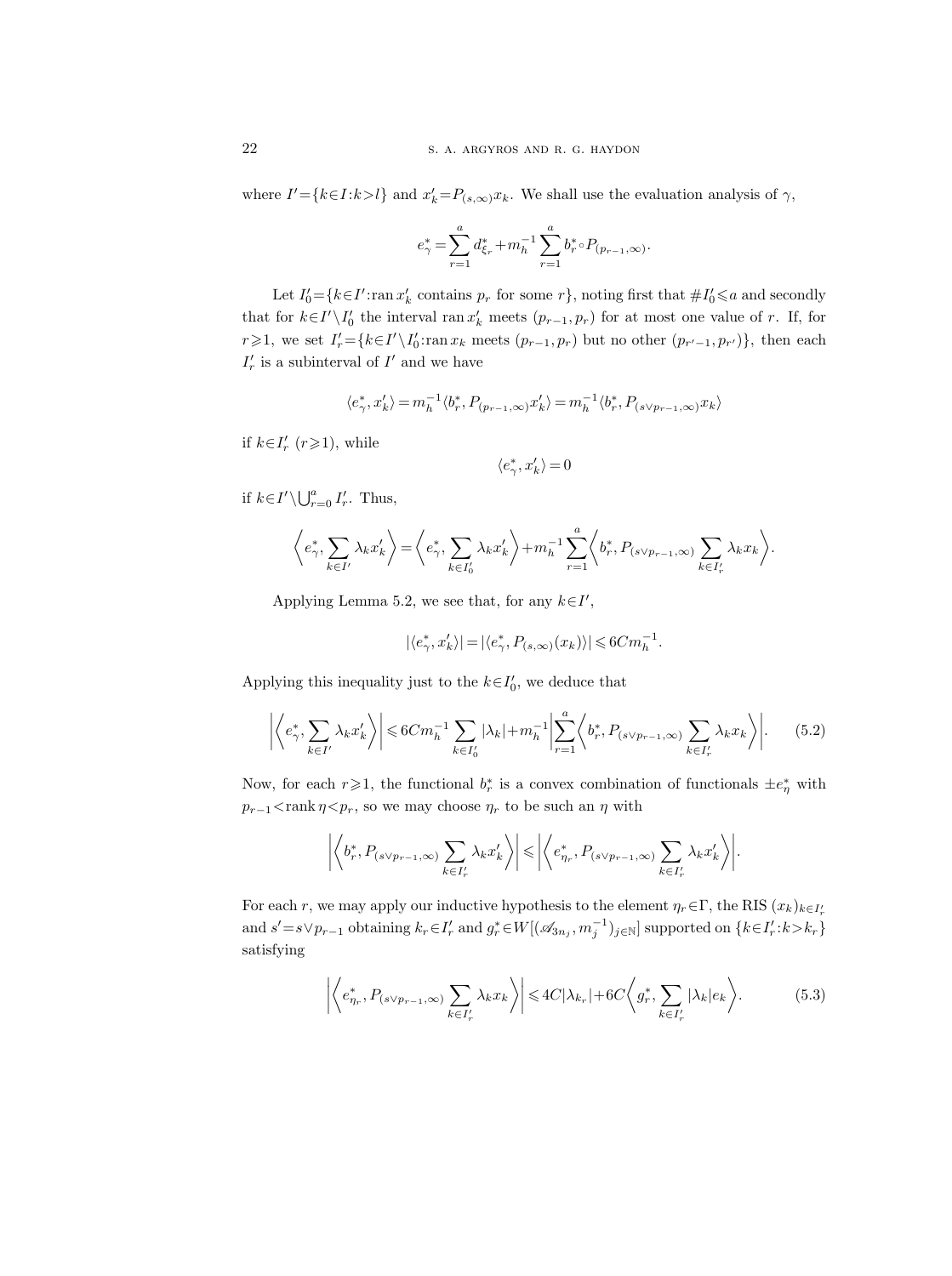We now define  $g^*$  by setting

$$
g^* = m_h^{-1} \bigg( \sum_{k \in I_0'} e_k^* + \sum_{r=1}^a (e_{k_r}^* + g_r^*) \bigg).
$$

This is a sum, weighted by  $m_h^{-1}$ , of at most  $3n_h$  functionals in  $W[(\mathscr{A}_{3n_j}, m_j^{-1})_{j\in\mathbb{N}}]$ , supported by disjoint intervals, and is hence itself in  $W[(\mathscr{A}_{3n_j}, m_j^{-1})_{j\in\mathbb{N}}]$ . Putting together  $(5.1), (5.2)$  and  $(5.3),$  we finally obtain

$$
\left| \left\langle e_{\gamma}^*, P_{(s,\infty)} \sum_{k \in I} \lambda_k x_k \right\rangle \right| \leq 4C|\lambda_{k_0}| + 6Cm_h^{-1} \sum_{k \in I'_0} |\lambda_k| + m_h^{-1} \left| \sum_{r=1}^a \left\langle b_r^*, \sum_{k \in I'_r} \lambda_k x'_k \right\rangle \right|
$$
  

$$
\leq 4C|\lambda_{k_0}| + 6Cm_h^{-1} \sum_{k \in I'_0} |\lambda_k| + m_h^{-1} \left| \sum_{r=1}^a \left\langle e_{\eta_r}^*, P_{(s,\infty)} \sum_{k \in I'_r} \lambda_k x_k \right\rangle \right|
$$
  

$$
\leq 4C|\lambda_{k_0}| + 6Cm_h^{-1} \left( \sum_{k \in I'_0} |\lambda_k| + \sum_{r=1}^a \left( |\lambda_{k_r}| + \left\langle g_r^*, \sum_{k \in I'_r} |\lambda_k| e_k \right\rangle \right) \right)
$$
  

$$
\leq 4C|\lambda_{k_0}| + 6C \left\langle g^*, \sum_{k \in I'} |\lambda_k| e_k \right\rangle.
$$

If  $j_0$  satisfies the additional condition set out in the statement of the theorem, we proceed by the same induction. The base case certainly presents no problem. When we pass to the inductive step, considering  $\gamma$  with weight  $\gamma = m_h^{-1}$ , it is necessary to consider separately the cases  $h\neq j_0$  and  $h=j_0$ . In the first of these cases, the proof proceeds unchanged, since we may assume inductively that the  $g_r^*$  introduced above have been chosen to lie in  $W[(\mathscr{A}_{3n_j}, m_j^{-1})_{j \neq j_0}].$ 

Finally, if  $h=j_0$  we have a simple way to estimate

$$
\left\langle e_\gamma^*, P_{(s,\infty)} \sum_{k \in I} \lambda_k x_k \right\rangle.
$$

Indeed there is at most one value of k, say l, for which s is in ran  $x_k$  and  $P_{(s,\infty)}x_k=0$  for k<l. If we set  $J = \{k \in I : k > l\}$  we then have

$$
\left| \left\langle e_\gamma^*, P_{(s,\infty)} \sum_{k \in I} \lambda_k x_k \right\rangle \right| \leqslant |\lambda_l| \left\| P_{(s,\infty)} \right\| \left\| x_l \right\| + \left| \left\langle e_\gamma^*, \sum_{k \in J} \lambda_k x_k \right\rangle \right|.
$$

By our usual estimate  $||P_{(s,\infty)}|| \leq 3$  and the assumed additional condition, this is at most  $4C|\lambda_{k_0}|$  for some  $l \leqslant k_0 \in I$ . We can then take  $g^* = 0$ .  $\Box$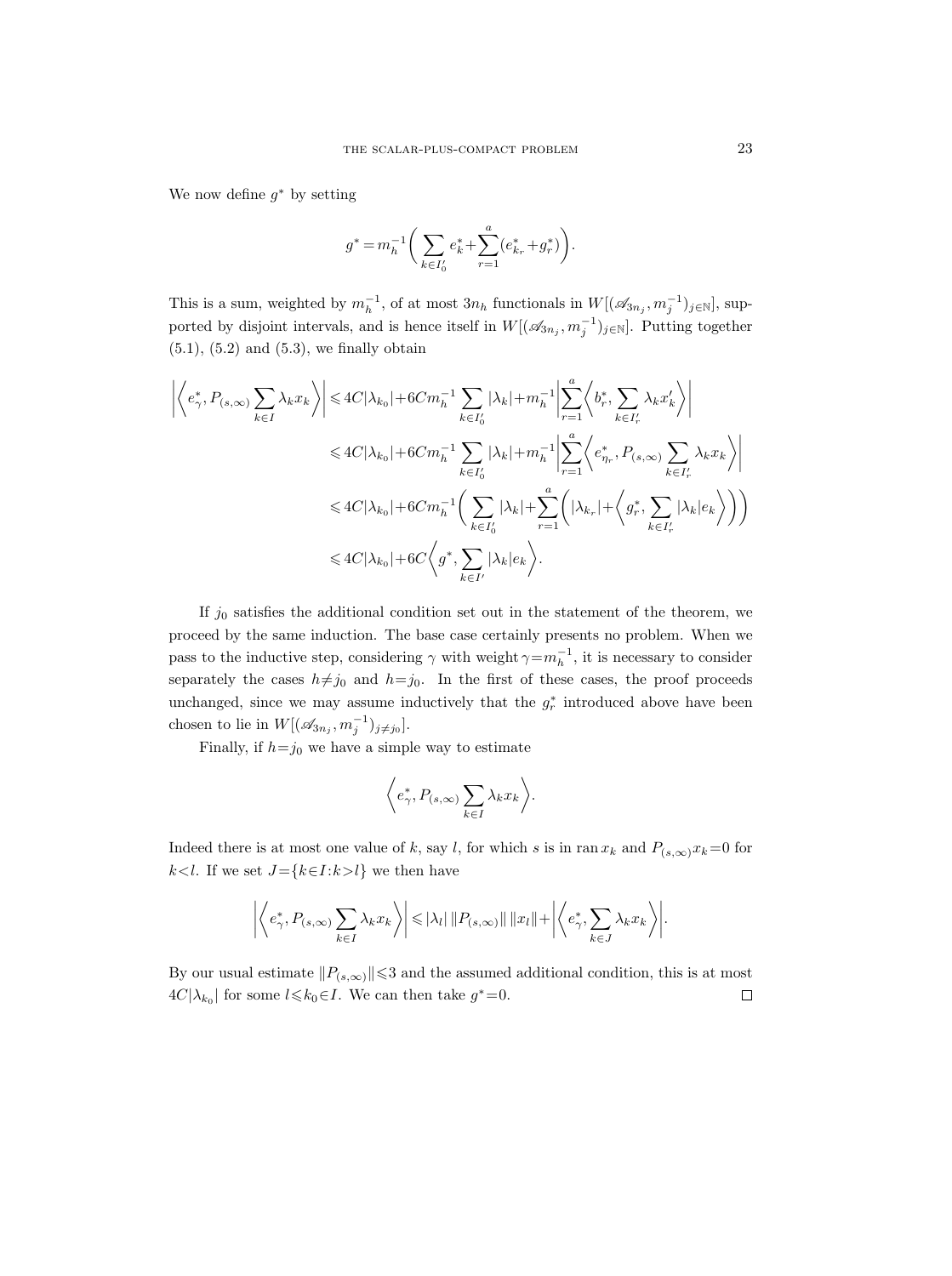Corollary 5.5. Any RIS is dominated by the unit vector basis of

$$
T[(\mathscr{A}_{3n_j}, m_j^{-1})_{j \in \mathbb{N}}].
$$

More precisely, if  $(x_k)_{k\in I}$  is a C-RIS then, for any real  $\lambda_k$ , we have

$$
\left\| \sum_{k \in I} \lambda_k x_k \right\| \leqslant 10C \left\| \sum_{k \in I} \lambda_k e_k \right\|,
$$

where the norm on the right-hand side is taken in  $T[(\mathscr{A}_{3n_j}, m_j^{-1})_{j \in \mathbb{N}}]$ .

As well as this domination result, we shall need the following more precise lemma.

PROPOSITION 5.6. Let  $(x_k)_{k=1}^{n_{j_0}}$  be a C-RIS. Then

(1) For every  $\gamma \in \Gamma$  with weight  $\gamma = m_h^{-1}$  we have

$$
\left| n_{j_0}^{-1} \sum_{k=1}^{n_{j_0}} x_k(\gamma) \right| \leqslant \begin{cases} 16Cm_{j_0}^{-1}m_h^{-1}, & \text{if } h < j_0, \\ 4Cn_{j_0}^{-1} + 6Cm_h^{-1}, & \text{if } h \geqslant j_0. \end{cases}
$$

In particular, if  $h> j_0$ , we have

$$
\left| n_{j_0}^{-1} \sum_{k=1}^{n_{j_0}} x_k(\gamma) \right| \leq 10 C m_{j_0}^{-2},
$$

and also

$$
\left\| n_{j_0}^{-1} \sum_{k=1}^{n_{j_0}} x_k \right\| \leq 10 C m_{j_0}^{-1}.
$$

(2) If  $\lambda_k$ ,  $1 \leq k \leq n_{j_0}$ , are scalars with  $|\lambda_k| \leq 1$  and having the property that

$$
\left|\sum_{k\in J} \lambda_k x_k(\gamma)\right| \leqslant C \max_{k\in J} |\lambda_k|
$$

for every  $\gamma$  of weight  $m_{j_0}^{-1}$  and every interval  $J \subseteq \{1, 2, ..., n_{j_0}\},$  then

$$
\left\|n_{j_0}^{-1}\sum_{k=1}^{j_0}\lambda_kx_k\right\|\leqslant 10C m_{j_0}^{-2}.
$$

Proof. This is a direct application of the basic inequality, with all the coefficients  $\lambda_k$  equal to  $n_{j_0}^{-1}$ . Indeed, for (1) there exists  $g^* \in W[(\mathscr{A}_{3n_j}, m_j^{-1})_{k \in \mathbb{N}}]$  (either zero or of weight  $m_h^{-1}$ ) such that

$$
\left|n_{j_0}^{-1}\sum_{k=1}^{n_{j_0}}x_k(\gamma)\right|\leqslant 4Cn_{j_0}^{-1}+6C\bigg\langle g^*, n_{j_0}^{-1}\sum_{k=1}^{n_{j_0}}e_k\bigg\rangle.
$$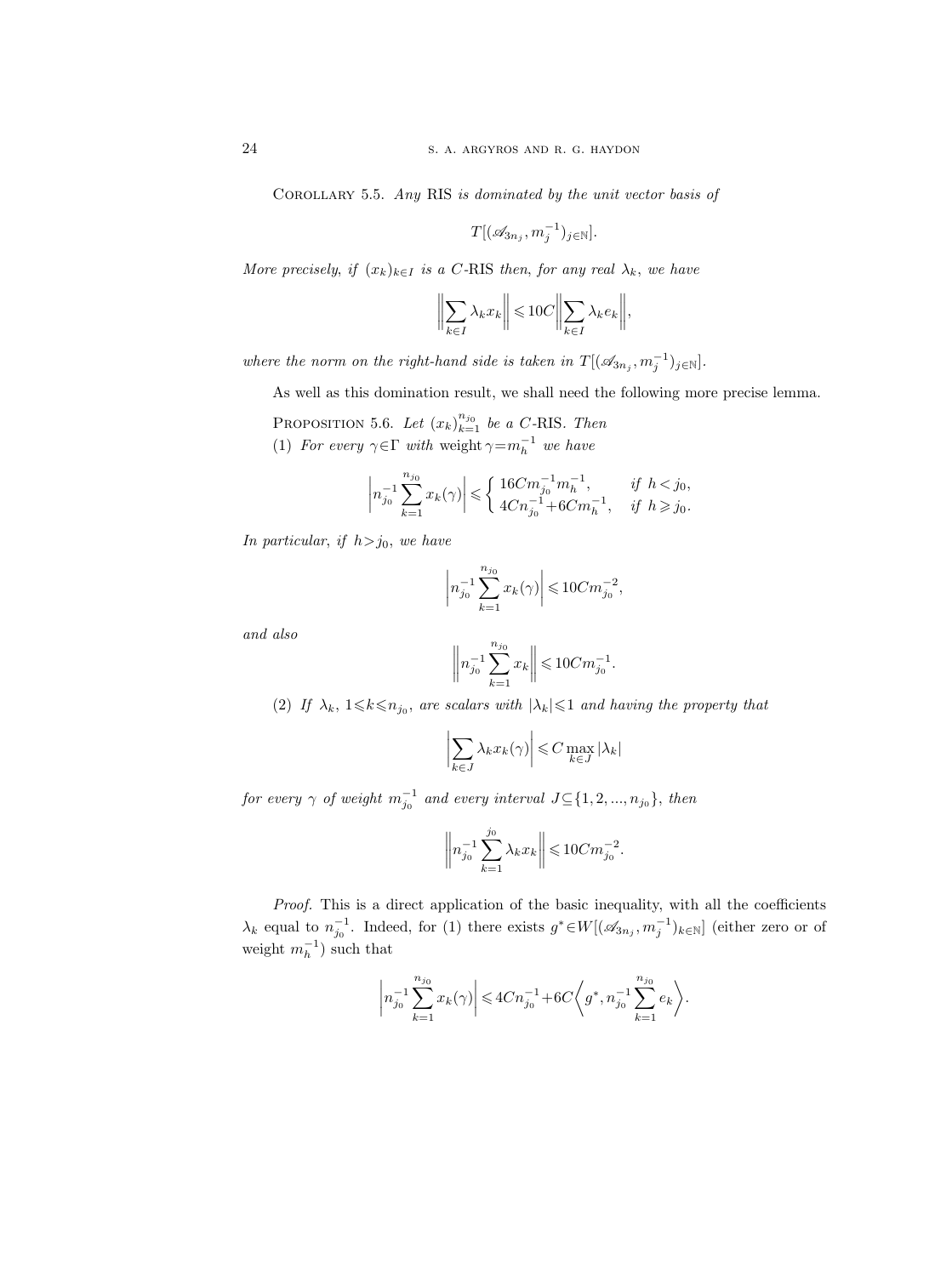Using Proposition 2.5 to estimate the term involving  $g^*$ , we obtain

$$
\left|n_{j_0}^{-1}\sum_{k=1}^{n_{j_0}}x_k(\gamma)\right|\leqslant \left\{\begin{array}{ll}4Cn_{j_0}^{-1}+12Cm_{j_0}^{-1}m_h^{-1},&\text{ if }h< j_0,\\ 4Cn_{j_0}^{-1}+6Cm_h^{-1},&\text{ if }h\geqslant j_0.\end{array}\right.
$$

The formulae given in (1) follow easily when we note that  $n_{j_0}$  is larger than  $m_{j_0}^2$ .

If the scalars  $\lambda_k$  satisfy the additional condition, then the  $g^*$  whose existence is guaranteed by the basic inequality may be taken to be in  $W[(\mathscr{A}_{3n_j}, m_j^{-1})_{j \neq j_0}]$  so that the second part of Proposition 2.5 may be applied, yielding

$$
\left|n_{j_0}^{-1}\sum_{k=1}^{n_{j_0}}x_k(\gamma)\right|\leqslant \left\{\begin{array}{ll}4Cn_{j_0}^{-1}+12Cm_{j_0}^{-2}m_h^{-1},& \text{ if } hj_0.\end{array}\right.
$$

This leads easily to the claimed estimate for

$$
\bigg\|n_{j_0}^{-1}\sum_{k=1}^{n_{j_0}}\lambda_kx_k\bigg\|.\qquad \qquad \Box
$$

It turns out that in our space there are three useful types of RIS. One of these is based on an idea that will be familiar from other constructions, that of introducing long  $\ell_1$ -averages. We defer our discussion of this construction until a later section. We shall deal first with the other two types of RIS, which involve the  $\mathscr{L}_{\infty}$  structure of our space, and provide the extra tool that we eventually use to solve the scalar-plus-compact problem.

We have already remarked that the *support* of an element of  $X$  is not of great interest—indeed the support of any non-zero element of  $X$  is an infinite set, and contains elements  $\gamma$  of  $\Gamma$  of all possible weights. There is, however, a related notion which is of much use. Recall that a vector x whose range is contained in the interval  $(p, q]$  can be expressed as  $i_q(u)$ , where  $u \in \ell_\infty(\Gamma_q)$  and  $\text{supp}(u) \subseteq \Gamma_q \backslash \Gamma_p$ . It turns out that the support of u contains a lot of information about x. We shall refer to supp(u) as the local support. A formal (and unambiguous) definition may be formulated as follows.

Definition 5.7. Let x be a vector in  $\bigoplus_{n\in\mathbb{N}}M_n$  and let  $q=\max \operatorname{ran} x$ ; thus x may be expressed as  $i_q(u)$  with  $u=x|_{\Gamma_q}$ . The subset supp  $u=\{\gamma \in \Gamma_q : x(\gamma) \neq 0\}$  is defined to be the local support of x.

The following easy lemma uses an idea that has already occurred in Lemma 5.2.

LEMMA 5.8. Let  $\gamma \in \Gamma$  be of weight  $m_h^{-1}$  and assume that weight $(\xi) \neq m_h^{-1}$  for all  $\xi$ in the local support of x. Then  $|x(\gamma)| \leqslant 3m_h^{-1} ||x||$ .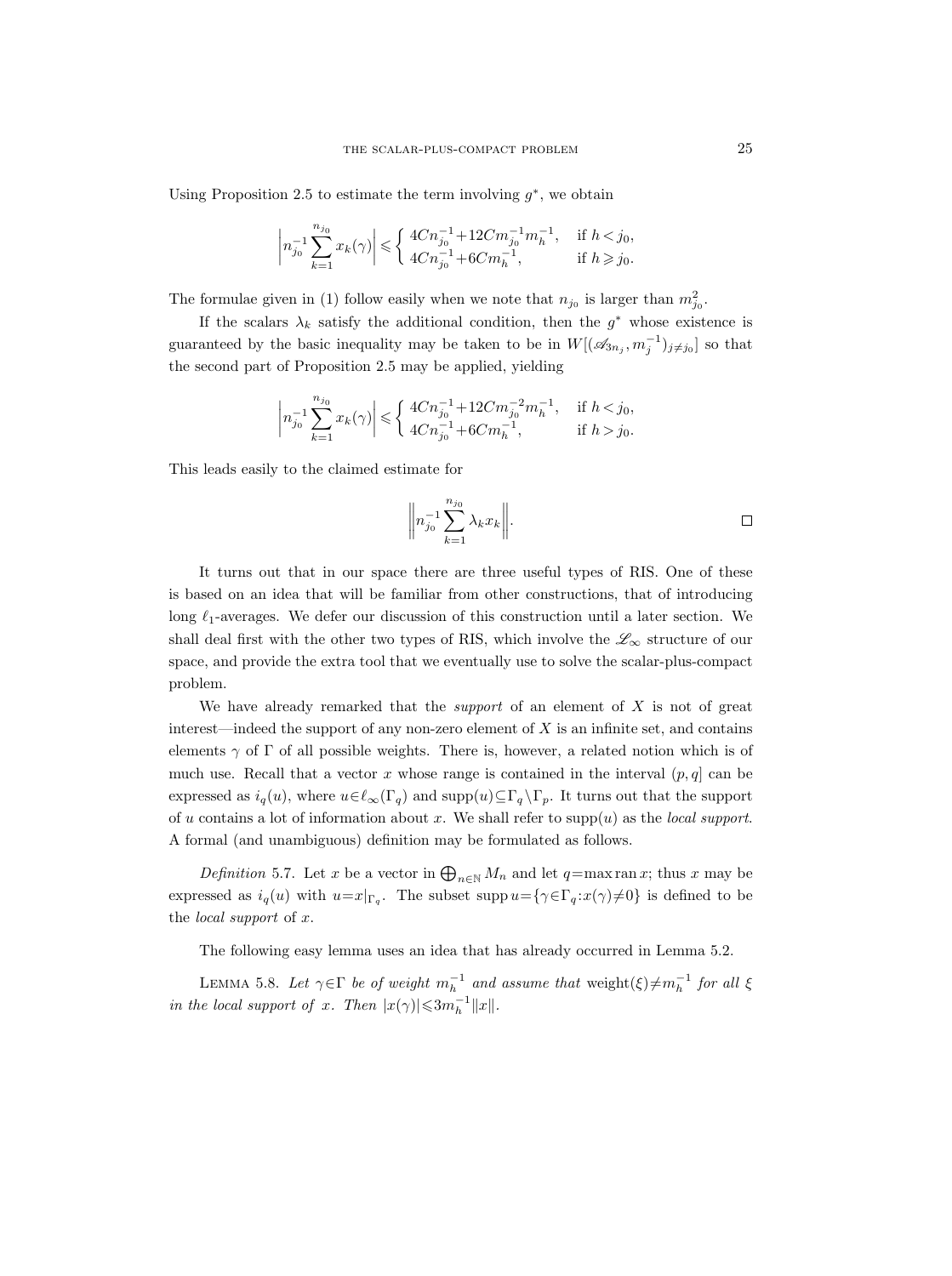*Proof.* Let  $q = \max \operatorname{ran} x$  so that  $x = i_q(x|_{\Gamma_q})$  and, by hypothesis, weight  $\xi \neq m_h^{-1}$ whenever  $\xi \in \Gamma_q$  and  $x(\xi) \neq 0$ . If rank  $\gamma \leq q$  we thus have  $x(\gamma)=0$  and there is nothing to prove. Otherwise we consider the evaluation analysis of  $\gamma$ ,

$$
e_{\gamma}^* = \sum_{r=1}^a d_{\xi_r}^* + m_h^{-1} \sum_{r=1}^a b_r^* \circ P_{(p_{r-1}, \infty)},
$$

and let t be chosen minimal subject to  $p_t = \text{rank } \xi_t > q$ . (Since  $\gamma = \xi_a$  such a t certainly exists.) As in Lemma 4.5, we may rewrite the evaluation analysis as

$$
e_{\gamma}^* = e_{\xi_t}^* + \sum_{r=t+1}^a d_{\xi_r}^* + m_h^{-1} \sum_{r=t+1}^a b_r^* \circ P_{(p_{r-1},\infty)}.
$$

For  $r > t$  we have  $p_{r-1} > \max \tan x$ , whence  $P_{(p_{r-1}, \infty)} x = 0$ , and similarly  $\langle d_{\xi_r}^*, x \rangle = 0$  for all  $r \geq t$ . It follows that

$$
x(\gamma) = \langle e_{\xi_t}^*, x \rangle = \begin{cases} m_h^{-1} \langle b_t^*, P_{(p_{t-1}, \infty)} x \rangle + \langle e_{\xi_{t-1}}^*, x \rangle, & \text{if } t > 1, \\ m_h^{-1} \langle b_1^*, x \rangle, & \text{if } t = 1. \end{cases}
$$

Since, in the first of the above cases, we have rank  $\xi_{t-1} \leq q$  and weight  $\xi_{t-1} = m_h^{-1}$ , which imply  $\langle e_{\xi_{t-1}}^*, x \rangle = 0$ , we deduce that in both cases

$$
|x(\gamma)| = m_h^{-1} |\langle b_s^*, P_{(p_{s-1}, \infty)} x \rangle| \leqslant 3m_h^{-1} ||x||. \qquad \qquad \Box
$$

We can now introduce two classes of block sequences, characterized by the weights of the elements of the local support.

Definition 5.9. We shall say that a block sequence  $(x_k)_{k\in\mathbb{N}}$  in X has bounded local weight if there exists some  $j_1$  such that weight  $\gamma \geqslant m_{j_1}^{-1}$  for all  $\gamma$  in the local support of  $x_k$ , and all values of k. We shall say that  $(x_k)_{k\in\mathbb{N}}$  has rapidly decreasing local weight if, for each k and each  $\gamma$  in the local support of  $x_{k+1}$ , we have weight  $\gamma \leq m_{i_k}^{-1}$ , where  $i_k$ =max ran  $x_k$ .

PROPOSITION 5.10. Let  $(x_k)_{k \in \mathbb{N}}$  be a bounded block sequence. If either  $(x_k)_{k \in \mathbb{N}}$  has bounded local weight, or  $(x_k)_{k\in\mathbb{N}}$  has rapidly decreasing local weight, then the sequence  $(x_k)_{k\in\mathbb{N}}$  is an RIS.

*Proof.* We start with the case of rapidly decreasing local weight and let  $m_{j_k}^{-1}$  be the maximum weight of an element  $\gamma$  in the local support of  $x_k$ . By hypothesis,  $j_{k+1}$ max supp  $x_k$  so that RIS condition (2) is satisfied. Also, if  $h \leq j_k$  and  $\gamma$  is of weight  $m_h$ then  $|x_k(\gamma)| \leq 3m_h^{-1} ||x_k||$  by Lemma 5.8. So  $(x_k)_{k \in \mathbb{N}}$  is a C-RIS with  $C=3 \sup_k ||x_k||$ .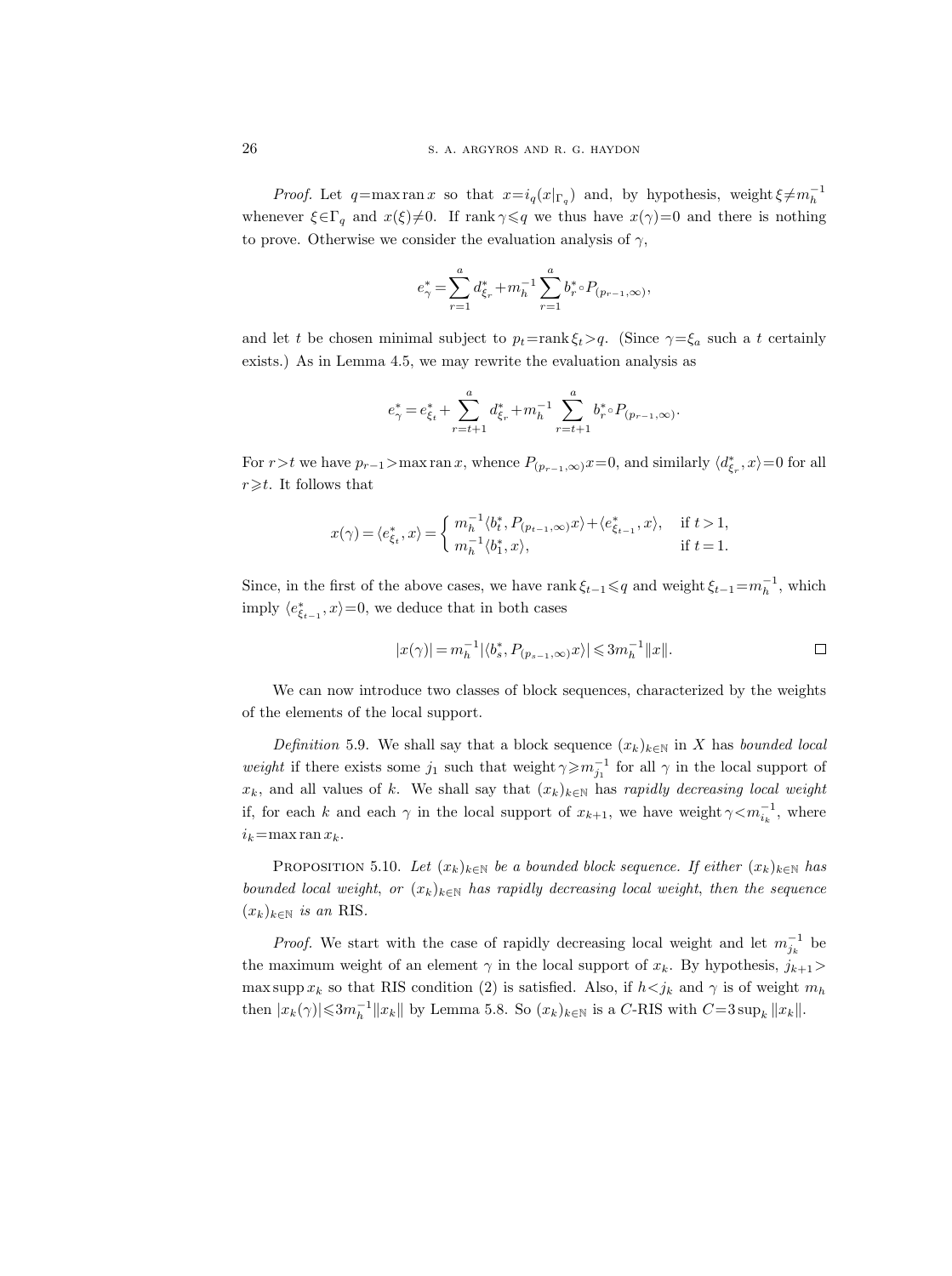Now let us suppose that weight  $\gamma \geqslant m_{j_1}^{-1}$  for all  $\gamma$  in the local support of  $x_k$  and all k. For  $k\geqslant 2$  define  $j_k=1+\max \text{supp } x_{k-1}$ , thus ensuring that RIS condition (2) is satisfied. If weight  $\gamma = m_h^{-1}$ , where  $h < j_k$ , there are two possibilities: if  $h > j_1$  then  $|x_k(\gamma)| \leq 3m_h^{-1} ||x_k||$ by Lemma 5.8; if  $h \le j_1$  then  $|x_k(\gamma)| \le ||x_k|| \le m_h^{-1} m_{j_1} ||x_k||$ . Thus  $(x_k)_{k \in \mathbb{N}}$  is a C-RIS, where C is the (possibly quite large) constant  $m_{j_1} \sup_k ||x_k||$ .  $\Box$ 

PROPOSITION 5.11. Let Y be any Banach space and  $T: X(\Gamma) \to Y$  be a bounded linear operator. If  $||T(x_k)|| \to 0$  for every RIS  $(x_k)_{k \in \mathbb{N}}$  in  $X(\Gamma)$  then  $||T(x_k)|| \to 0$  for every bounded block sequence in  $X(\Gamma)$ .

*Proof.* It is enough to consider a bounded block sequence  $(x_k)_{k\in\mathbb{N}}$  and show that there is a subsequence  $(x'_j)_{j\in\mathbb{N}}$  such that  $||T(x'_j)||\rightarrow 0$ . We may write  $x_k=i_{q_k}(u_k)$  with  $u_k = x_k|_{\Gamma_{q_k}}$  supported by  $\Gamma_{q_k} \backslash \Gamma_{q_{k-1}}$ . For each k and each  $N \in \mathbb{N}$ , we split  $u_k$  as  $v_k^N + w_k^N$ , where, for  $\gamma \in \Gamma_{q_k}$ ,

$$
v_k^N(\gamma)\!=\!\left\{\!\!\begin{array}{ll} \!\!u_k(\gamma),&\text{ if weight }\gamma\!\geqslant\! m_N^{-1},\\ \!\!0,&\text{ otherwise},\end{array}\!\!\right.\!\!\!\quad\text{and}\quad w_k^N(\gamma)\!=\!\left\{\!\!\begin{array}{ll} \!\!u_k(\gamma),&\text{ if weight }\gamma\!<\!m_N^{-1},\\ \!\!0,&\text{ otherwise},\end{array}\!\!\right.
$$

and set

$$
y_k^N = i_{q_k}(v_k^N) \quad \text{and} \quad z_k^N = i_{q_k}(w_k^N).
$$

We notice that  $||y_k^N|| \leq ||i_{q_k}|| \, ||v_k^N|| \leq 2||x_k||$ , with a similar estimate for  $||z_k^N||$ , so that the sequences  $(y_k^N)_{k\in\mathbb{N}}$  and  $(z_k^N)_{k\in\mathbb{N}}$  are bounded. We note also that weight  $\gamma\geqslant m_N^{-1}$  for all  $\gamma$ in the local support of  $y_k^N$  and weight  $\gamma \le m_N^{-1}$  for all  $\gamma$  in the local support of  $z_k^N$ .

So, for each N, the sequence  $(y_k^N)_{k \in \mathbb{N}}$  has bounded local weight and is thus an RIS, by Proposition 5.10. By hypothesis,  $||T(y_k^N)|| \rightarrow 0$  for each N. Hence we can choose a sequence  $(k_N)_{N\in\mathbb{N}}$  tending to  $\infty$  such that  $||T(y_{k_N}^N)||\rightarrow 0$ . If we put  $N_1=1$  and then, recursively, set  $N_{j+1}=q_{k_{N_j}}$ , it is easy to see that the sequence  $(z_{k_N}^{N_j})$  $\binom{N_j}{k_{N_j}}_{j\in\mathbb{N}}$  has rapidly decreasing local weight. Thus this sequence is an RIS and we hence have  $||T(z_{k,n}^{N_j})||$  $\|k_{N_j}^{N_j}\rangle\|\rightarrow 0.$ Since  $x_{k_{N_j}}=y_{k_{N}}^{N_j}$  $k_{N_j}^{N_j}+z_{k_N}^{N_j}$  $\frac{N_j}{k_{N_j}}$ , setting  $x'_j = x_{k_{N_j}}$  we have found a subsequence  $(x'_j)_{j \in \mathbb{N}}$  of  $(x_k)_{k \in \mathbb{N}}$ with  $||T(x'_j)|| \rightarrow 0$ .  $\Box$ 

The above proposition will play an important role in proving compactness of operators, but in the meantime we shall use it to give our promised proof that the dual of X is  $\ell_1$ . There is an alternative approach using  $\ell_1$ -averages.

PROPOSITION 5.12. The dual of  $X(\Gamma)$  is  $\ell_1(\Gamma)$ .

Proof. As we have already noted in Theorem 3.5 it is enough to show that the FDD  $(M_n)_{n\in\mathbb{N}}$  is shrinking, that is to say, that every bounded block sequence in X is weakly null. So let  $\varphi$  be an element of  $X^*$ . By the upper estimate of Proposition 5.6 we see that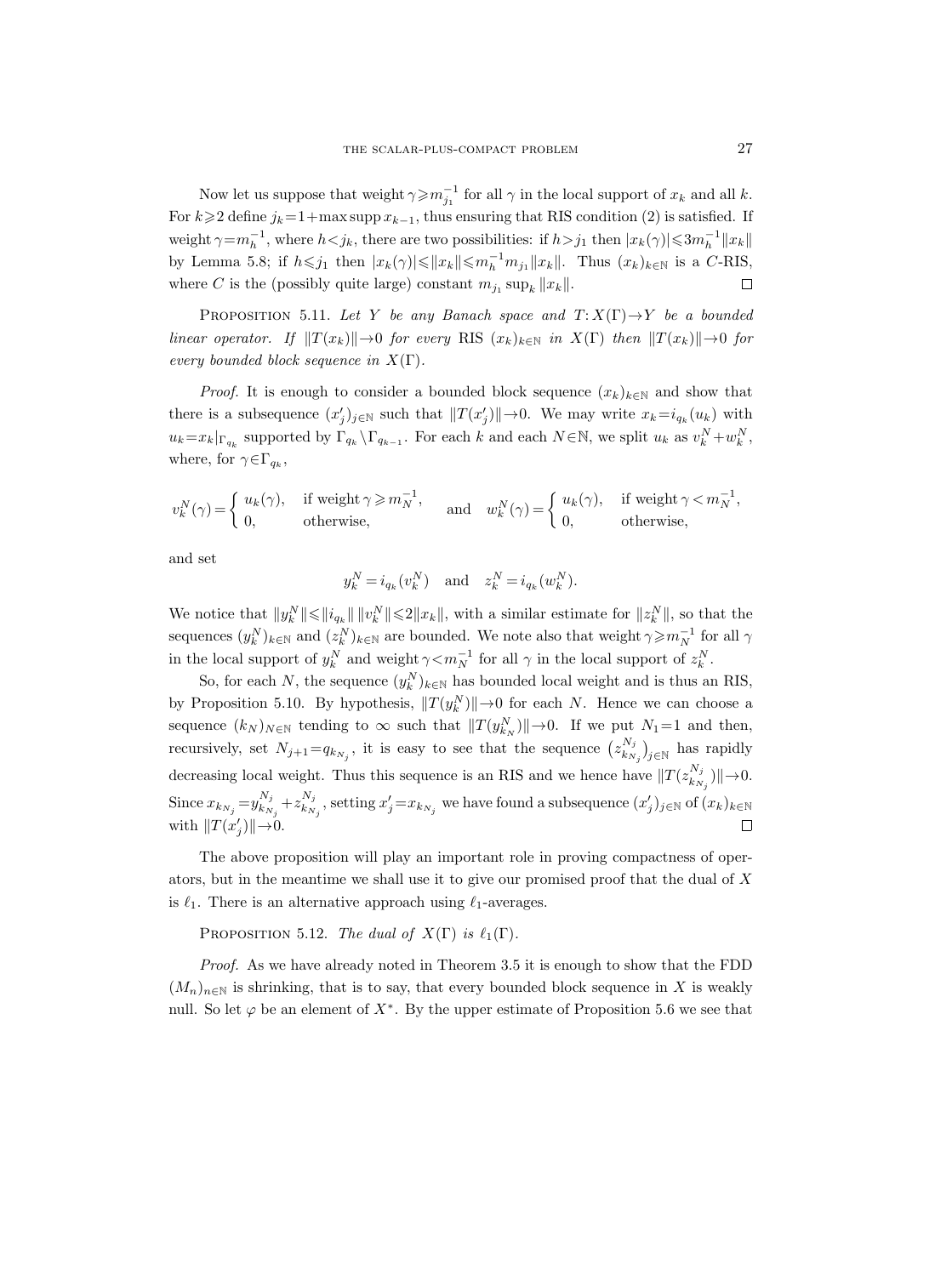$\varphi(x_k) \to 0$  for every RIS  $(x_k)_{k \in \mathbb{N}}$ . Now Proposition 5.11, applied with  $T = \varphi$ , shows that  $\varphi(x_k) \to 0$  for every bounded block sequence  $(x_k)_{k \in \mathbb{N}}$ .  $\varphi(x_k) \to 0$  for every bounded block sequence  $(x_k)_{k \in \mathbb{N}}$ .

*Remark.* We can see that  $X(\Gamma)$  has many reflexive subspaces. Indeed, suppose that  $(q_n)_{n\in\mathbb{N}}$  is an increasing sequence of natural numbers, and that, for each n,  $F_n$  is a finitedimensional subspace of  $\bigoplus_{q_n < k < q_{n+1}} M_k$ . Then  $(F_n)_{n \in \mathbb{N}}$  is an FDD for the subspace

$$
W=\overline{\bigoplus_{n\in\mathbb{N}}F_n},
$$

and  $(F_n)_{n\in\mathbb{N}}$  is shrinking because  $(M_n)_{n\in\mathbb{N}}$  is. But  $(F_n)_{n\in\mathbb{N}}$  is also boundedly complete, by the lower estimate of Proposition 4.8. Thus  $W$  is reflexive. We shall see later in  $\S 9$ that  $W^*$  is hereditarily indecomposable whenever W is a subspace of this type in the space  $\mathfrak{X}_K$ .

## 6. Exact pairs and dependent sequences

In the first part of this section, we shall still only be using Assumptions 4.1 and 4.2, so that our results will apply when X is either of the spaces  $\mathfrak{B}_{m}$  and  $\mathfrak{X}_{K}$ . The special properties of the second of these spaces will come into play only from Definition 6.3 onwards.

Definition 6.1. Let  $C>0$  and let  $\varepsilon \in \{0,1\}$ . A pair  $(x, \eta) \in X \times \Gamma$  is said to be a  $(C, j, \varepsilon)$ -exact pair if

- (1)  $|\langle d_{\xi}^*, x \rangle| \leq C m_j^{-1}$  for all  $\xi \in \Gamma$ ;
- (2) weight  $\eta = m_j^{-1}$ ,
- (3)  $||x|| \leq C$  and  $x(\eta) = \varepsilon$ ;
- (4) for every element  $\eta'$  of  $\Gamma$  with weight  $\eta' = m_i^{-1} \neq m_j^{-1}$ , we have

$$
|x(\eta')|\leqslant \left\{\begin{array}{ll} Cm_i^{-1},& \text{ if } ij.\end{array}\right.
$$

Remark. It is an immediate consequence of Lemma 5.3 that a  $(C, j, \varepsilon)$ -exact pair also satisfies the estimates

$$
|\langle e_{\eta'}^*,P_{(s,\infty)}x\rangle|\leqslant \left\{\begin{array}{ll} 6Cm_i^{-1},& \text{ if } i< j,\\ 6Cm_j^{-1},& \text{ if } i>j,\end{array}\right.
$$

for elements  $\eta'$  of  $\Gamma$  with weight  $\eta' = m_i^{-1} \neq m_j^{-1}$ .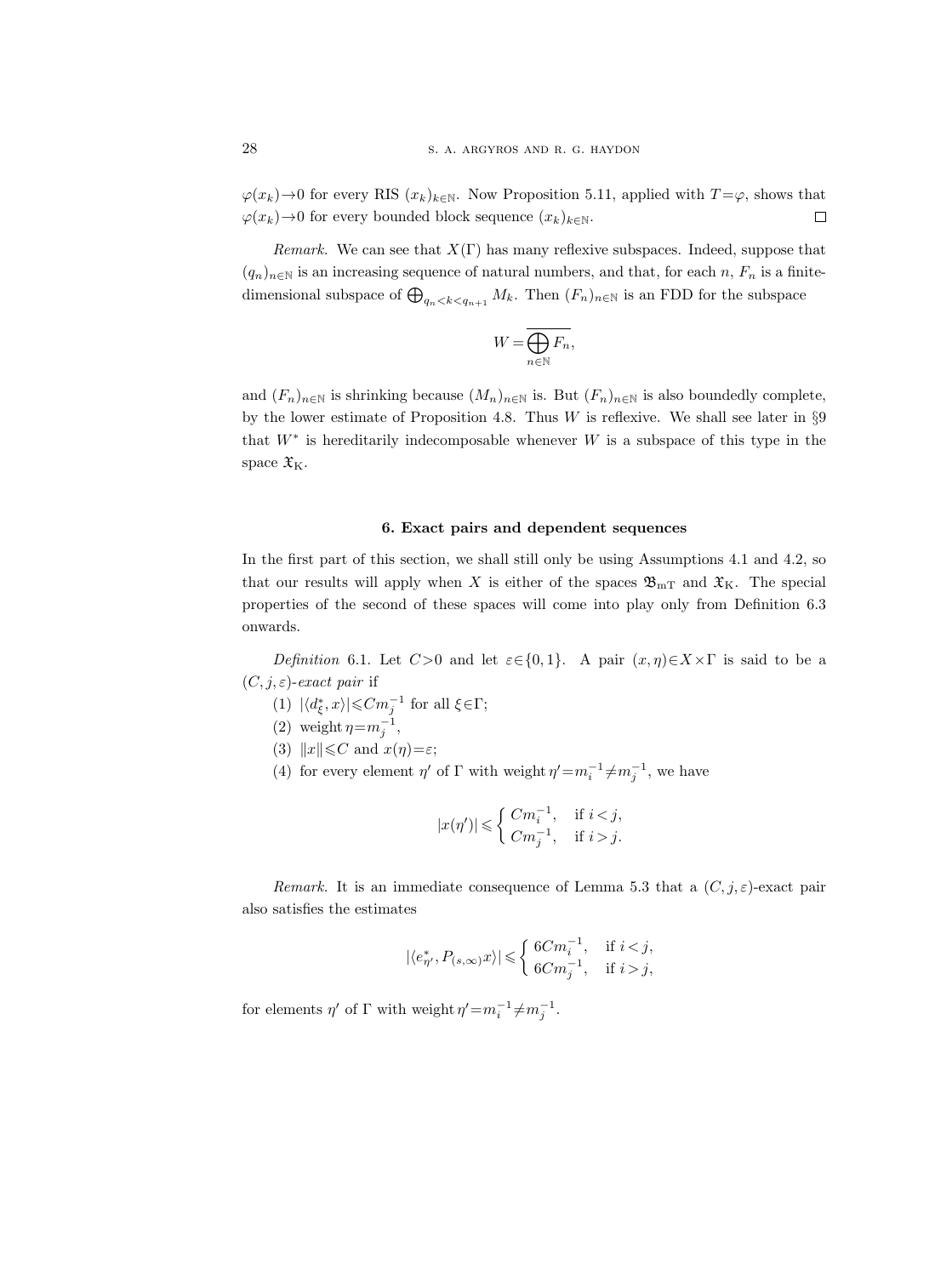It will be seen that these estimates, as well as those in the definition, have much in common with those of Lemma 5.2. Our first task is to show how we can construct exact pairs, starting from an RIS. For the moment, we are only concerned with the case  $\varepsilon=0$ ; the case  $\varepsilon=1$  will become important when we come to the HI property in §8.

LEMMA 6.2. Let  $(x_k)_{k=1}^{n_{2j}}$  be a skipped-block C-RIS, and let  $q_0 < q_1 < ... < q_{n_{2j}}$  be natural numbers such that ran  $x_k \subseteq (q_{k-1}, q_k)$  for all k. Let z denote the weighted sum

$$
z\,{=}\,m_{2j}n_{2j}^{-1}\sum_{k=1}^{n_{2j}}x_k.
$$

For each k let  $b_k^*$  be an element of  $B_{q_{k-1},q_k-1}$  with  $\langle b_k^*, x_k \rangle = 0$ . Then there exist  $\zeta_i \in \Delta_{q_i}$ ,  $1\leq i\leq n_{2j}$ , such that the element  $\eta = \zeta_{n_{2j}}$  has analysis  $(q_i, b_i^*, \zeta_i)_{i=1}^{n_{2j}}$  and the pair  $(z, \eta)$  is a  $(16C, 2j, 0)$ -exact pair.

*Proof.* For any  $\xi \in \Gamma$ ,  $\langle d_{\xi}^*, x_k \rangle$  is non-zero for at most one value of k, and so

$$
|\langle d_{\xi}^*,z\rangle|=m_{2j}n_{2j}^{-1}|\langle d_{\xi}^*,x_k\rangle|\leqslant m_{2j}n_{2j}^{-1}\|d_{\xi}^*\|\,\|x_k\|\leqslant Cm_{2j}^{-1},
$$

which is condition (1) in the definition of a  $(C, 2j, 0)$ -exact pair. We next note that, by Assumption 4.2, there exist  $\zeta_i \in \Delta_{q_i}$ ,  $1 \leq i \leq n_{2j}$ , given by

$$
\zeta_1 = (q_1, m_{2j}^{-1}, b_1^*)
$$
 and  $\zeta_k = (q_k, \zeta_{k-1}, m_{2j}^{-1}, b_k^*),$  for  $2 \le k \le n_{2j}$ .

The element  $\eta = \zeta_{2j}$  has weight  $m_{2j}^{-1}$  and analysis  $(q_i, b_i^*, \zeta_i)_{i=1}^{n_{2j}}$ ; its evaluation analysis is

$$
e^*_{\eta} = \sum_{k=1}^{n_{2j}} d^*_{\zeta_k} + m_{2j}^{-1} \sum_{k=1}^{n_{2j}} P^*_{(q_{k-1},q_k)}(b^*_k).
$$

Since ran  $x_k \subseteq (q_{k-1}, q_k)$  for all k, we see that

$$
z(\eta)=\langle e^*_\eta,z\rangle=n_{2j}^{-1}\sum_{k=1}^{n_{2j}}\langle b_k^*,x_k\rangle=0.
$$

Moreover,  $||z|| \le 10C$  by Proposition 5.6 (1). So condition (2) holds.

We now have to consider an element  $\eta'$  of  $\Gamma$  with weight  $\eta' = m_h^{-1} \neq m_{2j}$ , in order to establish condition (4). We shall use the fact that  $(x_k)_{k=1}^{n_{2j}}$  is a C-RIS and apply Proposition 5.6 (2), with  $j_0=2j$ :

$$
|x(\eta')|=m_{2j}n_{2j}^{-1}\left|\sum_{k=1}^{n_{2j}}x_k(\eta')\right|\leqslant \left\{\begin{array}{ll} 16Cm_h^{-1}, & \text{if } h<2j,\\ 4Cm_{2j}n_{2j}^{-1}+6Cm_{2j}m_h^{-1}<10Cm_{2j}^{-1}, & \text{if } h>2j.\end{array}\right. \quad \ \Box
$$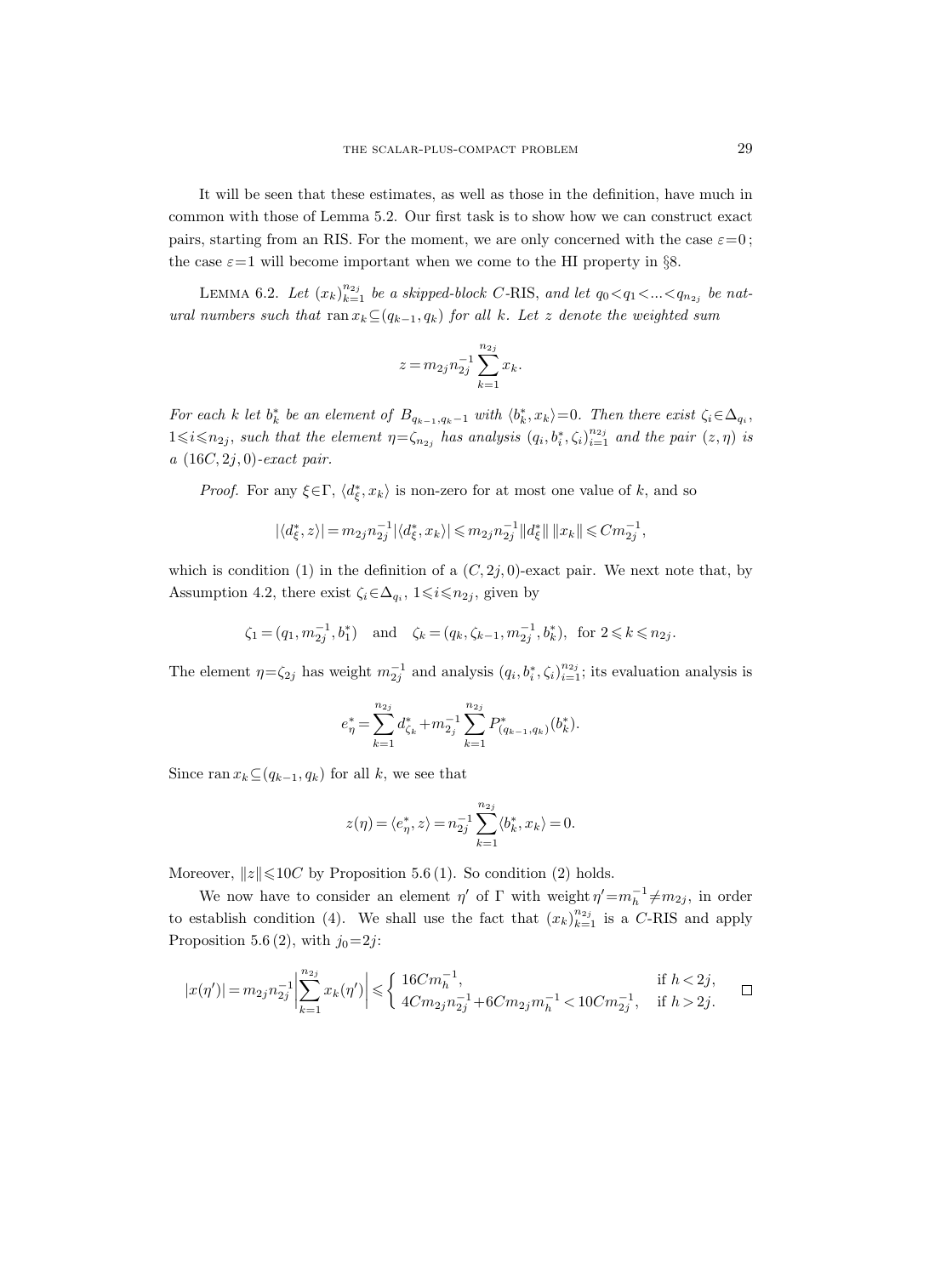30 S. A. ARGYROS AND R. G. HAYDON

We are finally ready to make use of the special conditions governing "odd-weight" elements of Γ. We need to consider a special type of rapidly increasing sequences whose members belong to exact pairs.

Definition 6.3. Consider the space  $\mathfrak{X}_{K} = X(\Gamma)$ , where  $\Gamma = \Gamma^{K}$  is given in Definition 4.4. We say that a sequence  $(x_i)_{i=1}^{n_{2j_0-1}}$  is a  $(C, 2j_0-1, \varepsilon)$ -dependent sequence if there exist  $0=p_0 < p_1 < ... < p_{n_{2j_0-1}}$ , together with  $\eta_i \in \Gamma_{p_i-1} \backslash \Gamma_{p_{i-1}}$  and  $\xi_i \in \Delta_{p_i}$ ,  $1 \leq i \leq n_{2j_0-1}$ , such that

- (1) for each k, ran  $x_k \subseteq (p_{k-1}, p_k);$
- (2) the element  $\xi = \xi_{n_{2j_0-1}} \in \Delta_{p_{2j_0-1}}$  has weight  $m_{2j_0-1}^{-1}$  and analysis  $(p_i, e_{\eta_i}^*, \xi_i)_{i=1}^{n_{2j_0-1}}$ ;
- (3)  $(x_1, \eta_1)$  is a  $(C, 4j_1-2, \varepsilon)$ -exact pair;
- (4) for each  $2 \leq i \leq n_{2j_0-1}$ ,  $(x_i, \eta_i)$  is a  $(C, 4j_i, \varepsilon)$ -exact pair, with ran  $x_i \subseteq (p_{i-1}, p_i)$ .

We notice that, because of the special odd-weight conditions in Definition 4.4, we necessarily have  $m_{4j_1-2}^{-1}$ =weight  $\eta_1 < n_{2j_0-1}^{-2}$ , and weight  $\eta_{i+1} = m_{4j_{i+1}}^{-1}$ , where  $j_{i+1} = \sigma(\xi_i)$ for  $1 \le i < n_{2j_0-1}$ .

LEMMA 6.4. A  $(C, 2j_0-1, \varepsilon)$ -dependent sequence in  $\mathfrak{X}_K$  is a C-RIS.

Proof. We shall show that the RIS conditions are satisfied for the sequence of integers  $(j_i')_{i \in \mathbb{N}}$ , where  $j_1' = 4j_1 - 2$  and  $j_i' = 4j_i$  for  $i \geq 2$ . For each  $i \geq 1$  we have max ran  $x_i < p_i$ and  $j'_{i+1} = 4\sigma(\xi_i) > \text{rank } \xi_i = p_i$ . This establishes condition (2) in the definition of RIS. Condition (3) follows from the definition of a C-exact pair.  $\Box$ 

LEMMA 6.5. Let  $(x_i)_{i=1}^{n_{2j_0-1}}$  be a  $(C, 2j_0-1, 0)$ -dependent sequence in  $\mathfrak{X}_K$  and let J be a sub-interval of  $[1, n_{2j_0-1}]$ . For any  $\gamma' \in \Gamma$  of weight  $m_{2j_0-1}$  we have

$$
\left|\sum_{i\in J} x_i(\gamma')\right| \leqslant 3C.
$$

*Proof.* Let  $\xi_i$ ,  $\eta_i$ ,  $p_i$  and  $j_i$  be as in the definition of a dependent sequence and let  $\gamma$ denote  $\xi_{n_{2j_0-1}}$ , an element of weight  $m_{2j_0-1}$ . Let  $(p'_i, e_{\eta'_i}, \xi'_i)_{i=1}^{a'}$  be the analysis of  $\gamma'$  and let the weight of  $\eta'_i$  be

$$
\text{weight } \eta_i' = \begin{cases} m_{4j'_1-2}, & \text{if } i = 1, \\ m_{4j'_i}, & \text{if } 2 \leq i \leq a'. \end{cases}
$$

We note that  $a' \le n_{2j_0-1}$  because  $\gamma'$  is of weight  $m_{2j_0-1}$ . We may apply the tree-like property of Lemma 4.6 deducing that there exists  $1 \leq l \leq a'$  such that  $(p'_i, \eta'_i, \xi'_i) = (p_i, \eta_i, \xi_i)$ for  $i < l$  while  $j_k \neq j'_i$  for all  $i \leq a'$  when  $k > l$ . Since ran  $x_k \subseteq (p_{k-1}, p_k)$  and  $(p_{k-1}, p_k) =$  $(p'_{k-1}, p'_k)$  for  $k < l$ ,

$$
x_k(\gamma') = x_k(\gamma) = m_{2j_0-1}^{-1} \langle P_{p_{k-1},\infty}^* \rangle e_{\eta_k}^*, x_k \rangle = m_{2j_0-1}^{-1} x_k(\eta_k) = 0
$$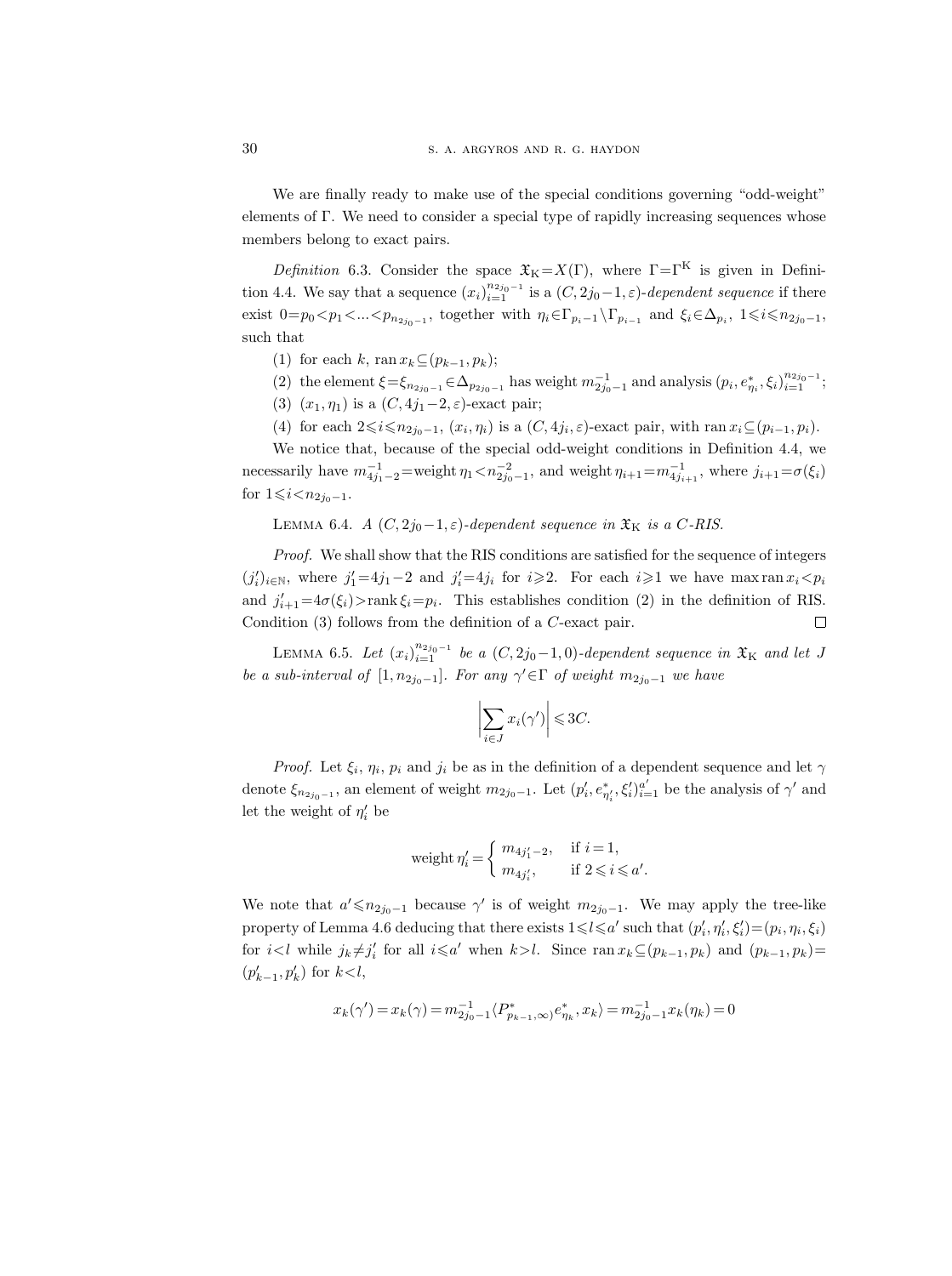for all such  $k$ .

We may now estimate as follows:

$$
\left|\sum_{k\in J} x_k(\gamma')\right| \leqslant \left|\sum_{\substack{k\in J\\kl}} |x_i(\gamma')|
$$
\n
$$
\leqslant ||x_l|| + \sum_{\substack{k\in J\\k>l}} \sum_{i\leqslant a'} |\langle d_{\xi_i}^*, x_k \rangle + m_{2j_0-1}^{-1} \langle e_{\eta_i}^*, P_{(p_{i-1}^{\prime},\infty)} x_k \rangle|
$$
\n
$$
\leqslant C + n_{2j_0-1}^2 \max_{\substack{k\in J\\k>l}} |\langle d_{\xi_i}^*, x_k \rangle + m_{2j_0-1}^{-1} \langle e_{\eta_i}^*, P_{(p_{i-1}^{\prime},\infty)} x_k \rangle|.
$$

Now we know that, provided  $k > l$ , weight  $\eta_k \neq$  weight  $\eta'_i$  for all i, so by the definition of an exact pair (Definition 6.1), and the remark following it, we have

$$
\begin{aligned} |\langle d_{\xi'_i}^*, x_k \rangle + m_{2j_0-1}^{-1} P_{(p_{i-1}, \infty)} x_k(\eta'_i) | &\leq C \text{ weight } \eta_k + 6C m_{2j_0-1}^{-1} \max \{ \text{weight } \eta'_i, \text{ weight } \eta_k \} \\ &\leqslant 2C \max \{ \text{weight } \eta_1, \text{ weight } \eta'_1 \} \\ &= 2C \max \{ m_{4j_1-2}^{-1}, m_{4j_1'-2}^{-1} \} \\ &\leqslant 2C n_{2j_0-1}^{-2}, \end{aligned}
$$

using the fact that  $m_{4j_1-2}$  and  $m_{4j_1'-2}$  are both at least  $n_{2j_0-1}^2$ . We now deduce the inequality  $\left|\sum_{i\in J} x_i(\gamma')\right| \leq 3C$  as required.  $\Box$ 

We finish with the main inequality of this section, which shows that averages of 0-dependent sequences satisfy a much stronger upper norm estimate than given by Proposition 5.4 for a general RIS.

PROPOSITION 6.6. Let  $(x_i)_{i=1}^{n_{2j-1}}$  be a  $(C, 2j_0-1, 0)$ -dependent sequence in  $\mathfrak{X}_{\mathbf{K}}$ . Then

$$
\left\|n_{2j_0-1}^{-1}\sum_{i=1}^{n_{2j_0-1}}x_i\right\|\leqslant 30Cm_{2j_0-1}^{-2}.
$$

*Proof.* We apply the second part of Lemma 5.6, with  $\lambda_i=1$  and with  $2j_0-1$  playing the role of  $j_0$ . Lemma 6.5 shows that the extra hypothesis of the second part of Lemma 5.6 is indeed satisfied, provided we replace C by 3C. We deduce the claimed inequality.  $\Box$ 

# 7. Bounded linear operators on  $\mathfrak{X}_K$

We shall now show that  $\mathfrak{X}_K$  has the scalar-plus-compact property. For technical reasons it will be convenient in the first few results to work with elements of  $\mathfrak{X}_K$  all of whose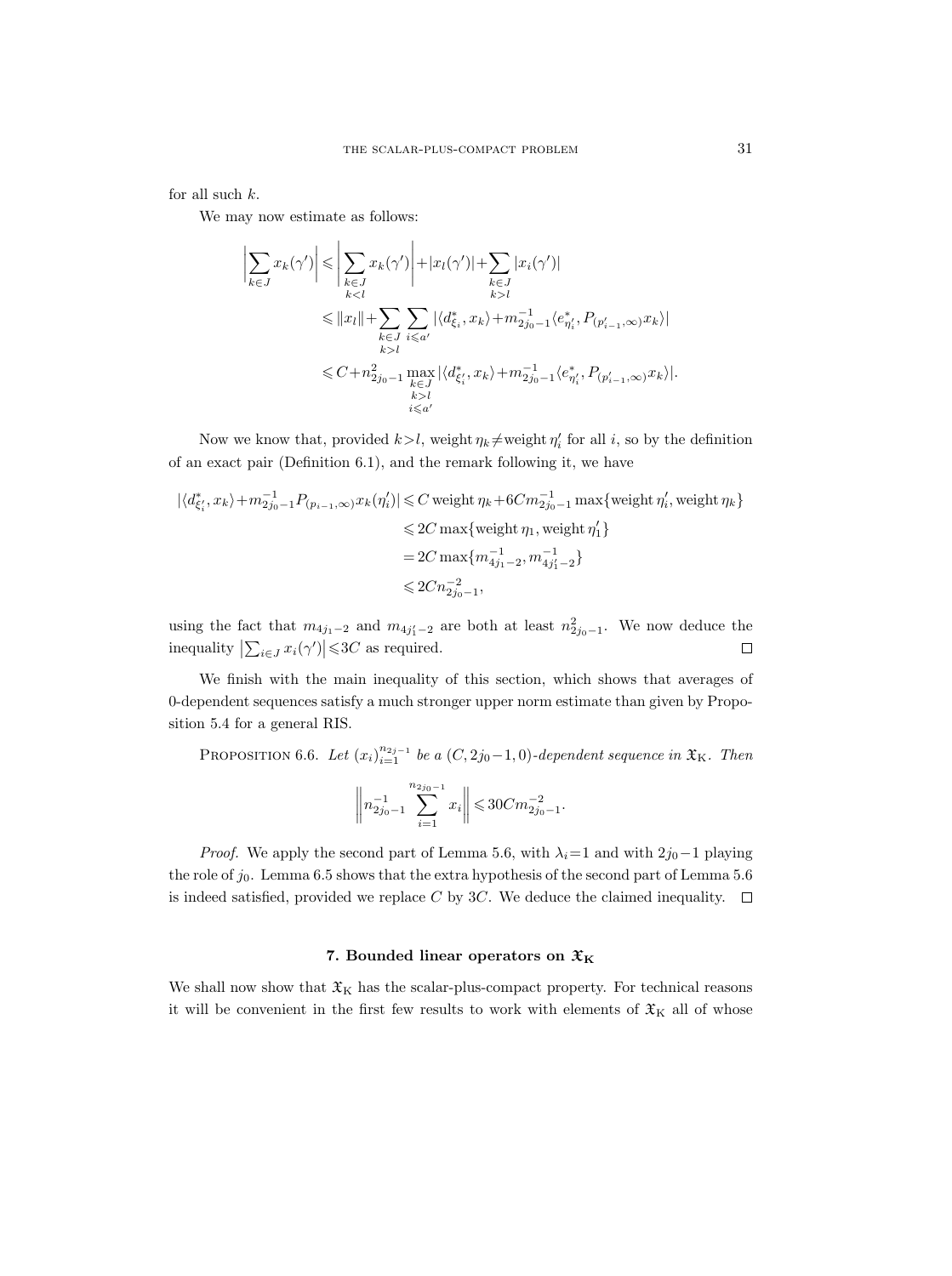coordinates are rational, that is to say with elements of  $\mathfrak{X}_{K} \cap \mathbb{Q}^{\Gamma}$ . Since (as may be readily checked) each  $d_{\xi}$  is in  $\mathfrak{X}_{K} \cap \mathbb{Q}^{F}$ , as are all rational linear combinations of these, we see that  $\mathfrak{X}_K \cap \mathbb{Q}^{\Gamma}$  is dense in  $\mathfrak{X}_K$ .

LEMMA 7.1. Let  $m < n$  be natural numbers and let  $x \in \mathfrak{X}_K \cap \mathbb{Q}^{\Gamma}$  and  $y \in \mathfrak{X}_K$  be such that ran x and range are both contained in  $(m, n]$ . Suppose that  $dist(y, \mathbb{R}x) > \delta$ . Then there is  $b^* \in \text{ball } \ell_1(\Gamma_n \setminus \Gamma_m)$ , with rational coordinates, such that  $b^*(x) = 0$  and  $b^*(y) > \frac{1}{2}\delta$ .

*Proof.* Let  $u, v \in \ell_\infty(\Gamma_n \backslash \Gamma_m)$  be the restrictions of x and y, respectively. Then  $x=i_nu$ and  $y=i_nv$ , and so, for any scalar  $\lambda$ ,

$$
\|y-\lambda x\|\leqslant\|i_n\|\,\|v-\lambda u\|.
$$

Hence dist $(v, \mathbb{R}u) > \frac{1}{2}\delta$  and so, by the Hahn–Banach theorem in the finite-dimensional space  $\ell_{\infty}(\Gamma_n \setminus \Gamma_m)$ , there exists  $a^* \in \text{ball } \ell_1(\Gamma_n \setminus \Gamma_m)$  with  $a^*(u) = 0$  and  $a^*(v) > \frac{1}{2}\delta$ . Since x has rational coordinates, our vector u is in  $\mathbb{Q}^{\Gamma_n\setminus\Gamma_m}$ . It follows that we can approximate a<sup>\*</sup> arbitrarily well with  $b^* \in \mathbb{Q}^{\Gamma_n \setminus \Gamma_m}$  retaining the condition  $b^*(u) = 0$ .  $\Box$ 

LEMMA 7.2. Let T be a bounded linear operator on  $\mathfrak{X}_{K}$ , let  $(x_{i})_{i\in\mathbb{N}}$  be a C-RIS in  $\mathfrak{X}_{\mathrm{K}} \cap \mathbb{Q}^{\Gamma}$  and assume that  $\mathrm{dist}(Tx_i, \mathbb{R}x_i) > \delta > 0$  for all i. Then, for all j,  $p \in \mathbb{N}$ , there exist  $z \in [x_i : i \in \mathbb{N}], q > p$  and  $\eta \in \Delta_q$  such that

- (1)  $(z, \eta)$  is a  $(16C, 2j, 0)$ -exact pair;
- (2)  $(Tz)(\eta) > \frac{7}{16}\delta;$
- (3)  $||(I-P_{(p,q)})Tz|| < m_{2j}^{-1}\delta;$
- (4)  $\langle P^*_{(p,q]}e^*_\eta, Tz \rangle > \frac{3}{8}\delta.$

*Proof.* Since the sequence  $(Tx_i)_{i\in\mathbb{N}}$  is weakly null, we may, by taking a subsequence if necessary, assume that there are  $p < q_0 < q_1 < ...$  such that ran  $x_i \subseteq (q_{i-1}, q_i)$  for all  $i \geq 1$ , and

$$
\|(I-P_{(q_{i-1},q_i)})Tx_i\| < \tfrac15 m_{2j}^{-2}\delta \leqslant \tfrac1{80}m_{2j}^{-1}\delta \leqslant \tfrac1{1280}\delta.
$$

It certainly follows from this that

$$
dist(P_{(q_{i-1}, q_i)} Tx_i, \mathbb{R} x_i) > \frac{1279}{1280} \delta.
$$

We may apply Lemma 7.1 to obtain  $b_i^* \in \text{ball } \ell_1(\Gamma_{q_i-1} \setminus \Gamma_{q_{i-1}})$ , with rational coordinates, satisfying

$$
\langle b_i^*, x_i \rangle = 0 \quad \text{and} \quad \langle b_i^*, P_{(q_{i-1}, q_i)} Tx_i \rangle > \frac{1279}{2560} \delta.
$$

Taking a further subsequence if necessary (and redefining the  $q_i$ ), we may assume that the coordinates of  $b_i^*$  have denominators dividing  $N_{q_i-1}!$ , so that  $b_i^* \in B_{q_{i-1},q_i-1}$ , and we may also assume that  $q_1 \geq 2j$ . We are thus in a position to apply Lemma 6.2, getting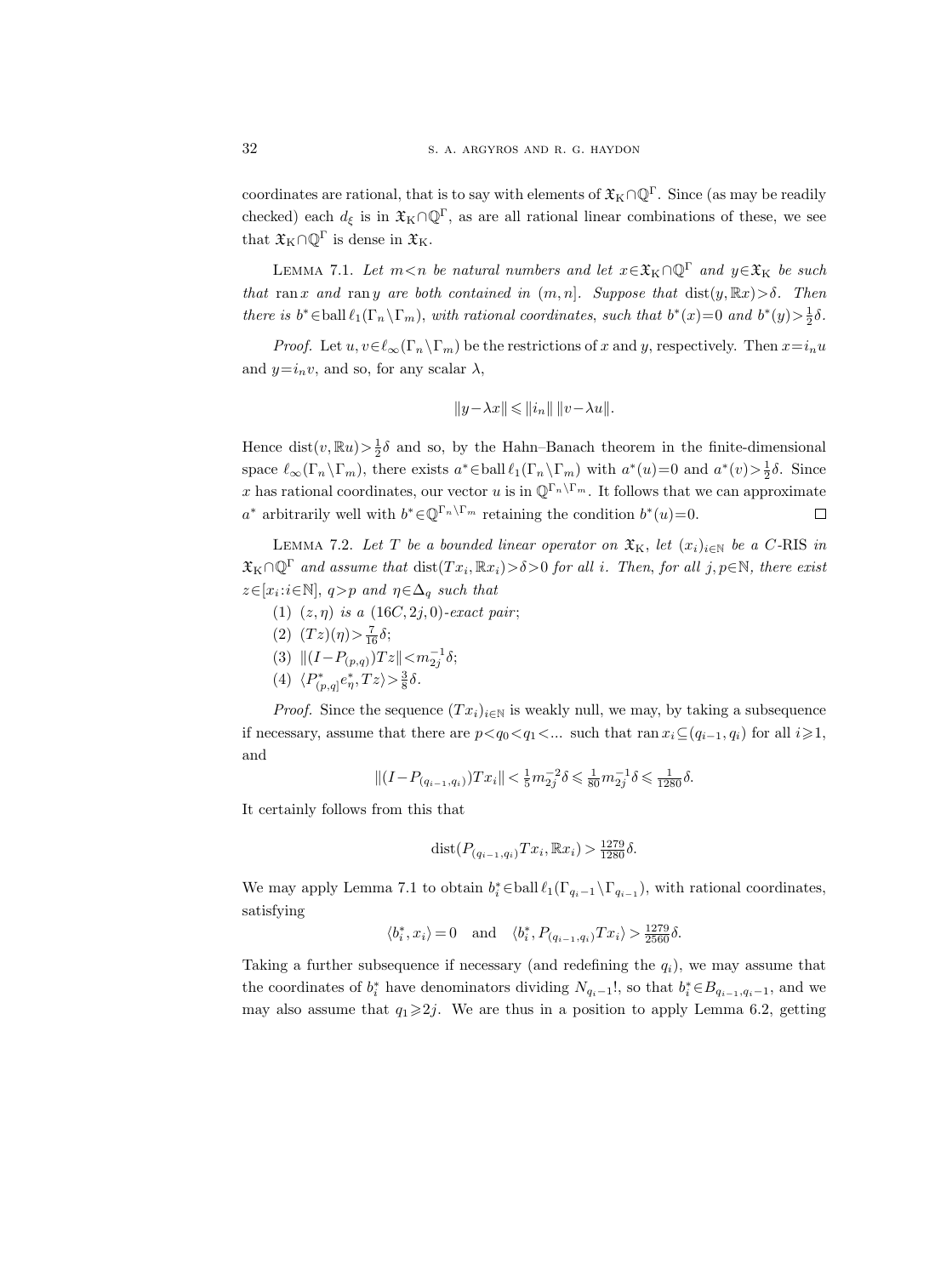elements  $\xi_i$  of weight  $m_{2j}^{-1}$  in  $\Delta_{q_i}$  such that the element  $\eta = \xi_{n_{2j}}$  of  $\Delta_{q_{n_{2j}}}$  has evaluation analysis

$$
e_{\eta}^* = \sum_{i=1}^{n_{2j}} d_{\xi_i}^* + m_{2j}^{-1} \sum_{i=1}^{n_{2j}} P_{(q_{i-1}, q_i)}^* b_i^*,
$$

and such that  $(z, \eta)$  is a  $(16C, 2j, 0)$ -exact pair, where z denotes the weighted average

$$
z = m_{2j} n_{2j}^{-1} \sum_{i=1}^{n_{2j}} x_i.
$$

We next need to estimate  $(Tz)(\eta)$ . For each k, we have

$$
||(I - P_{(q_{k-1}, q_k)})Tx_k|| < \frac{1}{80}m_{2j}^{-1}\delta,
$$

so that

$$
(Tx_k)(\eta) \ge \langle e_{\eta}^*, P_{(q_{k-1},q_k)}Tx_k \rangle - \frac{1}{80}m_{2j}^{-1}\delta = m_{2j}^{-1} \langle b_k^*, P_{(q_{k-1},q_k)}Tx_k \rangle - \frac{1}{80}m_{2j}^{-1}\delta > \frac{1247}{2560}m_{2j}^{-1}\delta.
$$

It follows that

$$
(Tz)(\eta) = n_{2j}^{-1} m_{2j} \sum_{k=1}^{n_{2j}} (Tx_k)(\eta) > \frac{7}{16}\delta.
$$

For inequality (3), in which we are taking  $q=q_{n_{2j}}$ , we note that  $p < q_{k-1} < q_k \leqslant q$  for all  $k$ , so that

$$
||(I - P_{(p,q)})Tx_k|| = ||(P_{(0,p]} + P_{(q,\infty)})Tx_k||
$$
  
\n
$$
= ||(P_{(0,p]} + P_{(q,\infty)})(I - P_{(q_{k-1},q_k)})Tx_k||
$$
  
\n
$$
\leq 5||(I - P_{(q_{k-1},q_k)})Tx_k||
$$
  
\n
$$
< m_{2j}^{-2}\delta,
$$

using our usual estimates for norms of FDD projections. The inequality for the weighted average  $z$  follows at once. Inequality (4) follows from (2) and (3), since

$$
\langle P^*_{(p,q]}e^*_\eta, Tz \rangle \geqslant (Tz)(\eta) - \|(I - P_{(p,q]})Tz\| > \frac{7}{16}\delta - m_{2j}^{-1}\delta \geqslant \frac{3}{8}\delta. \qquad \Box
$$

PROPOSITION 7.3. Let T be a bounded linear operator on  $\mathfrak{X}_K$  and let  $(x_i)_{i\in\mathbb{N}}$  be an RIS in  $\mathfrak{X}_K$ . Then dist $(Tx_i, \mathbb{R}x_i) \rightarrow 0$  as  $i \rightarrow \infty$ .

*Proof.* By density, it will be enough to prove the result for an RIS in  $\mathfrak{X}_{K} \cap \mathbb{Q}^{\Gamma}$ . Suppose, if possible, that  $(x_i)_{i\in\mathbb{N}}$  is a C-RIS in this subspace, with  $dist(Tx_i, \mathbb{R}x_i) > \delta > 0$ for all i. The idea is to obtain a 0-dependent sequence by making repeated applications of Lemma 7.2.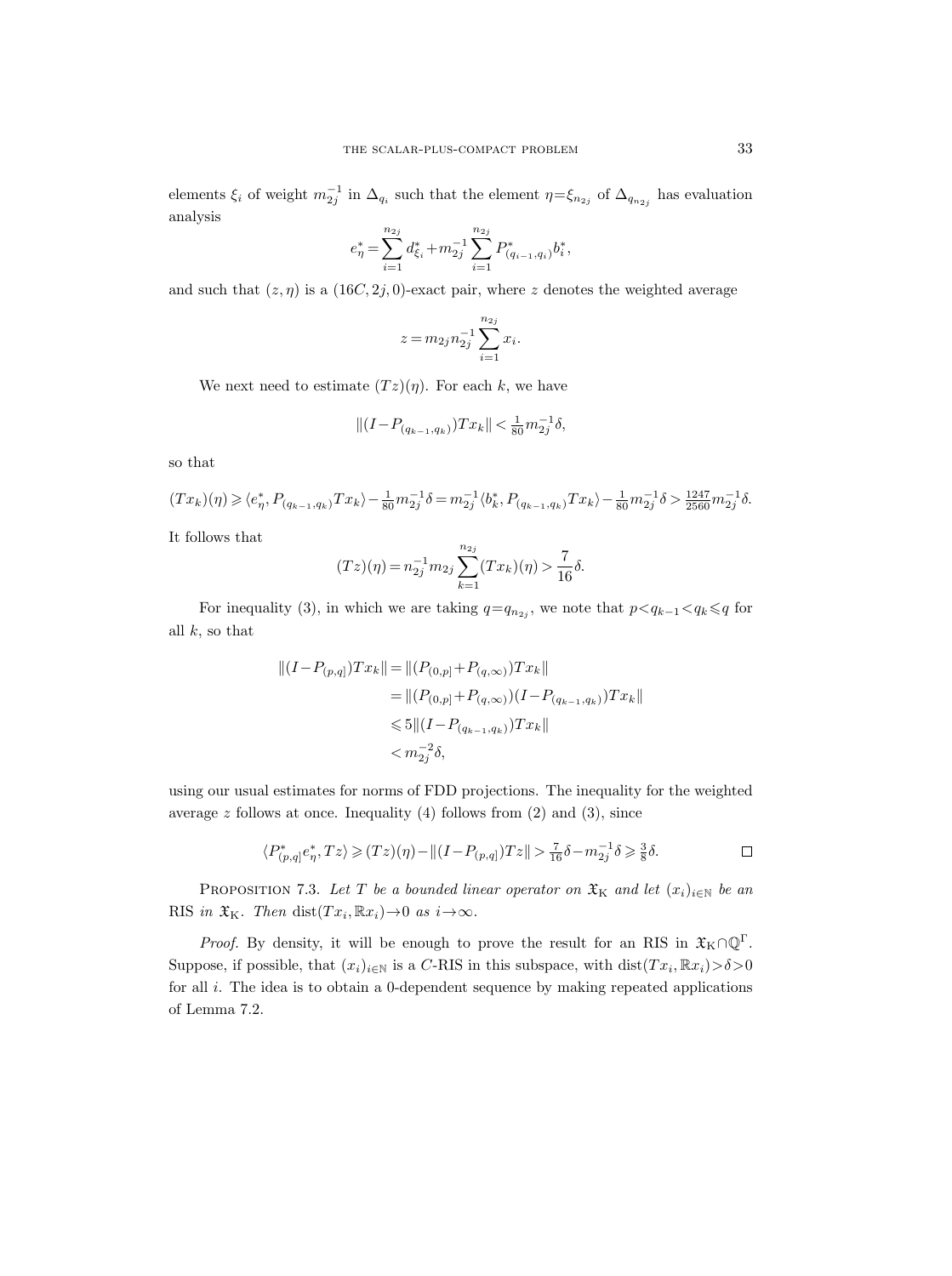We start by choosing  $j_0$  such that

$$
m_{2j_0-1} > 1920C ||T|| \delta^{-1}
$$

and  $j_1$  such that  $m_{4j_1-2} > n_{2j_0-1}^2$ . Taking  $p=p_0=0$  and  $j=2j_1-1$  in Lemma 7.2, we can find  $q_1$  and a (16C, 4j<sub>1</sub>-2, 0)-exact pair  $(z_1, \eta_1)$  with rank  $\eta_1 = q_1$ ,  $(Tz_1)(\eta_1) > \frac{3}{8}\delta$  and  $||(I-P_{(0,q_1)})(Tz_1)||. Let  $p_1=q_1+1$  and let  $\xi_1$  be the special type-1 element of$  $\Delta_{p_1}$  given by  $\xi_1 = (p_1, m_{2j_0-1}, e_{\eta_1}^*)$ .

Now, recursively for  $2\leq i\leq n_{2j_0-1}$ , define  $j_i=\sigma(\xi_{i-1})$ , and use the lemma again to choose  $q_i$  and a  $(16C, 4j_i, 0)$ -exact pair  $(z_i, \eta_i)$  with rank  $\eta_i = q_i$ , ran  $z_i \subseteq (p_{i-1}, q_i]$ ,  $\langle P^*_{(p_{i-1},q_i]}e^*_{\eta_i}, Tz_i\rangle > \frac{3}{8}\delta$  and  $||(I-P_{(p_i,q_i]})(Tz_i)|| < m_{4j_i}^{-1}\delta$ . We now define  $p_i = q_i+1$  and let  $\xi_i$  be the type-2 element  $(p_i, \xi_{i-1}, m_{2j_0-1}^{-1}, e_{\eta_i}^*)$  of  $\Delta_{p_i}$ .

It is clear that we have constructed a  $(16C, 2j_0-1, 0)$ -dependent sequence  $(z_i)_{i=1}^{n_{2j_0-1}}$ . By the estimate of Proposition 6.6, we have

$$
\|z\| \leqslant 30\!\cdot\! 16 C m_{2j_0-1}^{-2}
$$

for the average

$$
z = n_{2j_0 - 1}^{-1} \sum_{i=1}^{n_{2j_0 - 1}} z_i.
$$

However, let us consider the element  $\gamma = \xi_{n_{2j_0-1}}$  of  $\Delta_{p_{n_{2j_0-1}}},$  which has evaluation analysis

$$
e_{\gamma}^* = \sum_{i=1}^{n_{2j_0-1}} d_{\xi_i}^* + m_{2j_0-1}^{-1} \sum_{i=1}^{n_{2j_0-1}} P_{(p_{i-1},p_i)}^* e_{\eta_i}^*.
$$

Noting that  $p_k = q_k + 1$  for  $k \geq 1$ , and that  $m_{4j_i} > m_{4j_1-2} > n_{2j_0-1}^2$ , we may estimate  $(Tz)(\gamma)$ as follows

$$
(Tz)(\gamma) = n_{2j_0-1}^{-1} \sum_{k=1}^{n_{2j_0-1}} (Tx_k)(\gamma)
$$
  
\n
$$
\geq n_{2j_0-1}^{-1} \sum_{k=1}^{n_{2j_0-1}} (\langle P^*_{(p_{k-1},p_k)} e^*_{\gamma}, Tx_k \rangle - ||(I - P_{(p_{k-1},q_k)})(Tx_k)||)
$$
  
\n
$$
\geq n_{2j_0-1}^{-1} \sum_{k=1}^{n_{2j_0-1}} (m_{2j_0-1}^{-1} \langle P^*_{(p_{k-1},p_k)} e^*_{\eta_k}, Tx_k \rangle - m_{4j_1-2}^{-1} \delta)
$$
  
\n
$$
\geq \delta n_{2j_0-1}^{-1} \sum_{k=1}^{n_{2j_0-1}} \left( \frac{3}{8} m_{2j_0-1}^{-1} - n_{2j_0-1}^{-2} \right)
$$
  
\n
$$
> \frac{m_{2j_0-1}^{-1} \delta}{4}.
$$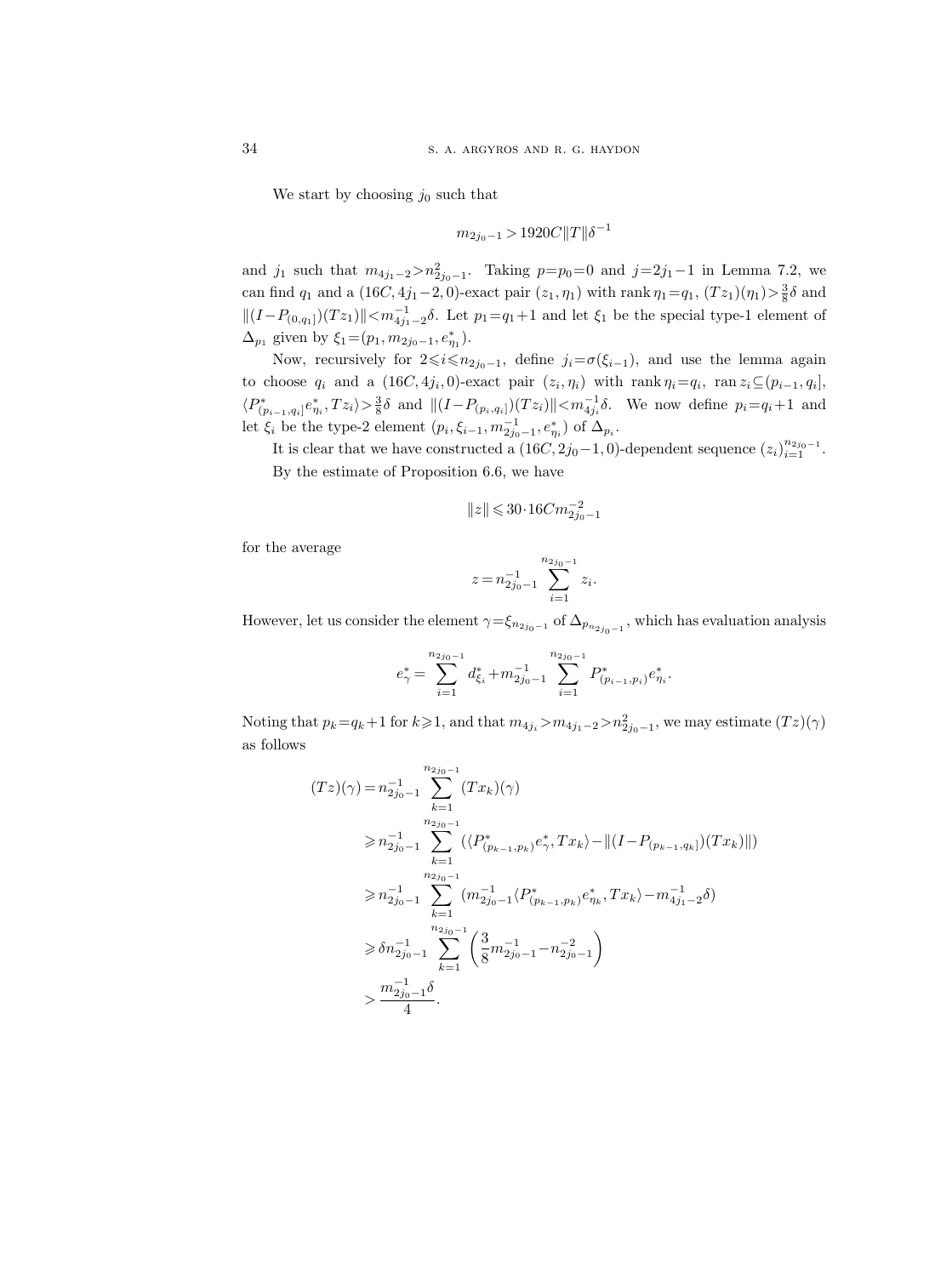So

$$
||Tz|| \geqslant \frac{\delta m_{2j_0-1}^{-1}}{4} > \frac{\delta m_{2j_0-1}||z||}{4 \cdot 30 \cdot 16C},
$$

which is a contradiction because

$$
\frac{C^{-1}\delta m_{2j_0-1}}{1920} > ||T||
$$

by our original choice of  $j_0$ .

THEOREM 7.4. Let T be a bounded linear operator on  $\mathfrak{X}_K$ . Then there exists a scalar  $\lambda$  such that  $T - \lambda I$  is compact.

*Proof.* We start by considering a normalized RIS  $(x_i)_{i\in\mathbb{N}}$  in  $\mathfrak{X}_K$ . By Proposition 7.3 there exist scalars  $\lambda_i$  such that  $||Tx_i-\lambda_ix_i||\rightarrow 0$ . We claim that  $\lambda_i$  necessarily tends to some limit  $\lambda$ . Indeed, if not, by passing to a subsequence, we may suppose that  $|\lambda_{i+1}-\lambda_i| > \delta$  for all i. Now the sequence  $(y_i)_{i\in\mathbb{N}}$  where  $y_i=x_{2i-1}+x_{2i}$  is again an RIS, so that there exist  $\mu_i$  with  $||Ty_i-\mu_iy_i||\rightarrow 0$  by Proposition 7.3 again. We thus have

$$
\begin{aligned} \|(\lambda_{2i} - \mu_i)x_{2i} + (\lambda_{2i-1} - \mu_i)x_{2i-1} \| \\ &\le \|Tx_{2i} - \lambda_{2i}x_{2i}\| + \|Tx_{2i-1} - \lambda_{2i-1}x_{2i-1}\| + \|Ty_i - \mu_iy_i\| \to 0. \end{aligned}
$$

Since the RIS  $(x_i)_{i\in\mathbb{N}}$  is a block sequence, there exist  $l_i$  such that  $P_{(0,l_i]}y_i=x_{2i-1}$  and  $P_{(l_i,\infty)}y_i = x_{2i}$ . Using the assumption that the sequence  $(x_i)_{i\in\mathbb{N}}$  is normalized, we now have

$$
|\lambda_{2i-1} - \mu_i| = \|(\lambda_{2i-1} - \mu_i)x_{2i-1}\| \leq \|P_{(0,l_i]}\| \, \|(\lambda_{2i} - \mu_i)x_{2i} + (\lambda_{2i-1} - \mu_i)x_{2i-1}\|,
$$

with a similar estimate for  $|\lambda_{2i}-\mu_i|$ . Each of these sequences thus tends to 0, so that  $\lambda_{2i}-\lambda_{2i-1}$  also tends to 0, contrary to our assumption.

We now show that the scalar  $\lambda$  is the same for all rapidly increasing sequences. Indeed, if  $(x_i)_{i\in\mathbb{N}}$  and  $(x_i')_{i\in\mathbb{N}}$  are RIS, with  $||Tx_i-\lambda x_i||\rightarrow 0$  and  $||Tx_i'-\lambda' x_i'||\rightarrow 0$ , we may find  $i_1 < i_2 < ...$  such that the sequence  $(y_k)_{k \in \mathbb{N}}$  defined by

$$
y_k = \begin{cases} x_{i_k}, & \text{if } k \text{ is odd,} \\ x'_{i_k}, & \text{if } k \text{ is even,} \end{cases}
$$

is again an RIS. By the first part of the proof we must have  $\lambda = \lambda'$ .

We have now obtained  $\lambda$  such that  $||(T - \lambda I)x_i|| \to 0$  for every RIS. By Proposition 5.11, we deduce that  $\|(T - \lambda I)x_i\| \to 0$  for every bounded block sequence in  $\mathfrak{X}_K$ . This, of course, implies that  $T - \lambda I$  is compact.  $\Box$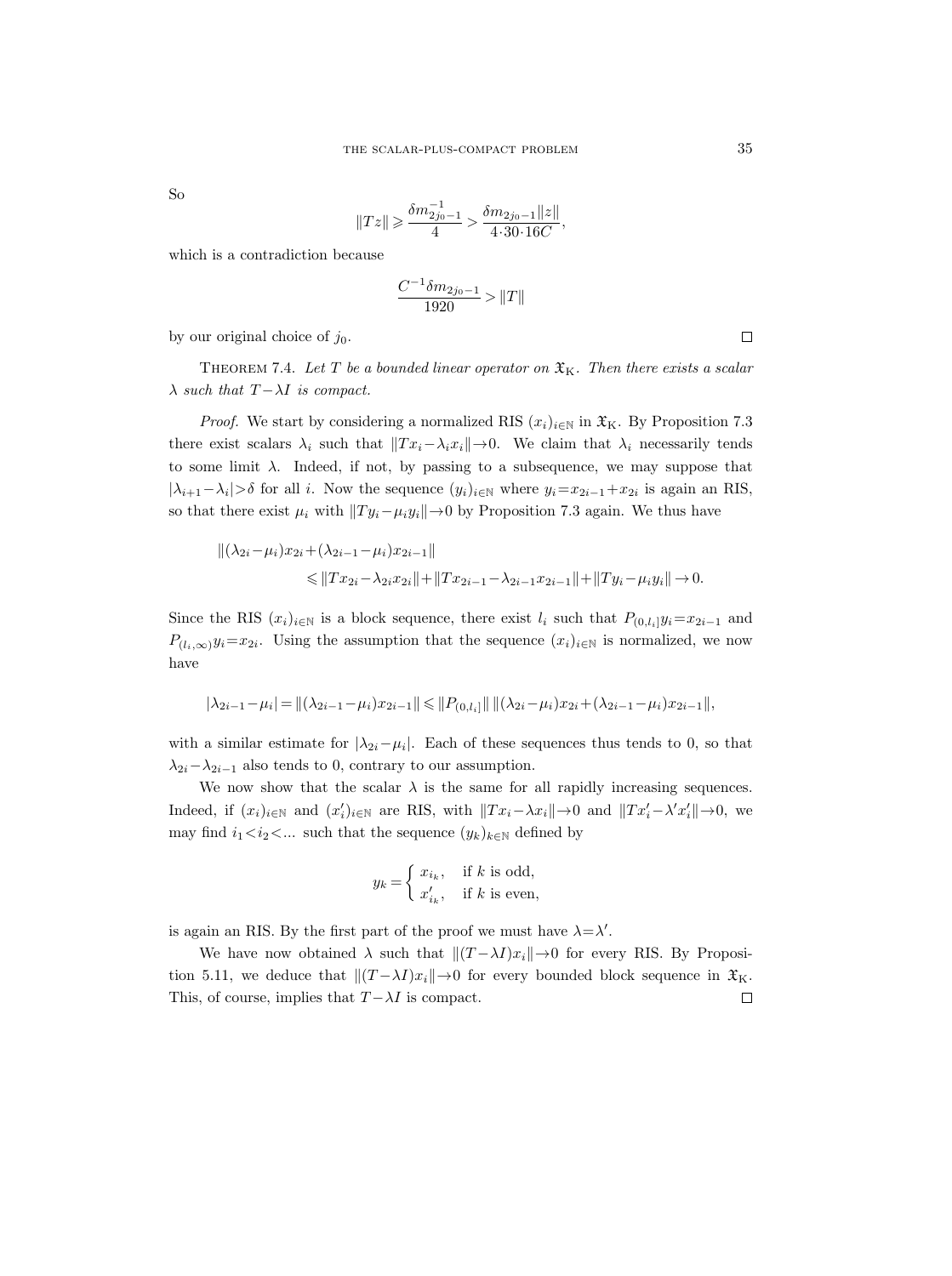## 8.  $\ell_1$ -averages and the HI property

Definition 8.1. An element x of X will be called a  $C-\ell_1^n$  average if there exists a block sequence  $(x_i)_{k=1}^n$  in X such that  $x = n^{-1} \sum_{k=1}^n x_k$  and  $||x_k|| \leq C$  for all k. We say that x is a normalized  $C-\ell_1^n$  average if, in addition,  $||x||=1$ .

A standard argument (cf. [8, §II.22]) using the lower estimate of Lemma 4.8 and Lemma 2.2 leads to the following result.

LEMMA 8.2. Let Z be any block subspace of X. For any n and  $C>1$ , Z contains a normalized  $C-\ell_1^n$  average.

*Proof.* Write  $C = (1 - \varepsilon)^{-1}$  and choose an integer l with  $n(1 - \varepsilon/n)^{l} < 1$ ; next choose j sufficiently large as to ensure that  $n_{2j} > (2m_{2j})^l$  (by Assumption 2.3 (4) any  $j \geq \frac{1}{2}l$  will achieve this in some comfort); finally let  $k$  be minimal subject to

$$
m_{2j} < (1 - \varepsilon/n)^{-k}.
$$

Since  $\frac{1}{2}(1-\varepsilon/n)^{-k} \leq (1-\varepsilon/n)^{-k+1} \leq m_{2j}$  we have

$$
n_{2j} > (2m_{2j})^l \geq (1 - \varepsilon/n)^{-kl} > n^k.
$$

If  $(x_i)_{i\in\mathbb{N}}$  is any normalized skipped-block sequence in Z, we can apply Lemma 4.8 to see that

$$
\bigg\|\sum_{i=1}^{n^k}x_i\bigg\|\geqslant\frac{1}{2}m_{2j}^{-1}n^k\geqslant (n-\varepsilon)^k.
$$

It now follows from Lemma 2.2 that there are normalized successive linear combinations  $y_1, ..., y_n$  of  $(x_i)_{i \in \mathbb{N}}$  such that

$$
\bigg\|\sum_{i=1}^n a_i y_i\bigg\| \geqslant (1-\varepsilon) \sum_{i=1}^n |a_i|
$$

for all real  $a_i$ . In particular, there is a normalized  $C-\ell_1^n$  average.

LEMMA 8.3. Let x be a  $C \cdot \ell_1^{n_j}$  average. For all  $\gamma \in \Gamma$  we have  $|\langle d_\gamma^*, x \rangle| \leqslant 3Cn_j^{-1}$ . If  $\gamma$  is of weight  $m_i$  with  $i < j$  then  $|x(\gamma)| \leq 2Cm_i^{-1}$ .

*Proof.* Let  $x = n_j^{-1} \sum_{k=1}^{n_j} x_k$ , as in the definition of a  $C \cdot \ell_1^n$  average. For any  $\gamma$  there is some k such that  $\langle d^*_{\gamma}, x \rangle = n_j^{-1} \langle d^*_{\gamma}, x_k \rangle$ . Thus

$$
|\langle d_\gamma^*,x\rangle|\leqslant n_j^{-1}\|d_\gamma^*\|\,\|x_k\|\leqslant 3Cn_j^{-1}.
$$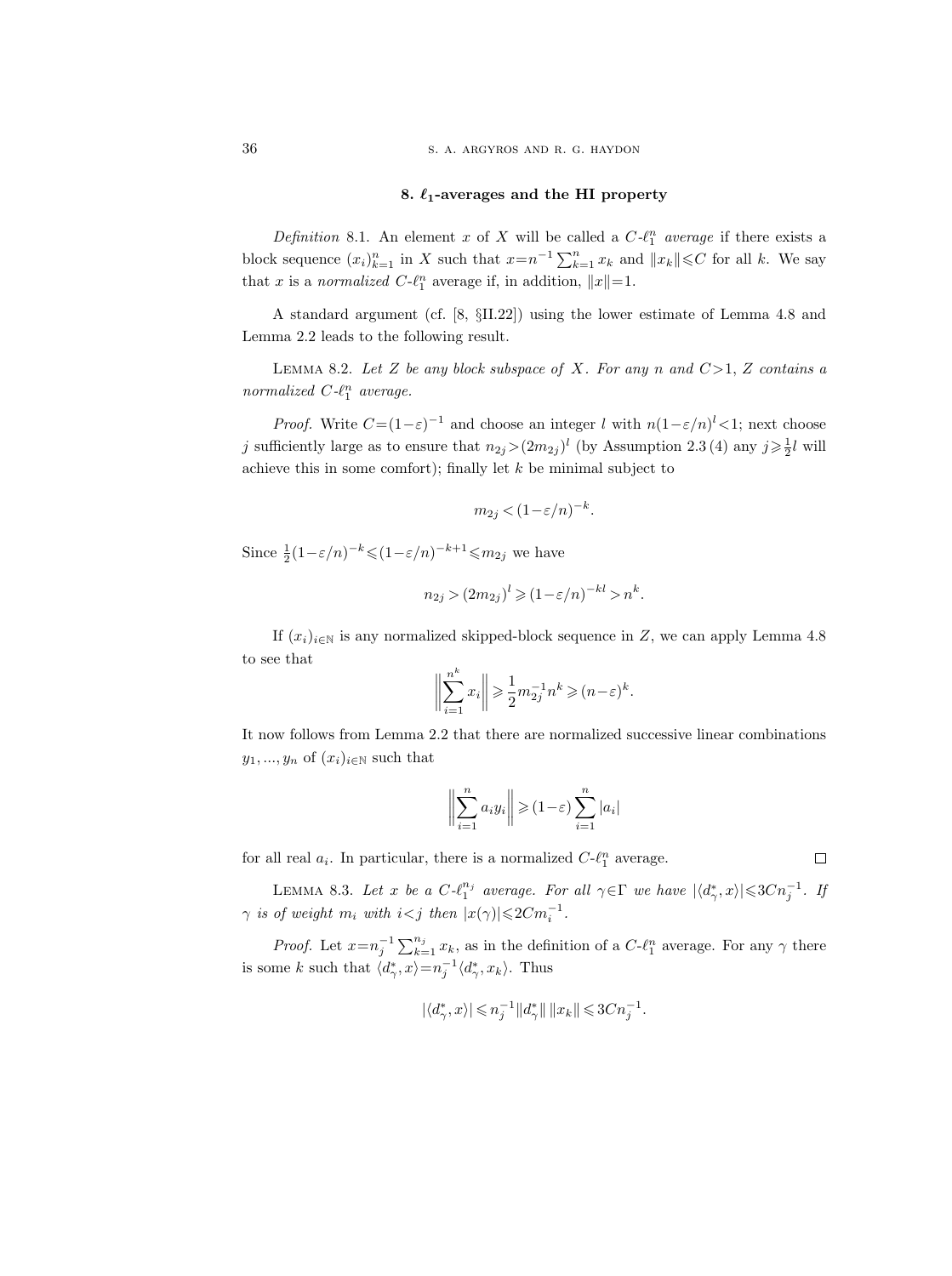Let us now consider the case where weight  $\gamma = m_i$ , with  $i < j$ . From the evaluation analysis,

$$
e_{\gamma}^* = \sum_{r=1}^a d_{\xi_r}^* + m_i^{-1} \sum_{r=1}^a b_r^* \circ P_{(p_{r-1},\infty)},
$$

it follows that

$$
|x(\gamma)| \leqslant \sum_{r=1}^{a} |\langle d_{\xi_r}^*, x \rangle| + m_i^{-1} \sum_{r=1}^{a} ||P_{(p_{r-1}, p_r)} x||. \tag{8.1}
$$

By what we have already observed, we have

$$
\sum_{r=1}^{a} |\langle d_{\xi_r}^*, x \rangle| \leq 3Can_j^{-1}.
$$
\n(8.2)

To estimate the second term in (8.1) we follow the argument in [8, p. 33], letting  $I_r$  (resp.  $J_r$ ) be the set of k such that ran  $x_k$  is contained in (resp. meets) the interval  $(p_{r-1}, p_r)$ . We have  $\#J_r \leq \#I_r+2$  and  $\sum_{r=1}^a \#I_r \leq n_j$ . Moreover, for each r, we have  $P_{(p_{r-1},p_r)}x_k=x_k$  if  $k\!\in\!I_r,$  while  $P_{(p_{r-1},p_r)}x_k\!=\!0$  if  $k\!\notin\!J_r$  and

$$
||P_{(p_{r-1},p_r)}x_k||\leqslant 4||x_k||\leqslant 4C,\quad\text{if }k\in J_r\backslash I_r.
$$

It follows that

$$
||P_{(p_{r-1},p_r]}x|| \leq n_j^{-1}(C\#I_r + 8C) \leq Cn_j^{-1}(\#I_r + 8).
$$

Summing over  $r$  leads us to

$$
\sum_{r=1}^{a} \|P_{(p_{r-1}, p_r]} x\| \leq C n_j^{-1} (n_j + 8a). \tag{8.3}
$$

Combining our inequalities, and using the fact that  $a \leq n_i$ , we obtain

$$
|x(\gamma)|\leqslant 3Can_j^{-1}+m_i^{-1}n_j^{-1}(Cn_j+8Ca)\leqslant Cm_i^{-1}+5Cn_in_j^{-1}<2Cm_i^{-1}.\qquad \qquad \Box
$$

LEMMA 8.4. Let I be an interval in N, let  $(x_k)_{k\in I}$  be a block sequence in X and let  $(j_k)_{k\in\mathbb{N}}$  be an increasing sequence of natural numbers. Suppose that, for each k,  $x_k$  is a  $C\text{-}\ell_1^{n_{j_k}}$ -average and that  $j_{k+1}$ >max ran  $x_k$ . Then  $(x_k)_{k\in I}$  is a 2C-RIS.

Proof. We just have to prove RIS condition (3) and this is an immediate consequence  $\Box$ of Lemma 8.3.

COROLLARY 8.5. Let Z be a block subspace of X, and let  $C>2$  be a real number. Then X contains a normalized C-RIS.

Proof. This is immediate from Lemmas 8.2 and 8.4.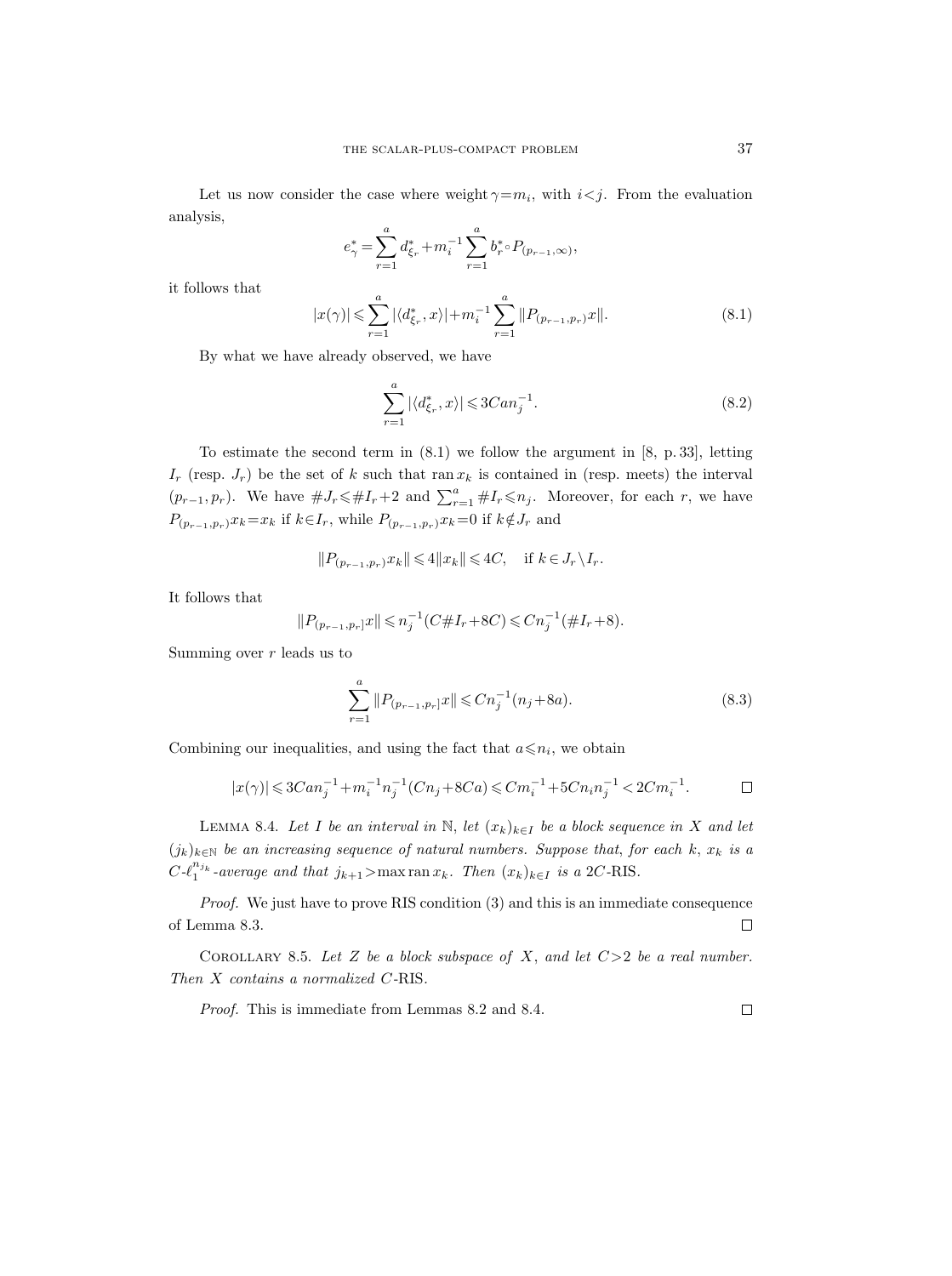We shall next need modifications of some lemmas established in the previous section, here adapted so as to deal with  $(C, 2j, 1)$ -exact pairs and  $(C, 2j-1, 1)$ -dependent sequences, rather than with the " $\varepsilon=0$ " case.

LEMMA 8.6. Let j be a positive integer and let  $(x_k)_{k=1}^{n_{2j}}$  be a skipped-block C-RIS, such that min ran  $x_2 \geq 2j$  and  $||x_k|| \geq 1$  for all k. Then there exists  $\theta \in \mathbb{R}$ , with  $|\theta| \leq 2$ , and there exists  $\gamma \in \Gamma$ , such that  $(x, \gamma)$  is a  $(32C, 2j, 1)$ -exact pair, where x is the weighted sum

$$
x = \theta m_{2j} n_{2j}^{-1} \sum_{k=1}^{n_{2j}} x_k.
$$

*Proof.* We may apply the construction of Lemma 4.8 to obtain an element  $\gamma$  of  $\Gamma$  of weight  $m_{2j}$  such that

$$
n_{2j}^{-1} \sum_{k=1}^{n_{2j}} x_k(\gamma) \geqslant \frac{1}{2} m_{2j}^{-1}.
$$

For a suitably chosen  $\theta \in \mathbb{R}$  with  $0 < \theta \leq 2$  we have  $x(\gamma)=1$ , where

$$
x = \theta m_{2j} n_{2j}^{-1} \sum_{k=1}^{n_{2j}} x_k.
$$

Proposition 5.6 (1) implies that  $||x|| \leq 20$ . We thus have condition (2) in the definition of an exact pair.

Conditions (1) and (3) are established by the same arguments as were used in Lemma 6.2, the constant  $\theta$  resulting in the change from 16C to 32C.  $\Box$ 

Using Lemma 8.5, we now immediately obtain the following consequence.

LEMMA 8.7. If Z is a block subspace of X then for all  $j \in \mathbb{N}$  there exists a  $(65, 2j, 1)$ exact pair  $(x, \eta)$  with  $x \in Z$ .

The proof of the following lemma is sufficiently close to that of Lemma 6.5 for us to omit it.

LEMMA 8.8. Let  $(x_i)_{i=1}^{n_{2j_0-1}}$  be a  $(C, 2j_0-1, 1)$ -dependent sequence in  $\mathfrak{X}_K$  and let J be a subinterval of  $[1, n_{2j_0-1}]$ . For any  $\gamma' \in \Gamma$  of weight  $m_{2j_0-1}$  we have

$$
\left| \sum_{i \in J} (-1)^i x_i(\gamma') \right| \leq 4C.
$$

LEMMA 8.9. Let  $(x_i)_{i=1}^{n_{2j-1}}$  be a  $(C, 2j_0-1, 1)$ -dependent sequence in  $\mathfrak{X}_{K}$ . Then

$$
\left\| n_{2j_0-1}^{-1} \sum_{i=1}^{n_{2j_0-1}} x_i \right\| \geqslant m_{2j_0-1}^{-1}, \quad but \quad \left\| n_{2j_0-1}^{-1} \sum_{i=1}^{n_{2j_0-1}} (-1)^i x_i \right\| \leqslant 40 C m_{2j_0-1}^{-2}.
$$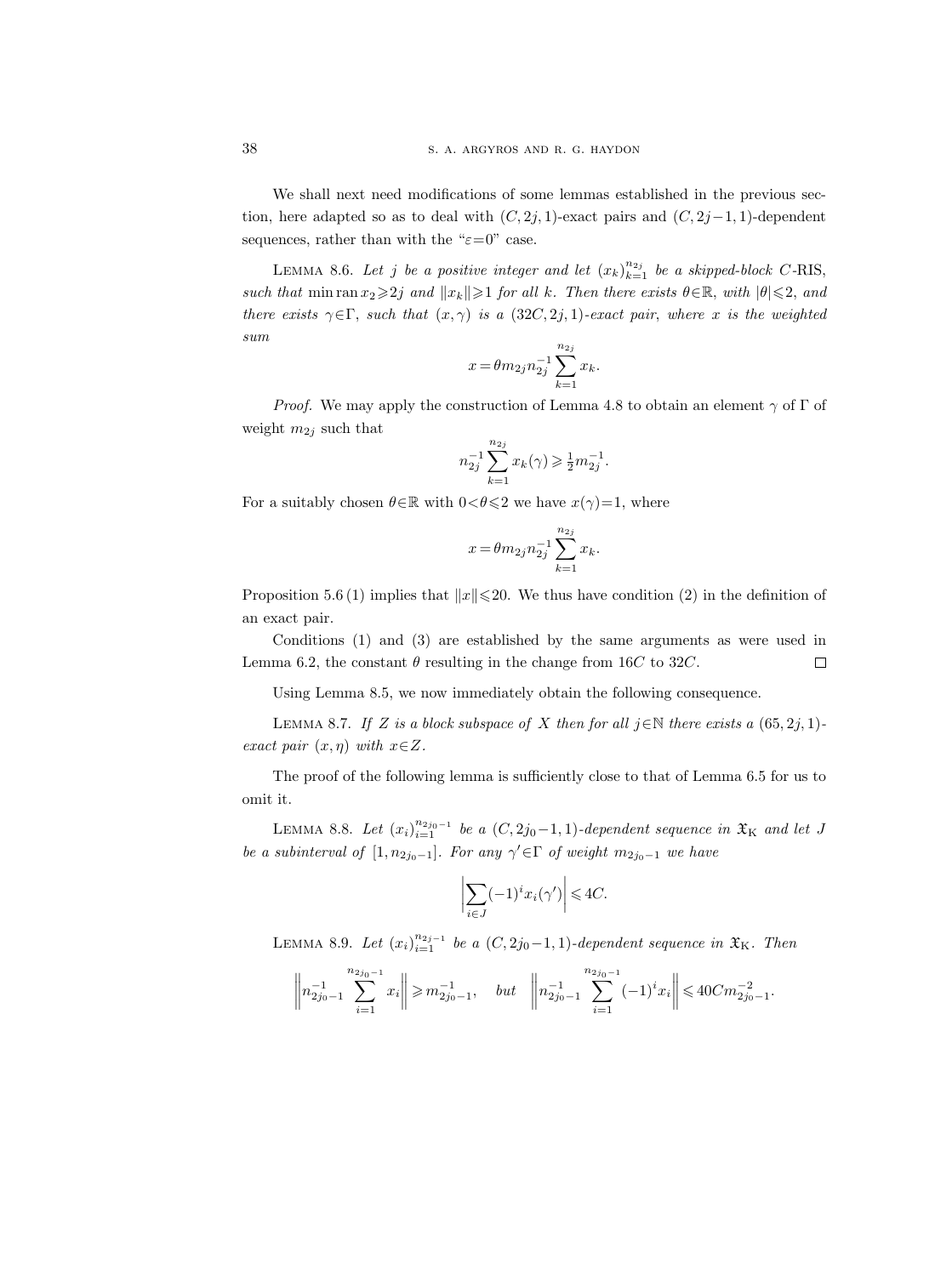*Proof.* Using the notation of Definition 6.3 it is easy to show, by induction on  $a$ , as in Lemma 4.8, that

$$
\sum_{i=1}^{a} x_i(\xi_a) = m_{2j_0-1}^{-1} a,
$$

whence we immediately obtain

$$
\left\| n_{2j_0-1}^{-1} \sum_{i=1}^{n_{2j_0-1}} x_i \right\| \geqslant n_{2j_0-1}^{-1} \sum_{i=1}^{n_{2j_0-1}} x_i (\xi_{n_{2j_0-1}}) = m_{2j_0-1}^{-1}.
$$

To estimate

$$
\bigg\| n_{2j_0-1}^{-1} \sum_{i=1}^{n_{2j_0-1}} (-1)^i x_i \bigg\|,
$$

we consider any  $\gamma \in \Gamma$  and apply the second part of Proposition 5.6, with  $\lambda_i = (-1)^n$  and with  $2j_0-1$  playing the role of  $j_0$ . Lemma 8.8 shows that the extra hypothesis of the second part of Lemma 5.6 is indeed satisfied, provided we replace  $C$  by  $4C$ . We deduce that

$$
\left\| n_{2j_0-1}^{-1} \sum_{i=1}^{n_{2j_0-1}} (-1)^i x_i \right\| \leq 40 C m_{2j_0-1}^{-2},
$$

as claimed.

LEMMA 8.10. Let Y and Z be block subspaces of  $\mathfrak{X}_{K}$ . Then, for each  $\varepsilon > 0$ , there exist  $y \in Y$  and  $z \in Z$  with  $||y-z|| < \varepsilon ||y+z||$ .

*Proof.* We start by choosing  $j_0$  and  $j_1$  with  $m_{2j_0-1} > 2600\varepsilon^{-1}$  and  $m_{4j_1-2} > n_{2j_0-1}^2$ . Next we use Lemma 8.7 to choose a  $(65, m_{4j_1-2}, 1)$ -exact pair  $(x_1, \eta_1)$  with  $x_1 \in Y$ . Now, for some  $p_1 > \text{rank } \eta_1 \vee \text{max ran } x_1$ , we define  $\xi_1 \in \Delta_{p_1}$  to be  $(p_1, m_{2j_0-1}, e_{\eta_1}^*)$ .

We now set  $j_2 = \sigma(\xi_1)$  and choose a  $(65, m_{4j_2}, 1)$ -exact pair  $(x_2, \eta_2)$  with  $x_2 \in Z$ and min ran  $x_2 > p_1$ . We pick  $p_2 >$ rank  $\eta_2 \lor$ max ran  $x_2$  and take  $\xi_2$  to be the element  $(p_2, \xi_1, m_{2j_0-1}^{-1}, e_{n_2}^*)$  of  $\Delta_{p_2}$ . Notice that this tuple is indeed in  $\Delta_{p_2}$  because we have ensured that weight  $\eta_2 = m_{4\sigma(\xi_1)}^{-1}$ .

Continuing in this way, we obtain a  $(65, 2j_0-1, 1)$ -dependent sequence  $(x_i)_{i\in\mathbb{N}}$  such that  $x_i \in Y$  when i is odd and  $x_i \in Z$  when i is even. We define

$$
y = \sum_{i \text{ odd}} x_i
$$
 and  $z = \sum_{i \text{ even}} x_i$ ,

and observe that, by Lemma 8.9,

$$
||y+z|| = \Big\|\sum_{i=1}^{n_{2j_0-1}} x_i\Big\| \ge n_{2j_0-1}m_{2j_0-1}^{-1},
$$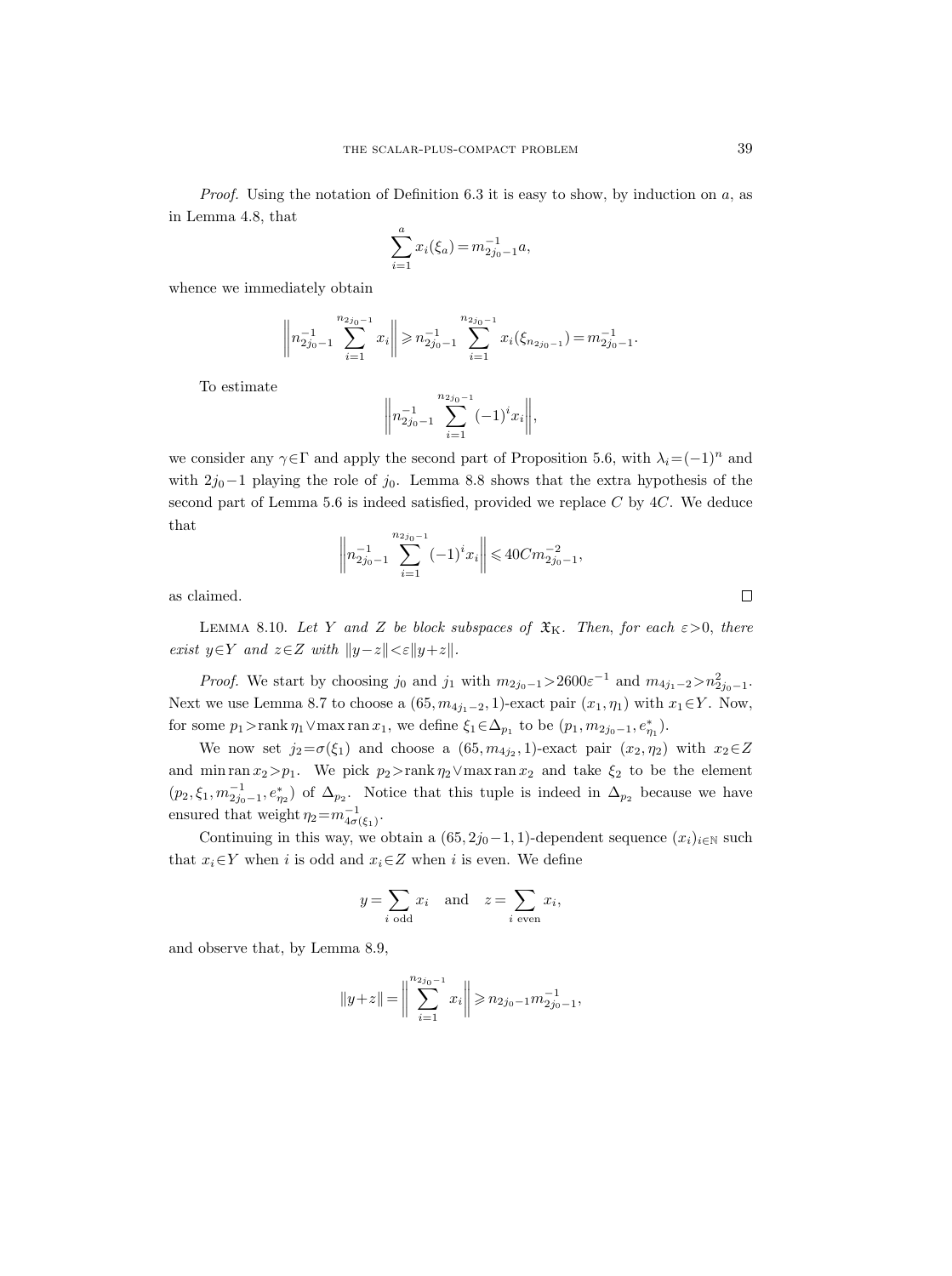while

$$
||y-z|| = \bigg\|\sum_{i=1}^{n_{2j_0-1}} (-1)^i x_i\bigg\| \leq 40 \cdot 65n_{2j_0-1}m_{2j_0-1}^{-2}.
$$

The previous and Proposition 2.1 now yield the following theorem.

THEOREM 8.11. The space  $\mathfrak{X}_{\mathsf{K}}$  is hereditarily indecomposable.

## 9. Reflexive subspaces with HI duals

We devote this section to a proof that  $\mathfrak{X}_{K}$  is saturated with reflexive HI subspaces having HI duals. The proof involves reworking much of the construction of §6 in the context of a subspace of  $\mathfrak{X}_{K}$  and its dual. By standard blocking arguments, it is enough to prove the following theorem.

THEOREM 9.1. Let  $L = \{l_0, l_1, l_2, ...\}$  be a set of natural numbers with  $l_{n-1}+1 < l_n$ , and for each  $n\geqslant 1$  let  $F_n$  be a subspace of the finite-dimensional space

$$
P_{(l_{n-1},l_n)}\mathfrak{X}_K = \bigoplus_{l_{n-1} < k < l_n} M_k.
$$

Then the subspace

$$
W=\overline{\bigoplus_{n\in\mathbb{N}}F_n}
$$

of  $\mathfrak{X}_{\mathrm{K}}$  is reflexive and has HI dual.

We note in passing the following corollary, which gives an indication of the "very conditional" nature of the basis of  $\ell_1$  that we have constructed. For the purposes of the statement we briefly abandon the "Γ notation" and revert to the notation of Definition 3.1 and Theorem 3.4.

COROLLARY 9.2. There exist a basis  $(d_n^*)_{{n \in \mathbb{N}}}$  of  $\ell_1$  and natural numbers  $k_1 < k_2 < ...$ with the property that the quotient  $\ell_1/[d_n^*: n \in M]$  is hereditarily indecomposable whenever M is a subset of  $\mathbb N$  such that both M and  $\mathbb N\backslash M$  contain infinitely many of the intervals  $(k_p, k_{p+1}].$ 

The rest of this section will be devoted to the proof of Theorem 9.1. We have already remarked at the end of  $\S5$  that the subspace W defined in the statement of the theorem is reflexive. The subspaces  $F_n$  form a finite-dimensional decomposition of  $W$ , the corresponding FDD projections being  $Q_{(m,n]} = P_{(l_m,l_n)}|_{W} = P_{(l_m,l_n)}|_{W}$ , when  $0 \le m < n$ . The dual space  $W^*$  has a dual FDD  $(F_n^*)_{n\in\mathbb{N}}$  and corresponding projections  $Q_{(m,n]}^*$ . We shall establish hereditary indecomposability of  $W^*$  via the criterion Proposition 2.1. We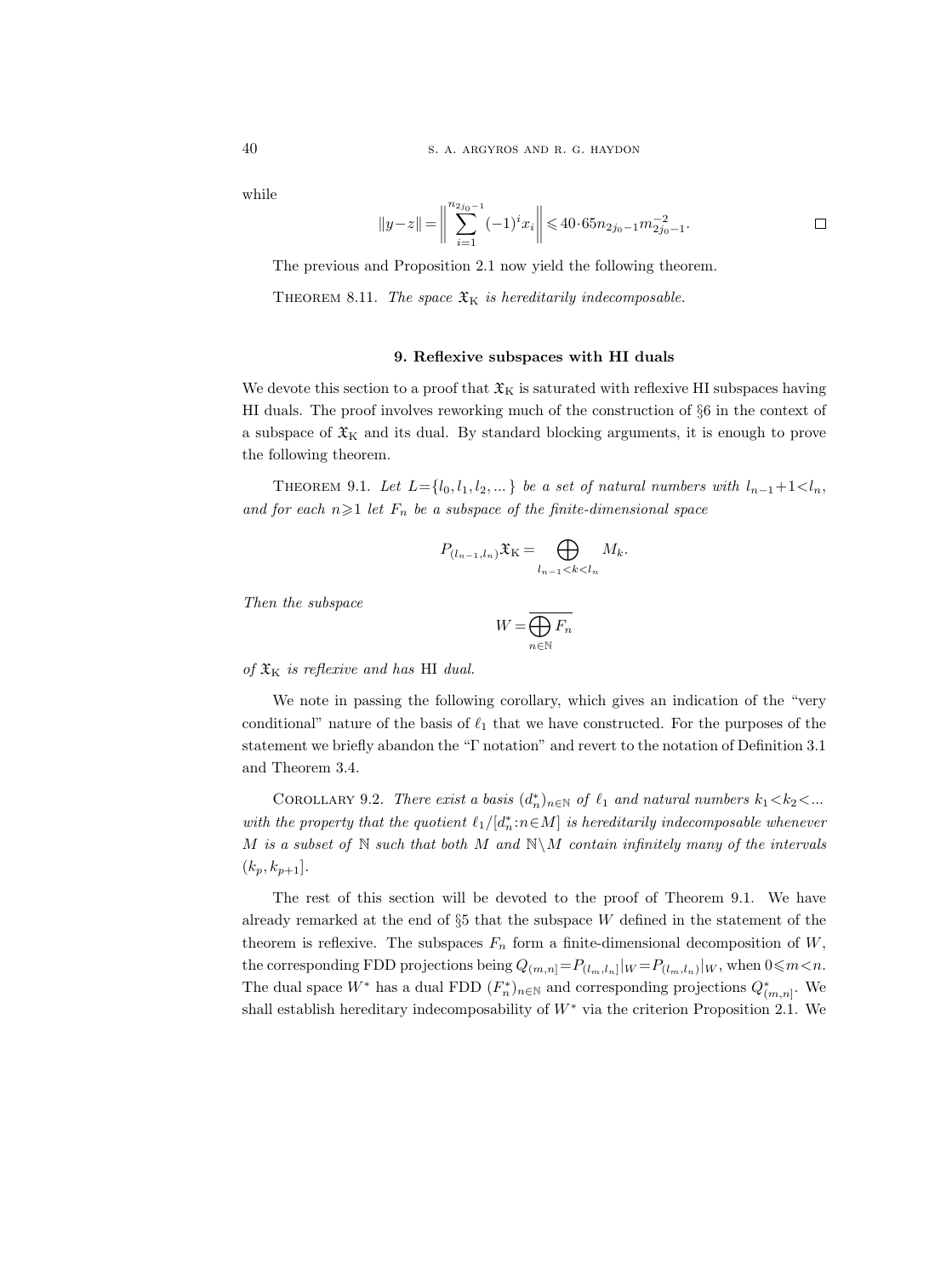write R for the quotient mapping  $\mathfrak{X}_{K}^{*} = \ell_{1} \to W^{*}$  and observe that if  $f_{n}^{*} \in F_{n}^{*}$  for  $1 \leq n \leq N$ then the norm of  $f^* = \sum_{n=1}^N f_n^*$  in  $W^*$  is given by

$$
\|f^*\|_{W^*} = \inf\{\|g^*\| \hbox{ : } g^* \in \mathfrak{X}^*_\mathcal{K} \hbox{ and } Rg^* = f^*\}.
$$

LEMMA 9.3. If  $f^* \in \text{im } Q^*_{(M,N]} = \bigoplus_{M \leq n \leq N} F_n^* \subset W^*$  then there exists  $k^* \in \mathfrak{X}_K^* = \ell_1(\Gamma)$ with  $\text{supp } k^* \subseteq \Gamma_{l_N-1} \setminus \Gamma_{l_M}, \ ||k^*||_1 \leq 4||f^*||$  and  $RP^*_{(l_M, l_N)}k^* = RP^*_{(l_M, \infty)}k^* = f^*.$ 

*Proof.* We extend  $f^*$  by the Hahn–Banach theorem to obtain  $g^* \in \mathfrak{X}^*_{\mathrm{K}} = \ell_1(\Gamma)$  with  $Rg^* = f^*$  and  $||g^*||_{\mathfrak{X}_K^*} = ||f^*||_{W^*}$ . We set  $h^* = P_{(0,l_N)}g^* \in \ell_1(\Gamma_{l_N-1})$  and  $k^* = h^* \chi_{\Gamma_{l_N-1} \backslash \Gamma_{l_M}}$ , noting that

$$
\|k^*\|_1 \leqslant \|h^*\|_1 \leqslant 2\|g^*\|_1 \leqslant 4\|g^*\|_{\mathfrak{X}^*_\mathbf{K}} = 4\|f^*\|.
$$

To check that  $RP^*_{(l_M,l_N)}k^* = RP^*_{(l_M,\infty)}k^* = f^*$ , we first note that

$$
P^*_{(l_M,\infty)}k^* = P^*_{(l_M,\infty)}h^*,
$$

because  $P^*_{(l_M,\infty)}l^* = 0$  whenever supp  $l^* \subseteq \Gamma_{l_M}$ . Since both  $k^*$  and  $h^*$  are supported by  $\Gamma_{l_N-1}$ , we have

 $P_{(l_M, l_N)}^* k^* = P_{(l_M, \infty)}^* P_{(0, l_N)}^* k^* = P_{(l_M, \infty)}^* k^* = P_{(l_M, \infty)}^* h^* = P_{(l_M, \infty)}^* P_{(0, l_N)}^* h^* = P_{(l_M, l_N)}^* g^*.$ It follows that

$$
R^* P^*_{(l_M, l_N)} k^* = R^* P^*_{(l_M, l_N)} g^* = g^* {\circ} P_{(l_M, l_N)} |_{W} = g^* {\circ} Q_{(M, N)} = f^*.
$$

LEMMA 9.4. Let  $j \geqslant 1$ ,  $1 \leqslant a \leqslant n_{2j}$  and  $M \leqslant M_0 < M_1 < ... < M_a$  be natural numbers, with  $2j \leq M_1$ . For each  $i \leq a$ , let  $f_i^*$  be in ball  $\bigoplus_{M_{i-1} < n \leq M_i} F_n^*$  and write  $f^* = \sum_{i=1}^a f_i^*$ . Then there exists  $\gamma \in \Gamma$  with  $P_{(0, l_M]}^* e^*_{\gamma} = 0$  and  $||4m_{2j}R(e^*_{\gamma}) - f^*|| \leq 2^{-l_M+3}$ ; in particular  $||f^*||_{W^*} \leq 5m_{2j}$ .

*Proof.* By Lemma 9.3, there exist  $k_i^* \in \ell_1(\Gamma_{l_{M_i-1}} \setminus \Gamma_{l_{M_{i-1}}})$  such that  $||k_i^*||_1 \le 4$  and  $R(P^*_{(l_{M_{i-1}},l_{M_i})}k_i^*)=f_i^*$ . Since  $B_{l_{M_{i-1}},l_{M_i-1}}$  is an  $\varepsilon$ -net in ball  $\ell_1(\Gamma_{l_{M_i}-1} \backslash \Gamma_{l_{M_{i-1}}})$ , with  $\varepsilon$ =  $2^{-l_{M_i}+1} \leq 2^{-l_M-2i+1}$ , we can choose  $b_i^* \in B_{l_{M_{i-1}},l_{M_i-1}}$  such that  $||h_i^* - 4b_i^*||_1 \leq 2^{-l_M-2i+3}$ .

Now write  $p_i = l_{M_i}$  for  $1 \leq i \leq a$  and apply the construction of Proposition 4.7 to obtain  $\gamma \in \Delta_{p_a}$  with evaluation analysis

$$
e_{\gamma}^* = \sum_{i=1}^a d_{\xi_i}^* + m_{2j}^{-1} \sum_{i=1}^a P_{(p_{i-1},\infty)}^* b_i^*.
$$

Since rank  $\xi_i = p_i \in L$  for all i, we have  $R d_{\xi_i}^* = 0$  and so

$$
\begin{aligned} \|f^* - 4m_{2j}R(e_{\gamma}^*)\| &= \biggl\|\sum_{i=1}^a (f_i^* - 4RP_{(p_{i-1},\infty)}^*b_i^*)\biggr\| \leqslant \sum_{i=1}^a \|RP_{(p_{i-1},\infty)}^*h_i^* - 4RP_{(p_{i-1},\infty)}^*b_i^*\|\\ &\leqslant 3\sum_{i=1}^a \|h_i^* - 4b_i^*\| \leqslant 3\sum_{i=1}^\infty 2^{-l_M-2i+3} = 2^{-l_M+3}. \end{aligned}
$$

It follows that  $||f^*|| \leq ||4m_{2j}R(e^*_{\gamma})||+8 \leq 5m_{2j}$ .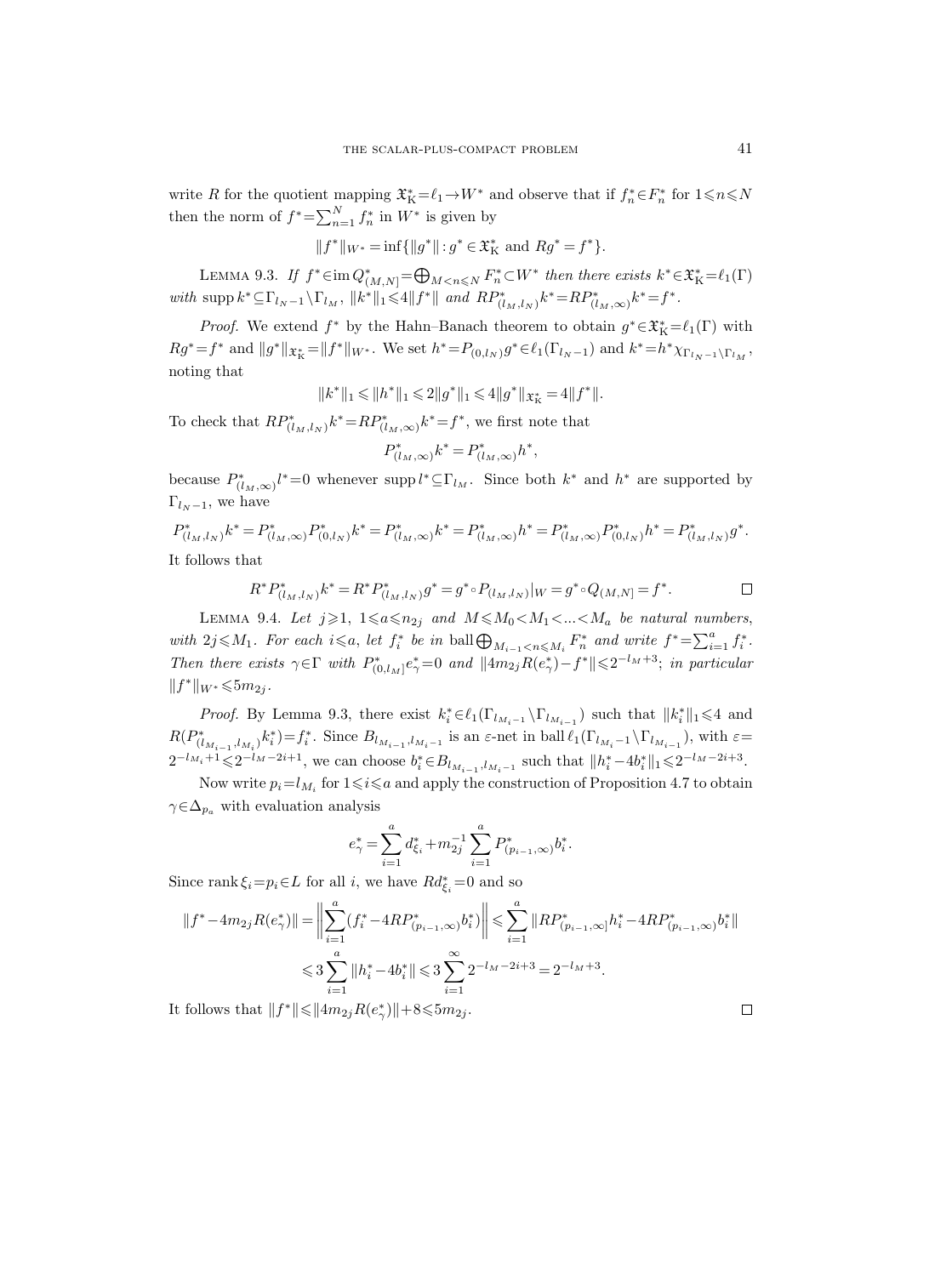LEMMA 9.5. Let Y be any block subspace of  $W^*$  and let n and M be positive integers. For every  $C > 1$  there exists a  $4C \cdot \ell_1^n$ -average  $w \in W$ , with  $Q_{(0,M]}w=0$ , and a functional  $g^* \in \text{ball } Y$  with  $Q^*_{(0,M]}g^* = 0$  and  $\langle g^*, w \rangle \geq 1$ .

Proof. The proof is a dualized version of Lemma 8.2. We suppose, without loss of generality, that  $C < 2$  and choose l and j such that  $C<sup>l</sup> > n$  and  $n_{2j} > (10m_{2j})<sup>l</sup>$ ; we take k minimal subject to  $C^k > 5m_{2j}$  noting that

$$
n_{2j} > (10m_{2j})^l \geqslant (2C^{k-1})^l \geqslant C^{kl} > n^k.
$$

Now take  $(f_i^*)_{i=1}^{n^k}$  to be a normalized block sequence in  $Y \cap \text{ker } Q^*_{(0,M)}$ ; we may apply Lemma 9.4 to obtain

$$
\bigg\|\sum_{i=1}^{n^k} \pm f_i^*\bigg\| \leqslant 5m_{2j} < C^k.
$$

So by part (ii) of Lemma 2.2 (with  $C=1+\varepsilon$ ) there are successive linear combinations  $g_1^*,..., g_n^*$  such that  $||g_i^*|| \geqslant C^{-1}$  for all *i*, while

$$
\biggl\|\sum_{i=1}^n\pm g_i^*\biggr\|\leqslant 1
$$

for all choices of sign. Since  $(g_i^*)_{i\in\mathbb{N}}$  is a block sequence in ker  $Q_{(0,M]}^*$ , we can choose  $M \le N_0 < N_1 < ... < N_n$  such that  $Q^*_{(N_{i-1}, N_i]} g_i^* = g_i^*$ . Now we choose, for all i, an element  $w_i$  of W such that  $||w_i|| \leq C$  and  $\langle g_i^*, w_i \rangle = 1$ . If we set  $w_i' = Q_{(N_{i-1},N_i]}w_i$  then we have  $||w'_i|| \leq 4C$  and  $\langle g_i^*, w'_i \rangle = \langle g_i^*, w_i \rangle = 1$ , while  $\langle g_i^*, w'_h \rangle = 0$  when  $h \neq i$ . The element

$$
w = n^{-1} \sum_{i=1}^{n} w'_i
$$

is thus a 4C- $\ell_1^n$  average, with  $Q_{(0,p]}w=0$ , and satisfies  $\langle g^*, w \rangle = 1$ , where

$$
g^* = \sum_{i=1}^n g_i^* \in \text{ball } Y.
$$

LEMMA 9.6. Let Y be any block subspace of  $W^*$ , and N and j be positive integers. Then there exists a (1280, 2j, 1)-exact pair  $(z, \gamma)$  with  $z \in W$ ,  $Q_{(0,N]} z = 0$ ,  $P_{(0,l_N]}^* e^*_{\gamma} = 0$ and dist $(Re_{\gamma}^* Y) < 2^{-l_N}$ .

*Proof.* We may assume that  $l_N \ge 7$ . By repeated applications of Lemma 9.5, we construct natural numbers  $N \leq M_0 < M_1 < ...$  and  $j_1 < j_2 < ...$ , elements  $w_i = Q_{(M_{i-1}, M_i]}w_i$ of W, and functionals  $g_i^* = Q^*_{(M_{i-1}, M_i]} g_i^* \in \text{ball } Y$  such that

- (1)  $w_i$  is a 5- $\ell_1^{n_{j_i}}$ -average;
- (2)  $\langle g_i^*, w_i \rangle \geqslant 1;$
- (3)  $j_{i+1} > M_i$ .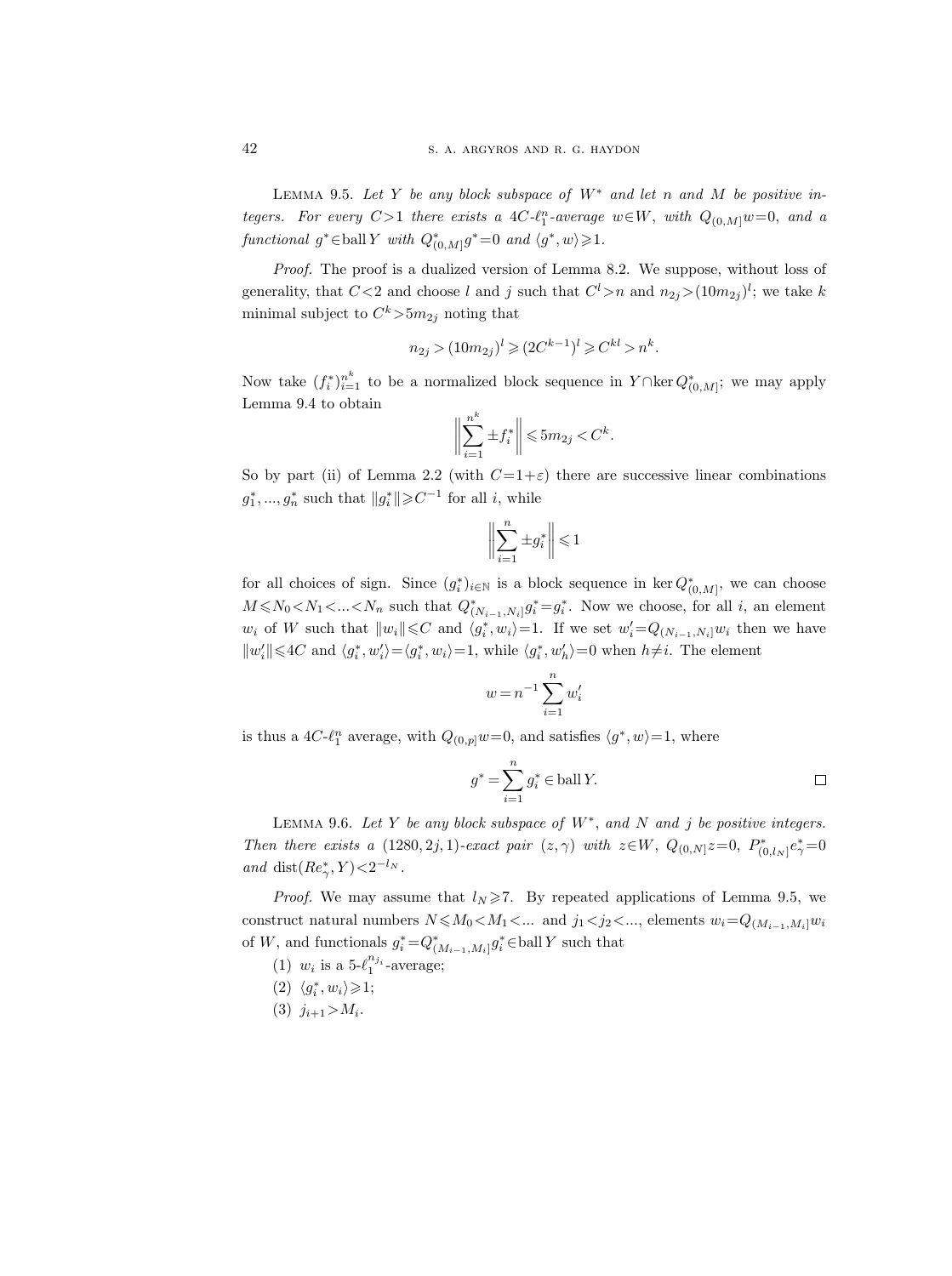It follows from Lemma 8.4 that  $(w_i)_{i\in\mathbb{N}}$  is a 10-RIS.

Writing  $g^* = \sum_{i=1}^{n_{2j}} g_i^*$  and applying Lemma 9.4, we find  $\gamma$  of weight  $m_{2j}^{-1}$  such that  $||4m_{2j}R(e_{\gamma}^*)-g^*|| \leq 2^{-l_N+3}$ . We thus have

$$
{\rm dist}(Re_\gamma^*,Y)\leqslant \left\|Re_\gamma^*-\tfrac14m_{2j}^{-1}g^*\right\|\leqslant 2^{-l_N+1}m_{2j}^{-1}<2^{-l_N},
$$

and

$$
4m_{2j} \sum_{i=1}^{n_{2j}} w_i(\gamma) \geqslant \sum_{i=1}^{n_{2j}} (\langle g^*, w_i \rangle - 2^{-l_N + 3} ||w_i||) \geqslant \sum_{i=1}^{n_{2j}} (1 - 5 \cdot 2^{-4}) \geqslant \frac{n_{2j}}{2}.
$$

We now set  $z=\theta m_{2j}n_{2j}^{-1}\sum_{i=1}^{n_{2j}}w_i$ , where  $\theta$  is chosen so that  $z(\gamma)=1$ ; by the above inequality  $0 < \theta \le 8$ .

To estimate  $||z||$  and  $|z(\gamma')|$  when weight  $\gamma' = m_h^{-1} \neq m_{2j}^{-1}$ , we return to Lemma 5.6 deducing that

$$
\|z\|\leqslant 100\theta\quad\text{and}\quad |z(\gamma')|\leqslant \left\{\begin{array}{ll} 160\theta m_h^{-1}, & \text{if }h<2j,\\ 100\theta m_{2j}^{-1}, & \text{if }h>2j.\end{array}\right.
$$

So  $(z, \gamma)$  is certainly a  $(1280, 2j, 1)$ -exact pair.

LEMMA 9.7. Let  $Y_1$  and  $Y_2$  be block subspaces of  $W^*$  and let  $j_0$  be a natural number. Then there exists a sequence  $(x_i)_{i=1}^{n_{2j_0-1}}$  in W, together with natural numbers  $0=p_0$  $p_1 < ... < p_{n_{2j_0-1}}$ , and elements  $\eta_i \in \Gamma_{p_i-1} \backslash \Gamma_{p_{i-1}}$  and  $\xi_i \in \Delta_{p_i}$ ,  $1 \leq i \leq n_{2j_0-1}$ , satisfying the conditions (1)–(4) of Definition 6.3 with C=1280 and  $\varepsilon$ =1, and such that, for all  $i\geqslant 1$ , the following additional properties hold:

- (5) rank  $\xi_i=p_i\in L$ ;
- (6)  $P^*_{(p_{i-1},p_i]}e^*_{\eta_i}=e^*_{\eta_i}$  and  $P_{(p_{i-1},p_i]}(x_i)=x_i;$
- (7) dist $(Re_{\eta_i}^*, Y_k) < 2^{-p_{i-1}}$ , where  $k=1$  for odd i and  $k=2$  for even i.

*Proof.* We start by choosing  $j_1$  such that  $m_{4j_1-2} > n_{2j_0-1}^2$  and then apply Lemma 9.6 to obtain a  $(1280, 4j_1-2, 1)$ -exact pair  $(x_1, \eta_1)$  with  $x_1 \in W$ . Set  $p_1 = l_{N_1}$ , where  $N_1$  is large enough to ensure that  $P_{(0,p_1)}x_1=Q_{(0,N_1]}x_1=x_1$ , rank  $\eta_1 < p_1$  and  $2^{p_1} > 2n_{2j_0-1}$ . Let  $\xi_1 = (p_1, m_{2j_0-1}^{-1}, \eta_1) \in \Delta_{p_1}.$ 

Continuing recursively, if for some  $i < n_{2j_0-1}$ , we have defined  $\xi_i \in \Delta_{p_i}$ , where  $p_i = l_{N_i}$ , we set  $j_{i+1} = \sigma(\xi_i)$  and apply Lemma 9.6 to get a  $(1280, 4j_{i+1}, 1)$ -exact pair  $(x_{i+1}, \eta_{i+1})$ with  $x_{i+1} \in W$ ,  $Q_{(0,N_i]}x_{i+1} = P_{(0,p_i]}x_{i+1} = 0$ ,  $P_{(0,p_i]}^*e_{\eta_{i+1}}^* = 0$  and  $dist(R^*e_{\eta_{i+1}}^*, Y_k) < 2^{-p_i}$ , where k depends on the parity of  $i+1$ . We now take  $N_{i+1}$  large enough, set  $p_{i+1}=l_{N_{i+1}}$ and define  $\xi_{i+1} = (p_{i+1}, \xi_i, m_{2j_0-1}^{-1}, \eta_{i+1}) \in \Delta_{p_{i+1}}$ .  $\Box$ 

We are now ready to finish the proof of the theorem. We consider any two infinitedimensional subspaces  $Y_1$  and  $Y_2$  of  $W^*$  and apply Lemma 9.7 obtaining a dependent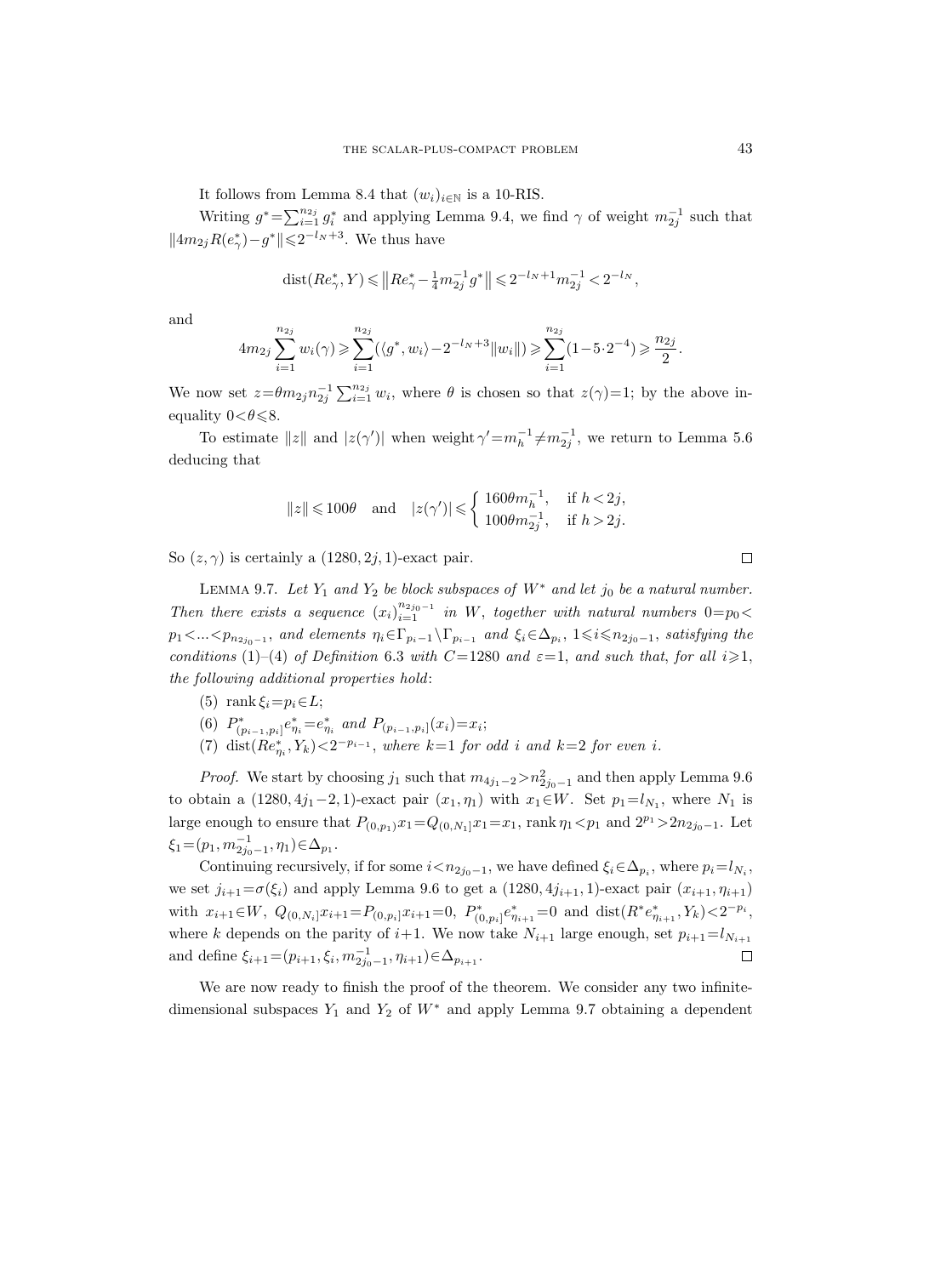sequence satisfying properties  $(1)$ – $(7)$ . By property  $(7)$  we may choose, for each i, an element  $y_i^*$  of  $Y_k$  with

$$
\|y^*_i - R e_{\eta_i}^*\| < 2^{-p_i}.
$$

We set

$$
y^* = m_{2j_0-1}^{-1} \sum_{i \text{ odd}} y_i^* \in Y_1
$$
 and  $z^* = m_{2j_0-1}^{-1} \sum_{i \text{ even}} y_i^* \in Y_2$ .

If  $\gamma$  is the element  $\xi_{n_{2j_0-1}}$ , then the evaluation analysis of  $\gamma$  is

$$
e_{\gamma}^* = \sum_{i=1}^{n_{2j_0-1}} d_{\xi_i}^* + m_{2j_0-1}^{-1} \sum_{i=1}^{n_{2j_0-1}} P_{(p_{i-1},\infty)}^* e_{\eta_i}^* = \sum_{i=1}^{n_{2j_0-1}} d_{\xi_i}^* + m_{2j_0-1}^{-1} \sum_{i=1}^{n_{2j_0-1}} e_{\eta_i}^*,
$$

because  $P_{(0,p_{i-1}]}^* e_{\eta_i}^* = 0$ . Since rank  $\xi_i = p_i \in L$  for all i, we have

$$
Re^*_{\gamma} = m_{2j_0-1}^{-1} \sum_{i=1}^{n_{2j_0-1}} Re^*_{\eta_i},
$$

which leads to

$$
\left\|y^{*}+z^{*}\right\|\leqslant 1+\left\|m_{2j_{0}-1}^{-1}\sum_{i=1}^{n_{2j_{0}-1}}Re_{\eta_{i}}^{*}\right\|=1+\left\|Re_{\gamma}^{*}\right\|\leqslant 2.
$$

We shall prove that  $||y^* - z^*||$  is very large by estimating  $\langle y^* - z^*, x \rangle$ , where x is the average

$$
x = n_{2j_0 - 1}^{-1} \sum_{k=1}^{n_{2j_0 - 1}} (-1)^k x_k,
$$

about which we know from Lemma 8.9 that

$$
||x|| \leqslant 40 \cdot 1280 m_{2j_0-1}^{-2}.
$$

By (7) and the definition of a 1-exact pair, we have

$$
\langle e_{\eta_i}^*, x_k \rangle = \begin{cases} 1, & \text{if } i = k, \\ 0, & \text{if } i \neq k, \end{cases}
$$

so that

$$
\langle y^* - z^*, x \rangle = n_{2j_0 - 1}^{-1} m_{2j_0 - 1}^{-1} \sum_{i,k=1}^{n_{2j_0 - 1}} \langle y_i^*, x_k \rangle \ge n_{2j_0 - 1}^{-1} m_{2j_0 - 1}^{-1} \sum_{i,k=1}^{n_{2j_0 - 1}} (\langle e_{\eta_i}^*, x_k \rangle - 2^{-p_i})
$$
  

$$
\ge m_{2j_0 - 1}^{-1} (1 - n_{2j_0 - 1} 2^{-p_1}) \ge \frac{1}{2} m_{2j_0 - 1}^{-1},
$$

the last step following from our choice of  $p_1$  with  $2^{p_1} > 2n_{2j_0-1}$ .

We can now deduce that

$$
||y^* - z^*|| \geqslant \frac{m_{2j_0 - 1}}{102400}.
$$

We have shown that the subspaces  $Y_1$  and  $Y_2$  of  $W^*$  contain elements  $y^*$  and  $z^*$ , with  $||y^*+z^*|| \le 2$  and  $||y^*-z^*||$  arbitrarily large. By Proposition 2.1, we have established hereditary indecomposability of  $W^*$ .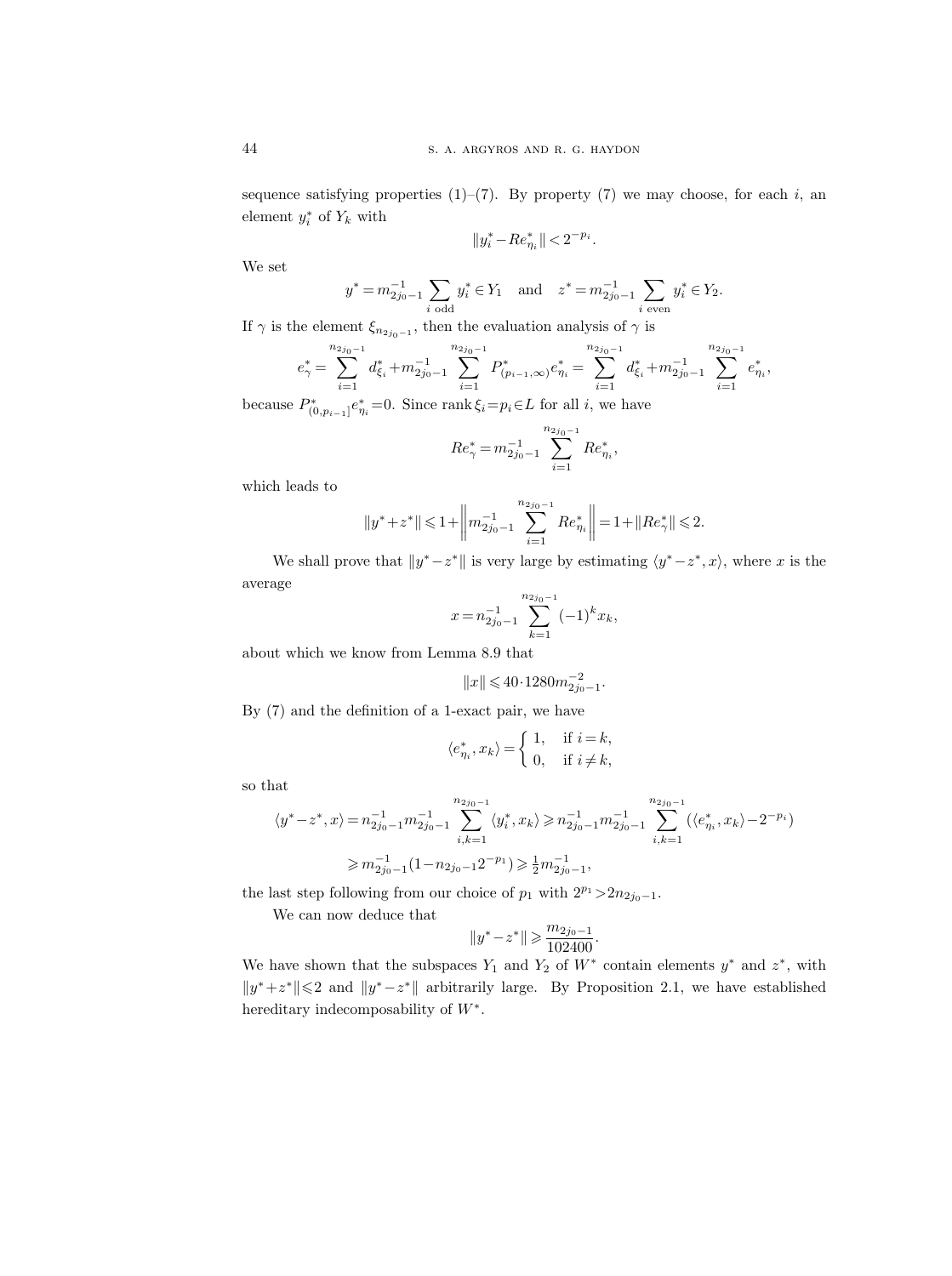#### 10. Concluding remarks

## 10.1. Operators on subspaces of  $\mathfrak{X}_K$

If we are looking at a bounded linear operator  $T: Y \to \mathfrak{X}_K$  defined only on a subspace Y of  $\mathfrak{X}_{K}$ , rather than on the whole space, then, as in other HI constructions, the arguments of the preceding section can be used to show that T can be expressed as  $\lambda I_Y + S$  with S strictly singular. However, as we shall now see, in this case the perturbation need not be compact.

PROPOSITION 10.1. There exists a subspace Y of  $\mathfrak{X}_K$  and a strictly singular, noncompact operator  $T$  from  $Y$  into  $\mathfrak{X}_K$ . In fact, for a suitably chosen  $Y$ , we may choose T mapping Y into itself.

Proof. By a theorem of Androulakis, Odell, Schlumprecht and Tomczak–Jaegermann [3], in order to find Y and a strictly singular, non-compact  $T:Y\to\mathfrak{X}_K$ , it is enough to exhibit normalized sequences  $(x_i)_{i\in\mathbb{N}}$  and  $(y_i)_{i\in\mathbb{N}}$  in  $\mathfrak{X}_K$  such that  $(y_i)_{i\in\mathbb{N}}$  has a spreading model equivalent to the usual  $\ell_1$ -basis, while  $(x_i)_{i\in\mathbb{N}}$  has a spreading model that is not equivalent to that basis. For  $(x_i)_{i\in\mathbb{N}}$  we may take any normalized RIS; indeed, by Proposition 5.4, the spreading model associated with any RIS is dominated by the unit vector basis of the mixed Tsirelson space  $T[(\mathscr{A}_{3n_j}, m_j^{-1})_{j \in \mathbb{N}}]$ , and so is not equivalent to the  $\ell_1$ -basis. For  $(y_i)_{i\in\mathbb{N}}$  we may take a specific sequence, setting

$$
y_n = \sum_{\xi \in \Delta_n} d_{\xi}.
$$

The result we need is a lemma about norms of linear combinations of these vectors.

LEMMA 10.2. Let F be a finite set of natural numbers with  $\min F \geq j$  and  $\#F < 2n_{2j}$ . Then, for all real scalars  $a_n$ ,

$$
\left\| \sum_{n \in F} a_n y_n \right\| \geqslant \frac{1}{4} \sum_{n \in F} |a_n|.
$$

Proof. Without loss of generality, we may assume that

$$
\sum_{n \in F} a_n^+ \geqslant \frac{1}{2} \sum_{n \in F} |a_n|
$$

and we may choose  $p_1, p_2, ..., p_r$  in F, with  $p_{i+1} > p_i + 1$ ,  $r \le p_{2j}$  and

$$
\sum_{i=1}^r a_{p_i} \geqslant \frac{1}{4} \sum_{n \in F} |a_n|.
$$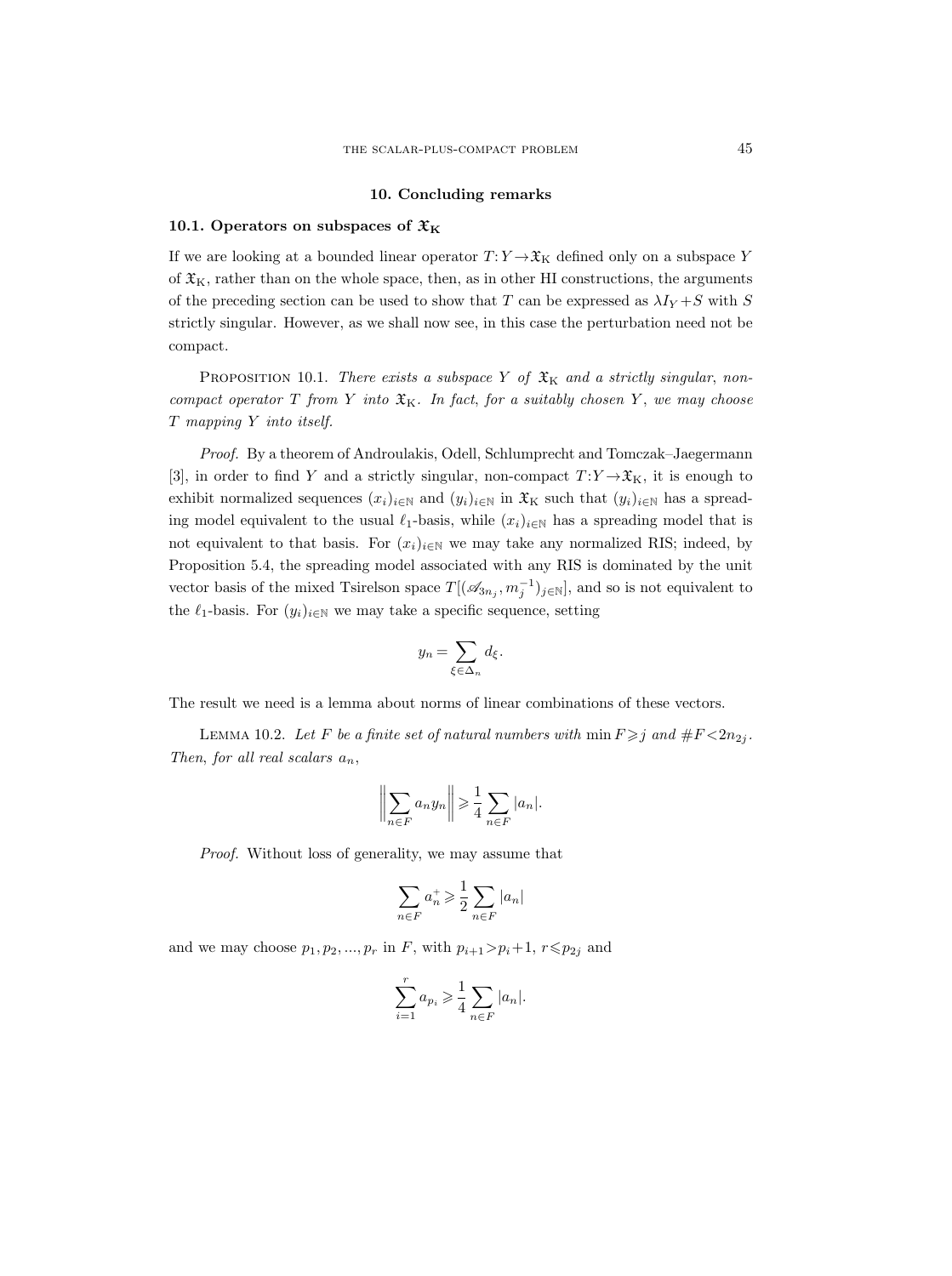Since  $p_1\geqslant \min F\geqslant 2j$ , we have that  $\Delta_{p_1}$  does contain type-1 elements of the form  $(p_1, m_{2j}^{-1}, \pm e_{\eta_1}^*)$ , with  $\eta_1 \in \Gamma_{p_1-1}$ . We take  $\xi_1$  to be such an element, and continue recursively, for  $1\leq i\leq r$ , taking  $\eta_{i+1}$  to be any element of  $\Delta_{p_i+1}$  and  $\xi_{i+1}$  to be the type-2 element  $(p_{i+1}, \xi_i, m_{2j}^{-1}, \pm e_{n_{i+1}}^*)$  of  $\Delta_{p_{i+1}}$ . If  $\gamma = \xi_r$ , then the evaluation analysis of  $\Gamma$  is

$$
e_{\gamma}^* = \sum_{i=1}^r d_{\xi_i}^* + m_{2j}^{-1} \sum_{i=1}^r \pm P_{(p_{i-1},p_i)}^* e_{\eta_i}^*
$$

.

If we write  $y = \sum_{n \in F} a_n y_n$ , we have  $\langle d_{\xi_i}^*, y \rangle = a_{n_i}$  for each *i*, so that

$$
e_{\gamma}^*(y) = \sum_{i=1}^r a_{p_i} + m_{2j}^{-1} \sum_{i=1}^r \pm P_{(p_{i-1},p_i)}^*(e_{\eta_i}^*(y)).
$$

We have not until now been explicit about how the signs  $\pm$  were chosen, but it is now clear that this may be done in such a way that  $e^*_{\gamma}(y) \geq \sum_{i=1}^r a_{p_i} \geq \frac{1}{4} \sum_{n \in F} |a_n|$ .  $\Box$ 

It is now clear that the theorem of Androulakis et al. may be applied. In order to get the refined version where  $T$  takes  $Y$  into itself, it is enough to look a little more closely at the proof given in [3]. It turns out that we may take  $(y_i)_{i\in\mathbb{N}}$  as above and Y to be the closed linear span  $[y_i : i \in \mathbb{N}]$ . It may be shown that, for any RIS  $(x_i)_{i \in \mathbb{N}}$ , the mapping  $y_i \mapsto x_i$  extends to a bounded linear operator from Y to  $\mathfrak{X}_K$ . Since Y, like all other infinite-dimensional subspaces, contains an RIS, we may choose the  $x_i$  to lie in  $Y$ .  $\Box$ 

#### 10.2. Very incomparable Banach spaces

The original spaces  $X_{a,b}$  of Bourgain and Delbaen provided, for the first time, a continuum of non-isomorphic  $\mathscr{L}_{\infty}$ -spaces. It has also been noted [1] that if we take Y to be a Hilbert space and X to be  $X_{a,b}$  with, for instance,  $0 < b < \frac{1}{2} < a < 1$  and  $a^4 + b^4 = 1$ , then all operators from  $X$  to  $Y$  and all operators from  $Y$  to  $X$  are compact. The constructions in the present paper allow us to exhibit a continuum of spaces  $X_{\alpha}$ ,  $\alpha \in \mathfrak{c}$ , such that  $\mathcal{L}(X_{\alpha}, X_{\beta}) = \mathcal{K}(X_{\alpha}, X_{\beta})$  for all  $\alpha \neq \beta$ .

We start by taking an almost-disjoint family  $(L_{\alpha})_{\alpha \in \mathfrak{c}}$  of infinite subsets of N. For each  $\alpha$  we enumerate  $L_{\alpha}$  in increasing order as  $l_j^{\alpha}$  and define

$$
m_j^\alpha\,{=}\,m_{l_j^\alpha}\quad\text{and}\quad n_j^\alpha\,{=}\,n_{l_j^\alpha},
$$

where  $(m_j, n_j) = (2^{2^j}, 2^{2^{j^2+1}})$  is the sequence mentioned in §2.4.

Now we may take  $X_{\alpha}$  to be either  $\mathfrak{B}_{\rm mT}[(\mathscr{A}_{n_j^{\alpha}},1/m_j^{\alpha})_{j\in\mathbb{N}}]$  or  $\mathfrak{X}_{\rm K}[(\mathscr{A}_{n_j^{\alpha}},1/m_j^{\alpha})_{j\in\mathbb{N}}]$ .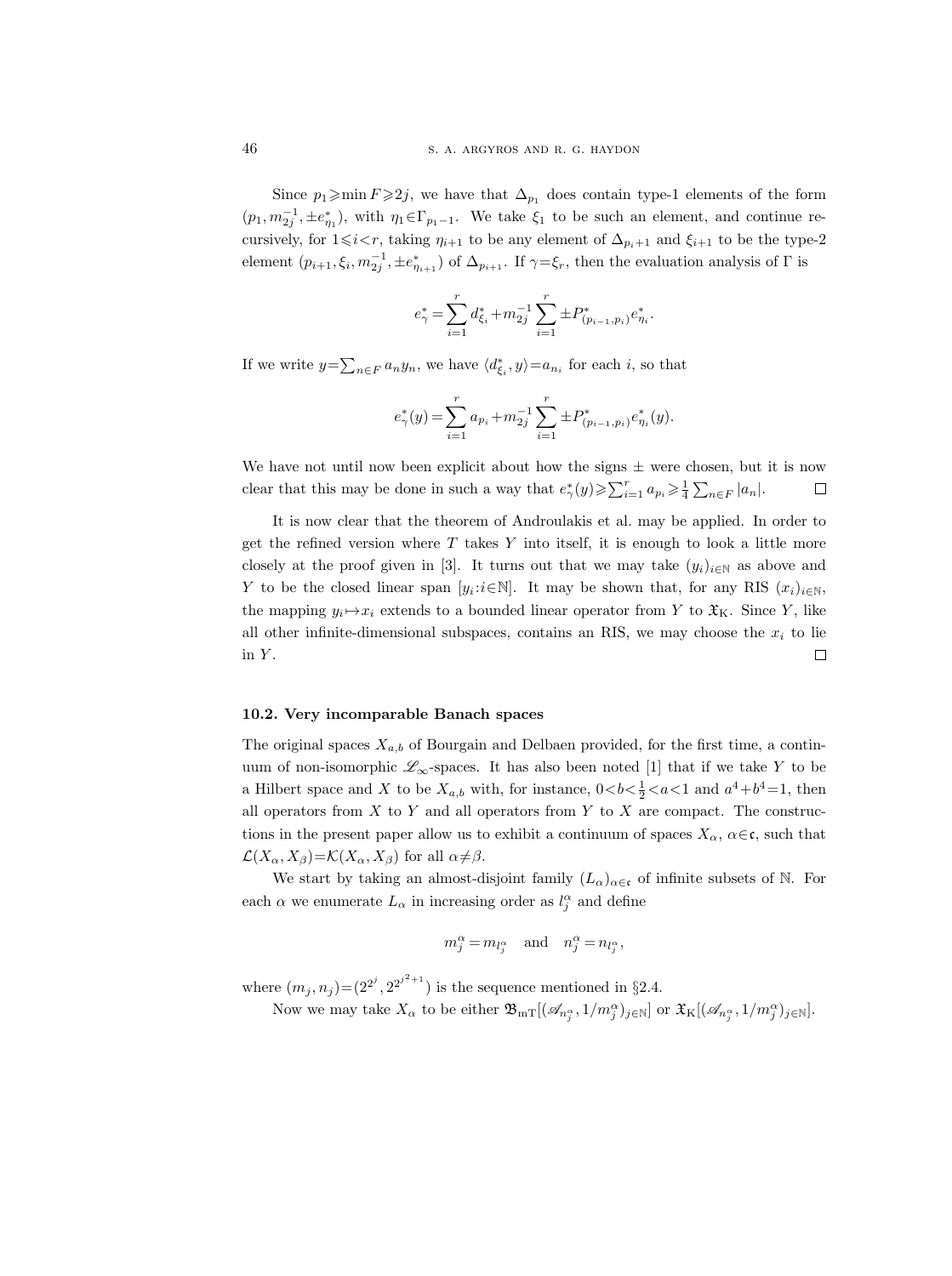LEMMA 10.3. Assume that  $\alpha \neq \beta$  and let  $T: X_{\alpha} \rightarrow X_{\beta}$  be a bounded linear operator. For any RIS  $(x_i)_{i\in\mathbb{N}}$  in  $X_\alpha$ , we have  $||T(x_i)|| \rightarrow 0$  as  $i\rightarrow\infty$ .

*Proof.* Let  $(x_i)_{i\in\mathbb{N}}$  be a C-RIS in  $X_\alpha$  and suppose, if possible, that  $||Tx_i|| > \delta > 0$ for all *i*. Since  $(Tx_i)_{i\in\mathbb{N}}$  is weakly null, we may, by taking a subsequence, assume that  $(Tx_i)_{i\in\mathbb{N}}$  is a small perturbation of a skipped-block sequence in  $X_\beta$ . Thus, if  $l=l_{2j}^{\beta} \in L_\beta$ , we may apply Proposition 4.8 to conclude that

$$
\left\| n_l^{-1} \sum_{i=1}^{n_l} Tx_i \right\|_{X_\beta} \geq \frac{1}{4} m_l^{-1} n_l^{-1} \sum_{r=1}^{n_l} \|Tx_i\| \geq \frac{\delta m_l^{-1}}{4}.
$$

On the other hand, Corollary 5.5 tells us that

$$
\left\| n_l^{-1} \sum_{i=1}^{n_l} x_i \right\|_{X_\alpha} \leq 10C \left\| n_l^{-1} \sum_{i=1}^{n_l} e_i \right\|,
$$

where the norm on the right-hand side is calculated in  $T[(\mathscr{A}_{3n_j}, m_j^{-1})_{j\in L_\alpha}]$ . If l is not in  $L_{\alpha}$ , then this norm is at most  $m_l^{-2}$  by Lemma 2.5, so that

$$
\left\| n_l^{-1} \sum_{i=1}^{n_l} x_i \right\|_{X_\alpha} \leq 10 C m_l^{-2}.
$$

By the assumed almost-disjointness of  $L_\beta$  and  $L_\alpha$ , we can certainly choose j such that  $l_{2j}^{\beta} \notin L_{\alpha}$  and  $m_l > 40C||T||\delta^{-1}$ , yielding a contradiction.  $\Box$ 

THEOREM 10.4. If  $\alpha \neq \beta$ , every bounded linear operator from  $X_{\alpha}$  to  $X_{\beta}$  is compact.

Proof. This is immediate from the preceding lemma and Proposition 5.11.  $\Box$ 

Remark. The topologies  $\sigma(\ell_1, X_\alpha)$  provide a continuum of very incomparable weak<sup>\*</sup> topologies on  $\ell_1$ : indeed, any linear mapping on  $\ell_1$  which is continuous from  $\sigma(\ell_1, X_\alpha)$ to  $\sigma(\ell_1, X_\beta)$ , with  $\alpha \neq \beta$ , is necessarily compact.

# 10.3. The space of operators  $\mathcal{L}(\mathfrak{X}_K)$

Of course, the spaces  $\mathcal{L}(X)$  and  $\mathcal{K}(X)$  of bounded (resp. compact) linear operators on an infinite-dimensional Banach space  $X$  are always decomposable. (Indeed, for finitedimensional subspaces  $E \subset X$  and  $F \subset X^*$ , the subspaces  $X^* \otimes E$  and  $F \otimes X$  are complemented.) So we must not hope for too much exotic structure in these spaces of operators. In this section we shall look briefly at subspaces of  $\mathcal{L}(\mathfrak{X}_K)$ . Certainly,  $\mathcal{L}(\mathfrak{X}_K)=\mathcal{K}(\mathfrak{X}_K)\oplus \mathbb{R}I$ has HI subspaces, such as those isomorphic to  $\mathfrak{X}_K$ , and subspaces isomorphic to  $\mathfrak{X}_K^* = \ell_1$ . It has no subspace isomorphic to  $c_0$ , by a result of Emmanuele [16]. (The main result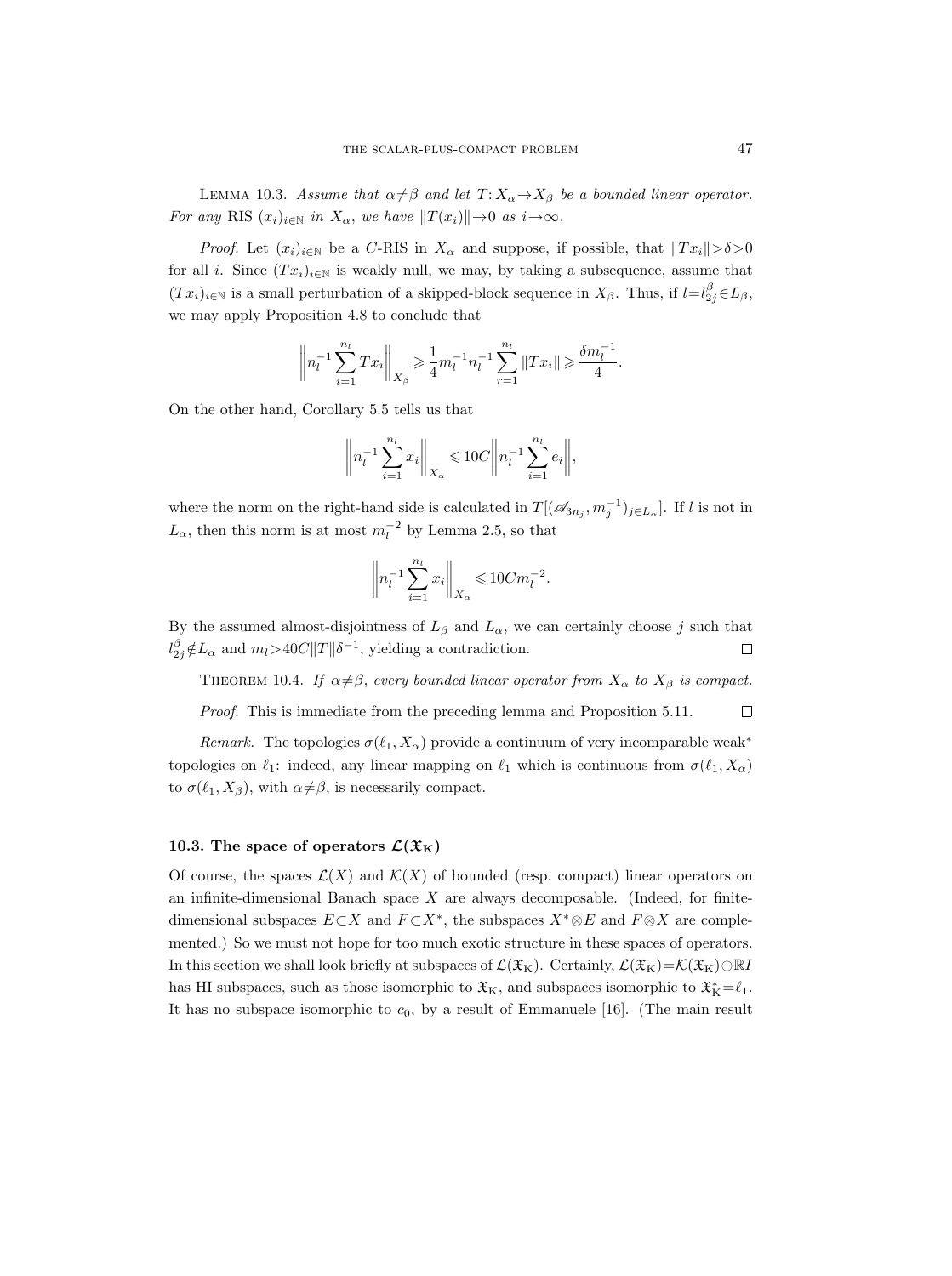of [16] shows that  $c_0$  does not embed into  $\mathcal{K}(X_{a,b})$  and the same proof works for  $\mathfrak{X}_{\mathbf{K}}$ . We shall now see that  $\mathcal{K}(\mathfrak{X}_K)$  does have other subspaces with unconditional basis. It is a general fact that if  $(x_n)_{n\in\mathbb{N}}$  is a basic sequence in a Banach space X then the injective tensor product  $\ell_1\widehat{\otimes}_{\varepsilon}X$  contains a sequence equivalent to the "unconditionalization" of the basic sequence  $(x_n)_{n\in\mathbb{N}}$ . This follows immediately from the following exact formula for the norm of a finite sum of elementary tensors in  $\ell_1 \widehat{\otimes}_{\varepsilon} X$ :

$$
\bigg\|\sum_{j=1}^n e_j^*\otimes x_j\bigg\|_{\varepsilon}=\sup\bigg\|\sum_{j=1}^n \pm x_j\bigg\|,
$$

where the supremum is over all choices of signs.

In the case of  $\mathfrak{X}_K$ , the space of compact operators  $\mathcal{K}(\mathfrak{X}_K)$  is isomorphic to  $\ell_1\widehat{\otimes}_{\varepsilon}\mathfrak{X}_K$ , and so contains the unconditionalization of any basic sequence in  $\mathfrak{X}_K$ . An interesting special case is that of the basis  $(d_{\gamma})_{\gamma \in \Gamma}$ ; we have chosen to prove the following proposition in a way that does not depend on the general theory of tensor products.

PROPOSITION 10.5. The family  $(e^*_{\gamma} \otimes d_{\gamma})_{\gamma \in \Gamma}$  is an unconditional basis of a reflexive subspace of  $\mathcal{K}(\mathfrak{X}_K)$ .

*Proof.* Let us write  $U_{\gamma} = e_{\gamma}^* \otimes d_{\gamma}$  considered as the rank-1 operator

$$
U_{\gamma}: \mathfrak{X}_{K} \longrightarrow \mathfrak{X}_{K},
$$

$$
x \longmapsto x(\gamma)d_{\gamma}.
$$

For a finite linear combination  $W = \sum_{\gamma \in \Gamma_n} w(\gamma) U_{\gamma}$  and any  $x \in$  ball  $\mathfrak{X}_K$  we have

$$
||W(x)|| = \bigg\|\sum_{\gamma \in \Gamma_n} w(\gamma)x(\gamma)d_{\gamma}\bigg\| \le \max_{\pm} \bigg\|\sum_{\gamma \in \Gamma_n} \pm w(\gamma)d_{\gamma}\bigg\|.
$$

We shall write  $||W||$  for the last expression on the line above. We have thus shown that  $||W|| \leq ||W||.$ 

On the other hand, if we choose  $u(\gamma) = \pm 1$  for  $\gamma \in \Gamma_n$  in such a way as to achieve the maximum in the definition of  $||W||$  and then set  $y=i_n(u)$ , we have

$$
\|W\| = \left\| \sum_{\gamma \in \Gamma_n} w(\gamma) u(\gamma) d_{\gamma} \right\| = \|W(y)\| \le \|W\| \|i_n\| \le 2 \|W\|.
$$

Thus the operator norm  $\|\cdot\|$  and the unconditionalized norm  $\|\cdot\|$  are equivalent on  $[U_\gamma : \gamma \in \Gamma]$ . It will be convenient to work with the latter norm.

Given a linear combination  $V = \sum_{\gamma \in \Gamma_n} v(\gamma) U_{\gamma}$ , any vector  $\sum_{\gamma \in \Gamma_n} \pm v(\gamma) d_{\gamma}$  in  $\mathfrak{X}_{\mathcal{K}}$ (whether or not the signs achieve the supremum in the definition of the unconditionalized norm) will be called a realization of W.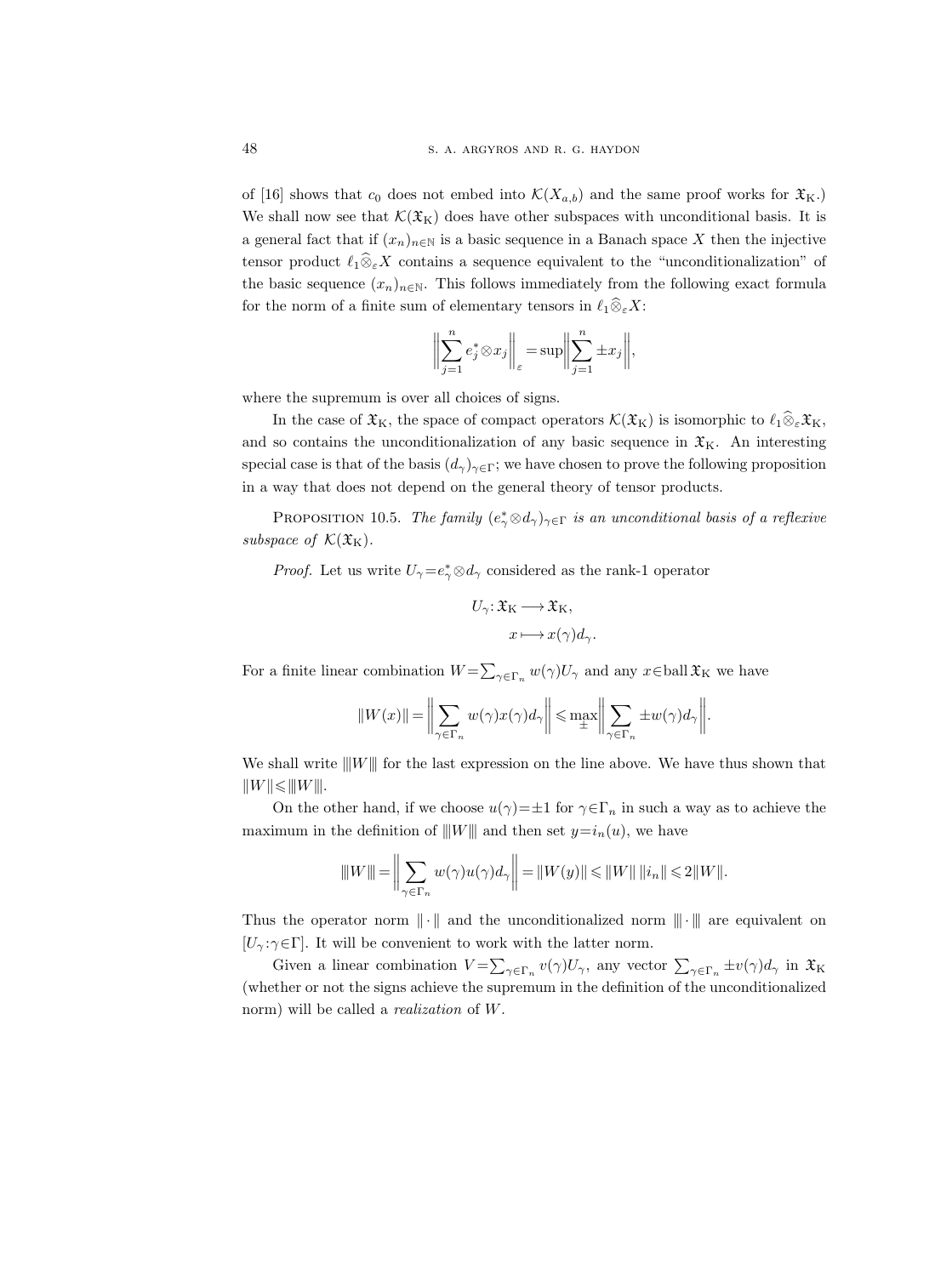If the subspace  $[U_\gamma : \gamma \in \Gamma]$  is not reflexive, then by unconditionality there is a skipped block sequence equivalent to the unit vector basis of either  $c_0$  or  $\ell_1$ . We shall treat the case of  $\ell_1$ , leaving the (very easy) other case to the reader.

We consider a normalized skipped block sequence with

$$
V_i = \sum_{\gamma \in \Gamma_{p_i-1} \backslash \Gamma_{p_{i-1}}} v(\gamma) U_{\gamma}
$$

and suppose, if possible, that  $(V_i)_{i\in\mathbb{N}}$  is C-equivalent to the usual  $\ell_1$ -basis for the norm  $|\!|\!|\cdot|\!|\!|$  . More precisely, let us suppose that  $|\!|\!| V_i|\!|\!|\!| \leqslant C$  for all  $i,$  and that

$$
\bigg\|\sum_{i=1}^{\infty}a(i)V_i\bigg\| \geqslant \sum_{i=1}^{\infty}|a(i)|
$$

for all scalars  $a_i$ . Let us note that if W is a linear combination of the form

$$
W = n^{-1} \sum_{i=l+1}^{l+n} V_i,
$$

then any realization  $\widehat{W}$  of W is a C- $\ell_1$ -average (as in Definition 8.1). Indeed  $\widehat{W}$  is expressible as

$$
n^{-1} \sum_{i=l+1}^{l+n} \widehat{V}_i,
$$

where the  $\hat{V}_i$  are realizations of  $V_i$ , and so satisfy  $\|\hat{V}_i\| \leq \||V_i\|| \leq C$  for all i.

We now look at Lemma 8.4. It should be clear that, by choosing sequences  $(j_k)_{k\in\mathbb{N}}$ and  $(l_k)_{k \in \mathbb{N}}$  growing sufficiently fast, we may define

$$
W_k = n_{j_k}^{-1} \sum_{i=l_j+1}^{l_j + n_{j_k}} V_i,
$$

in such a way that any realizations  $\widehat{W}_k$  form a 2C-RIS in  $\mathfrak{X}_K$ . In particular,

$$
\left\| \left\| n_{j_0}^{-1} \sum_{k=1}^{n_{j_0}} W_k \right\| \right| = \left\| n_{j_0}^{-1} \sum_{k=1}^{n_{j_0}} \hat{W}_k \right\|
$$

for suitable realizations  $\widehat{W}_k$ , yielding

$$
\left\| \boldsymbol{n}_{j_0}^{-1} \sum_{k=1}^{n_{j_0}} W_k \right\| \leqslant 12 C m_{j_0}^{-1},
$$

by Proposition 5.6. On the other hand,

$$
\left\| n_{j_0}^{-1} \sum_{k=1}^{n_{j_0}} W_k \right\| = \left\| n_{j_0}^{-1} \sum_{k=1}^{n_{j_0}} n_{j_k}^{-1} \sum_{i=l_k+1}^{l_k+n_{n_k}} V_i \right\|,
$$

which is at least 1, by our assumption on  $(V_i)_{i\in\mathbb{N}}$ .

So we have a contradiction for suitably large values of  $j_0$ .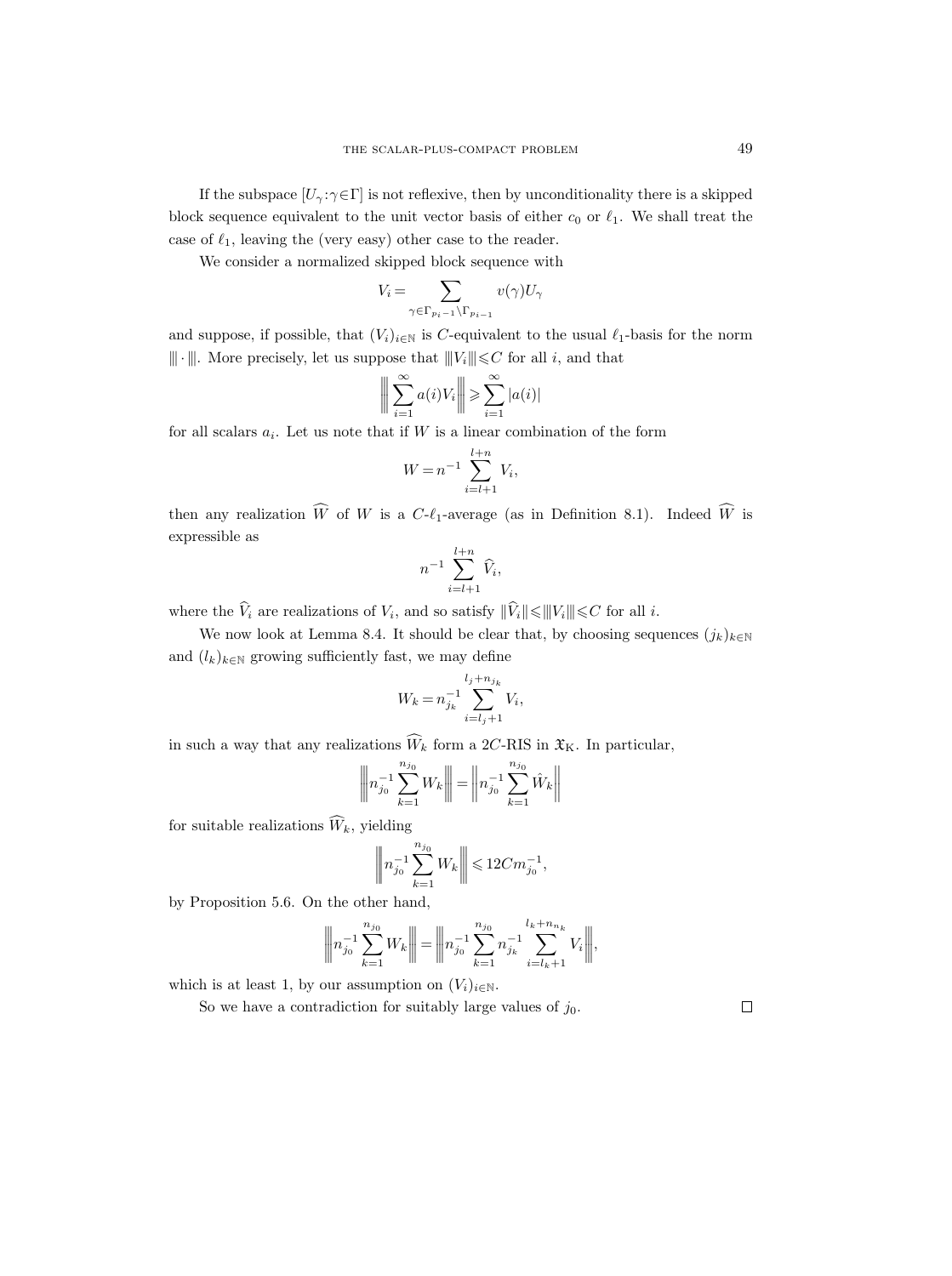## 10.4.  $\mathcal{L}(\mathfrak{X}_K)$  as a Banach algebra

In his 1972 memoir [30], B. E. Johnson set up the theory of cohomology of Banach algebras, and introduced the notion of an amenable Banach algebra. He posed the question of whether the algebra  $\mathcal{L}(X)$  can ever be amenable for an infinite-dimensional Banach space X. Whether  $\mathcal{L}(X)$  is amenable remains an important open problem for a number of concrete Banach spaces, including  $\ell_p$  ( $p\neq 1, 2$ ) [15]. For more about amenability of Banach algebras, including the definition, the reader is referred to [14]. Without going into such details we can note that  $\mathfrak{X}_{\mathbf{K}}$  gives an example that answers Johnson's question. We are grateful to H. G. Dales for bringing this question, and the relevant references, to our attention.

PROPOSITION 10.6. The Banach algebra  $\mathcal{L}(\mathfrak{X}_K)$  is amenable.

*Proof.* It is shown in [24] that  $\mathcal{K}(X)$  is amenable if X is an  $\mathscr{L}_p$ -space,  $1 \leq p \leq \infty$ ; thus  $\mathcal{K}(\mathfrak{X}_{\mathrm{K}})$  is amenable. It is shown in [14, Proposition 2.8.58(i)] that the algebra obtained by adjoining an identity to a non-unital amenable Banach algebra is again amenable. In our case this gives us the amenability of  $\mathcal{L}(\mathfrak{X}_K)=\mathcal{K}(\mathfrak{X}_K)\oplus \mathbb{R}I$ .  $\Box$ 

## 10.5. Open problems

Our constructions give no clue as to whether there exists a reflexive Banach space on which all operators are scalar-plus-compact. The construction of such a space, if one exists, will need new ideas. We thus have no example of a reflexive space on which all operators have non-trivial proper invariant subspaces. It is piquant to observe that, at the other end of the spectrum, the construction of a reflexive space on which some operator has no non-trivial proper invariant subspace has also proved to be very resistant to attack. We refer the reader to the papers of Enflo [17], [18] and Read [37], [38] for more about the "invariant subspace problem", noting the more recent paper [39] of Read, in which a strictly singular operator is constructed which has no non-trivial proper invariant subspace.

As we remarked in the introduction, we do not know whether an isomorphic predual of  $\ell_1$  which has the "few-operators" property in the scalar–plus–strictly-singular sense necessarily also has this property in the scalar-plus-compact sense. We therefore pose the following problem.

Problem 10.7. Let X be an  $\mathscr{L}_{\infty}$ -space on which every bounded linear operator is a strictly singular perturbation of a scalar multiple of the identity. Is every strictly singular operator on X necessarily compact?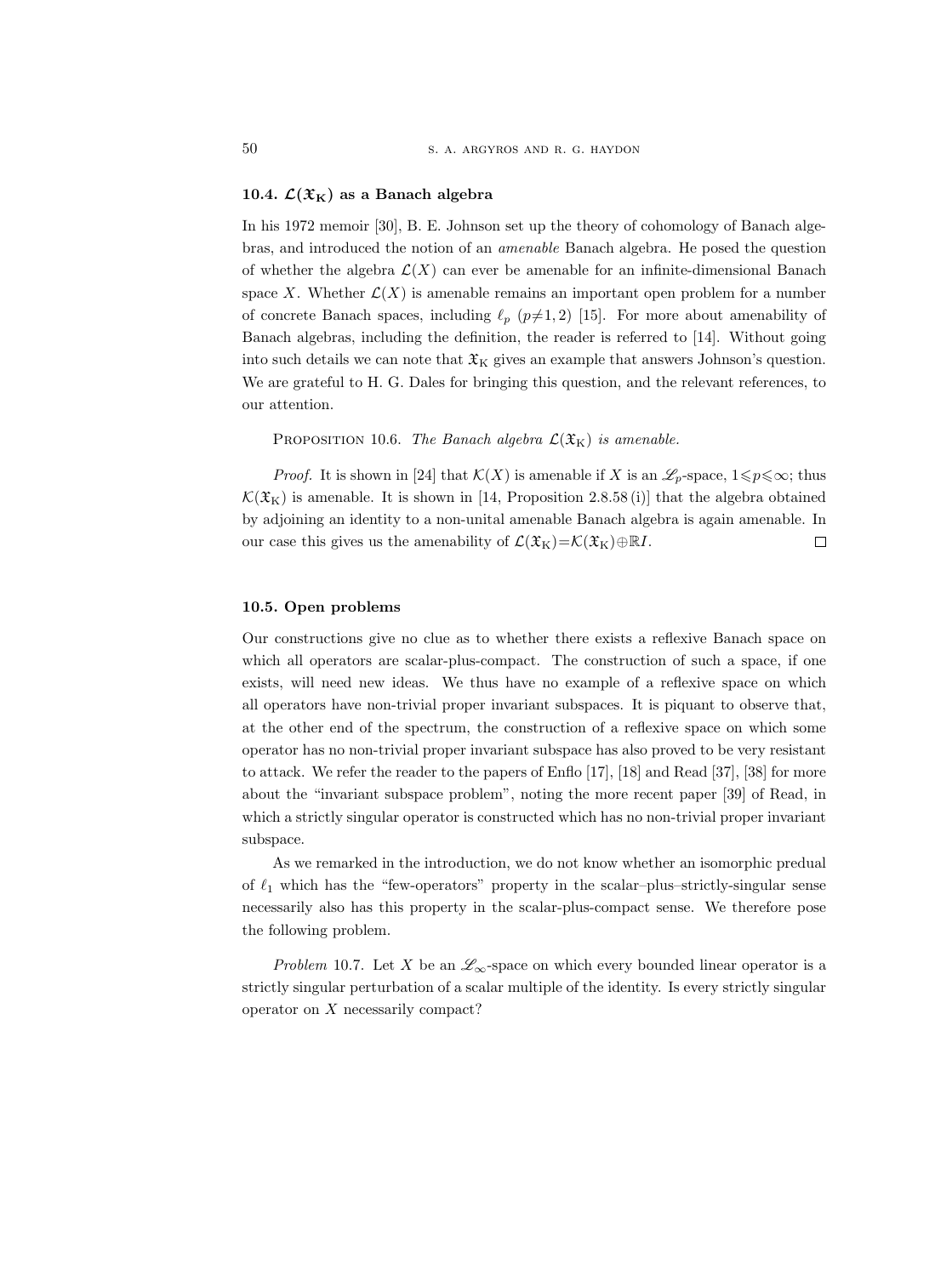In this context, we are grateful to Yolanda Moreno Salguero for pointing out to us that, in general, a strictly singular operator on an  $\mathscr{L}_{\infty}$ -space does not need to be weakly compact. Indeed, it is easy to see that for any separable, infinite-dimensional  $\mathscr{L}_{\infty}$ -space X, there is a quotient operator from X onto  $c_0$ . If X has no subspace isomorphic to  $c_0$ , such an operator is strictly singular.

Working with T. Raikoftsalis, the present authors have recently constructed another counterexample to the scalar-plus-compact problem. Like the space presented here, it is an  $\mathscr{L}_{\infty}$ -space constructed by the Bourgain–Delbaen method. However, the new space has non-separable dual and has a subspace isomorphic to  $\ell_1$ . We believe it to be the first example of an indecomposable space containing  $\ell_1$ . The only obvious obstruction to embeddability of a given Banach space  $X$  into an indecomposable space is the existence in X of a subspace isomorphic to  $c_0$ . We therefore are led to pose another problem.

Problem 10.8. Let  $X$  be a separable Banach space with no subspace isomorphic to  $c_0$ . Does  $X$  necessarily embed in an indecomposable space?

It is tempting to push this conjecture one step further by asking if a separable Banach space not containing  $c_0$  can be embedded in a space with the scalar-plus-compact property. However, it is easy to see that this is too much to hope for.

PROPOSITION 10.9. The space  $\ell_1 \oplus \ell_2$  does not embed in a separable Banach with the scalar-plus-compact property.

*Proof.* Let Y be a separable space that contains subspaces  $Y_1$  and  $Y_2$ , isomorphic to  $\ell_1$  and  $\ell_2$ , respectively. By a theorem of Pełczyński [36], the existence of a subspace isomorphic to  $\ell_1$  implies that there is a quotient operator Q from Y onto  $\mathcal{C}[0, 1]$ . As is well known, there exists a quotient operator  $R: \mathcal{C}[0,1] \rightarrow Y_2$ . The composition  $RQ: Y \rightarrow Y$ is weakly compact and non-compact, and hence not of the form  $\lambda I + K$ .  $\Box$ 

Finally, we would like to draw the reader's attention to the problems posed by Bourgain [11, p. 46] about the spaces  $X_{a,b}$  and  $\mathscr{L}_{\infty}$ -spaces in general. Problems 1, 2 and 3 remain open. Hoping that his or her appetite has been whetted by the present paper, we leave it to the reader to find out what these problems are. Concerning Problem 4, we now know [21] that there is an infinite-dimensional Banach space with separable dual, no reflexive subspace and no subspace isomorphic to  $c_0$ . The present paper yields an example of an  $\mathscr{L}_{\infty}$ -space with no unconditional basis sequence. But we still do not have an example of a space X with  $X^*$  isomorphic to  $\ell_1$  and not containing  $c_0$  nor a reflexive subspace. Only Problem 5 has been completely settled: each  $X_{a,b}$  is saturated with  $\ell_p$ for some  $p$  [27].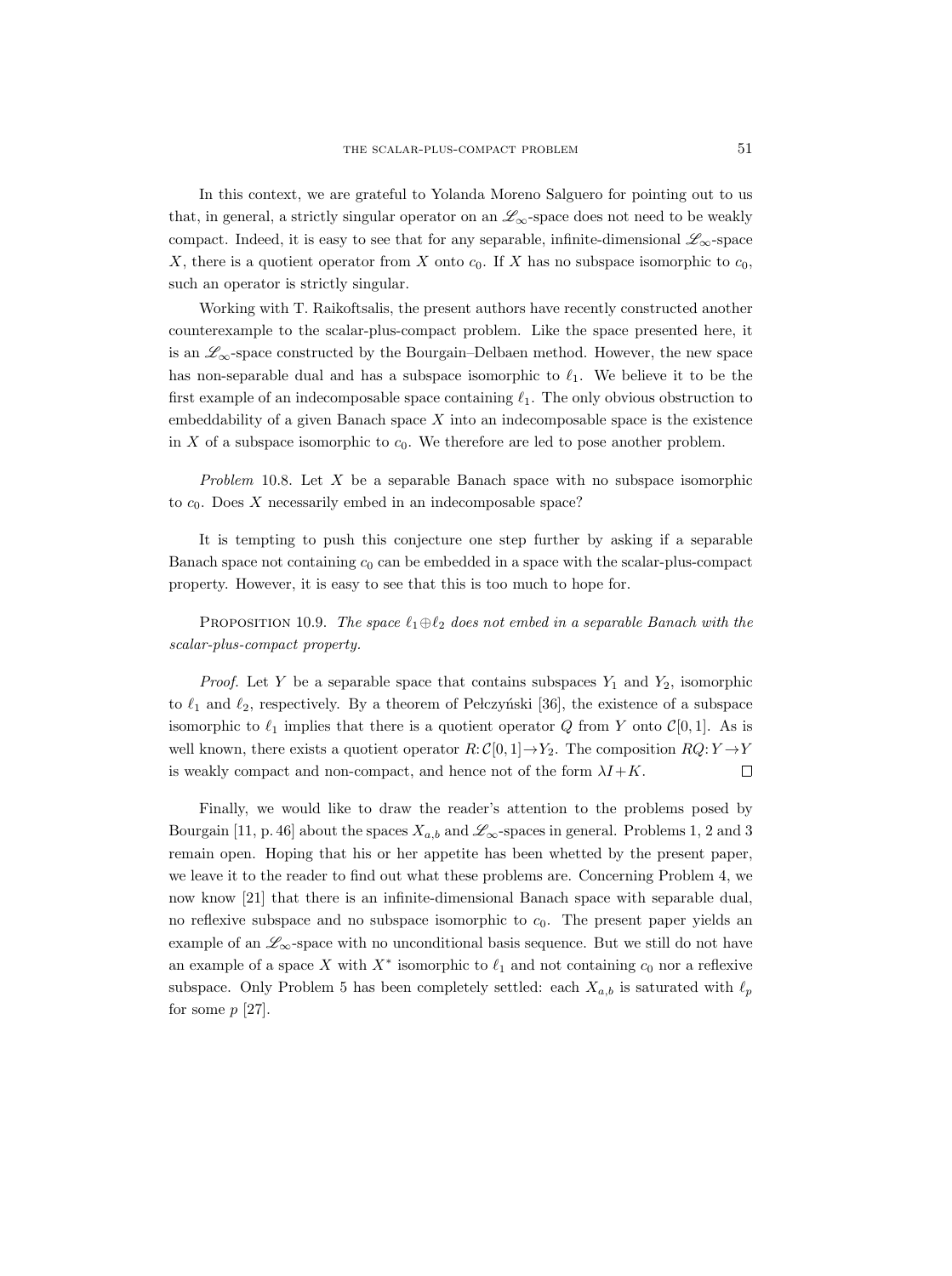Note added in proof. Problem 10.7 has been answered in negative by M. Tarbard [41]. Related to Problem 10.8 the first author and Th. Raikoftsalis [7] have shown that every separable reflexive space is embedded into an indecomposable reflexive. Moreover, recently, the authors in collaboration with D. Freeman, E. Odell, Th. Raikoftsalis, Th. Schlumprecht and D. Zisimopoulou have proved that every Banach space X with separable dual not containing a complemented subspace isomorphic to  $\ell_1$  is embedded into an  $\mathscr{L}_{\infty}$ -space with the scalar-plus-compact property.

### References

- [1] Alencar, R., Aron, R. M. & Fricke, G., Tensor products of Tsirelson's space. Illinois J. Math., 31 (1987), 17–23.
- [2] ALSPACH, D., The dual of the Bourgain–Delbaen space. Israel J. Math., 117 (2000), 239– 259.
- [3] Androulakis, G., Odell, E., Schlumprecht, T. & Tomczak-Jaegermann, N., On the structure of the spreading models of a Banach space. Canad. J. Math., 57 (2005), 673–707.
- [4] Androulakis, G. & Schlumprecht, T., Strictly singular, non-compact operators exist on the space of Gowers and Maurey. J. London Math. Soc., 64 (2001), 655–674.
- [5] ARGYROS, S. A. & DELIYANNI, I., Examples of asymptotic  $l_1$  Banach spaces. Trans. Amer. Math. Soc., 349 (1997), 973–995.
- [6] Argyros, S. A. & Felouzis, V., Interpolating hereditarily indecomposable Banach spaces. J. Amer. Math. Soc., 13 (2000), 243–294.
- [7] ARGYROS, S. A. & RAIKOFTSALIS, TH., The cofinal property of the reflexive indecomposable Banach spaces. To appear in Ann. Inst. Fourier (Grenoble).
- [8] ARGYROS, S. A. & TODORCEVIC, S., Ramsey Methods in Analysis. Advanced Courses in Mathematics. CRM Barcelona. Birkhäuser, Basel, 2005.
- [9] Argyros, S. A. & Tolias, A., Indecomposability and unconditionality in duality. Geom. Funct. Anal., 14 (2004), 247–282.
- [10] Aronszajn, N. & Smith, K. T., Invariant subspaces of completely continuous operators. Ann. of Math., 60 (1954), 345–350.
- [11] BOURGAIN, J., New Classes of  $\mathcal{L}^p$ -Spaces. Lecture Notes in Mathematics, 889. Springer, Berlin–Heidelberg, 1981.
- [12] BOURGAIN, J. & DELBAEN, F., A class of special  $\mathcal{L}_{\infty}$  spaces. Acta Math., 145 (1980), 155–176.
- [13] BOURGAIN, J. & PISIER, G., A construction of  $\mathscr{L}_{\infty}$ -spaces and related Banach spaces. Bol. Soc. Brasil. Mat., 14 (1983), 109–123.
- [14] Dales, H. G., Banach Algebras and Automatic Continuity. London Mathematical Society Monographs, 24. Oxford University Press, Oxford, 2000.
- [15] DAWS, M. & RUNDE, V., Can  $\mathscr{B}(l^p)$  ever be amenable? Studia Math., 188 (2008), 151-174.
- [16] EMMANUELE, G., Answer to a question by M. Feder about  $K(X, Y)$ . Rev. Mat. Univ. Complut. Madrid, 6 (1993), 263–266.
- [17] ENFLO, P., On the invariant subspace problem in Banach spaces, in Séminaire Maurey– Schwartz (1975–1976), Espaces  $L^p$ , applications radonifiantes et géométrie des espaces de Banach, Exp. Nos. 14-15, 7 pp. Centre Math., Ecole Polytech., Palaiseau, 1976. ´
- $[18]$  On the invariant subspace problem for Banach spaces. Acta Math., 158 (1987), 213–313.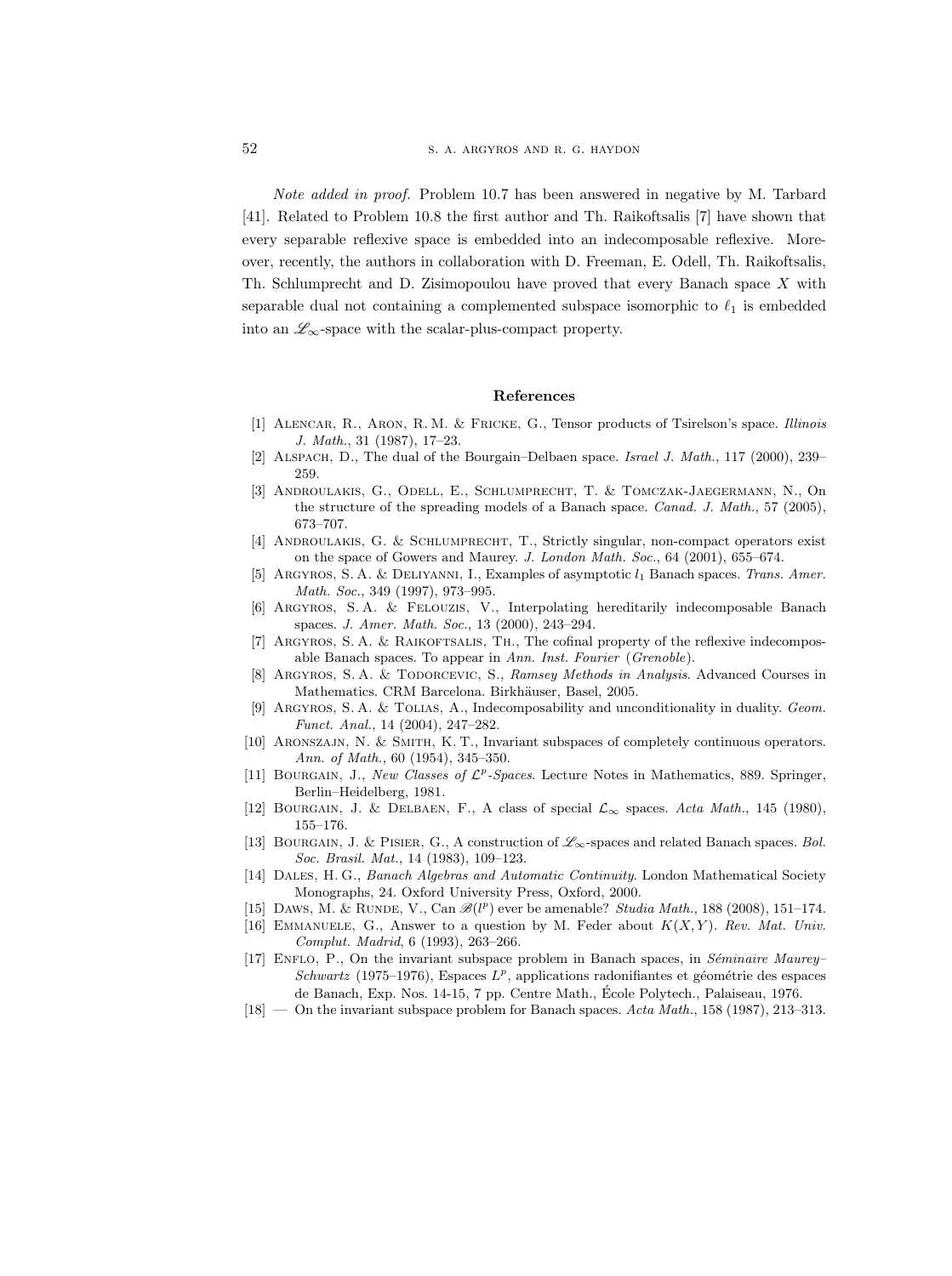- [19] Ferenczi, V., Quotient hereditarily indecomposable Banach spaces. Canad. J. Math., 51 (1999), 566–584.
- [20] Gasparis, I., Strictly singular non-compact operators on hereditarily indecomposable Banach spaces. Proc. Amer. Math. Soc., 131 (2003), 1181–1189.
- [21] GOWERS, W. T., A Banach space not containing  $c_0$ ,  $l_1$  or a reflexive subspace. Trans. Amer. Math. Soc., 344 (1994), 407–420.
- [22] A remark about the scalar-plus-compact problem, in Convex Geometric Analysis (Berkeley, CA, 1996), Math. Sci. Res. Inst. Publ., 34, pp. 111–115. Cambridge Univ. Press, Cambridge, 1999.
- [23] Gowers, W. T. & Maurey, B., The unconditional basic sequence problem. J. Amer. Math. Soc., 6 (1993), 851–874.
- [24] Grønbæk, N., Johnson, B. E. & Willis, G. A., Amenability of Banach algebras of compact operators. Israel J. Math., 87 (1994), 289–324.
- [25] HAGLER, J., Some more Banach spaces which contain  $L^1$ . Studia Math., 46 (1973), 35-42.
- [26] HAGLER, J. & STEGALL, C., Banach spaces whose duals contain complemented subspaces isomorphic to  $(C[0,1])^*$ . *J. Funct. Anal.*, 13 (1973), 233–251.
- [27] HAYDON, R. G., Subspaces of the Bourgain–Delbaen space. Studia Math., 139 (2000), 275– 293.
- [28] Variants of the Bourgain–Delbaen construction. Unpublished conference talk, Caceres, 2006.
- [29] James, R. C., Uniformly non-square Banach spaces. Ann. of Math., 80 (1964), 542–550.
- [30] Johnson, B. E., Cohomology in Banach Algebras. Memoirs of the American Mathematical
- Society, 127. Amer. Math. Soc., Providence, RI, 1972. [31] Lewis, D. R. & STEGALL, C., Banach spaces whose duals are isomorphic to  $l_1(\Gamma)$ . J. Funct. Anal., 12 (1973), 177–187.
- [32] LINDENSTRAUSS, J., Some open problems in Banach space theory. Séminaire Choquet. Initiation à l'analyse,  $15$  (1975-1976), Exposé 18, 9 pp.
- [33] Lomonosov, V. I., Invariant subspaces of the family of operators that commute with a completely continuous operator. Funktsional. Anal. i Prilozhen., 7 (1973), 55–56 (Russian); English translation in Funct. Anal. Appl. 7 (1973), 213–214.
- [34] MAUREY, B., Banach spaces with few operators, in Handbook of the Geometry of Banach Spaces, Vol. 2, pp. 1247–1297. North-Holland, Amsterdam, 2003.
- [35] Maurey, B. & Rosenthal, H. P., Normalized weakly null sequence with no unconditional subsequence. Studia Math., 61 (1977), 77–98.
- [36] PELCZYŃSKI, A., On Banach spaces containing  $L_1(\mu)$ . Studia Math., 30 (1968), 231–246.
- [37] READ, C. J., A solution to the invariant subspace problem. Bull. London Math. Soc., 16 (1984), 337–401.
- [38]  $A$  solution to the invariant subspace problem on the space  $l_1$ . Bull. London Math. Soc., 17 (1985), 305–317.
- [39] Strictly singular operators and the invariant subspace problem. Studia Math., 132 (1999), 203–226.
- [40] Schlumprecht, T., An arbitrarily distortable Banach space. Israel J. Math., 76 (1991), 81–95.
- [41] TARBARD, M., Hereditarily indecomposable, separable  $\mathscr{L}_{\infty}$  spaces with  $\ell_1$  dual having few operators, but not very few operators. Preprint, 2010. arXiv:1011.4776 [math.FA].
- [42] THORP, E.O., Projections onto the subspace of compact operators. Pacific J. Math., 10 (1960), 693–696.